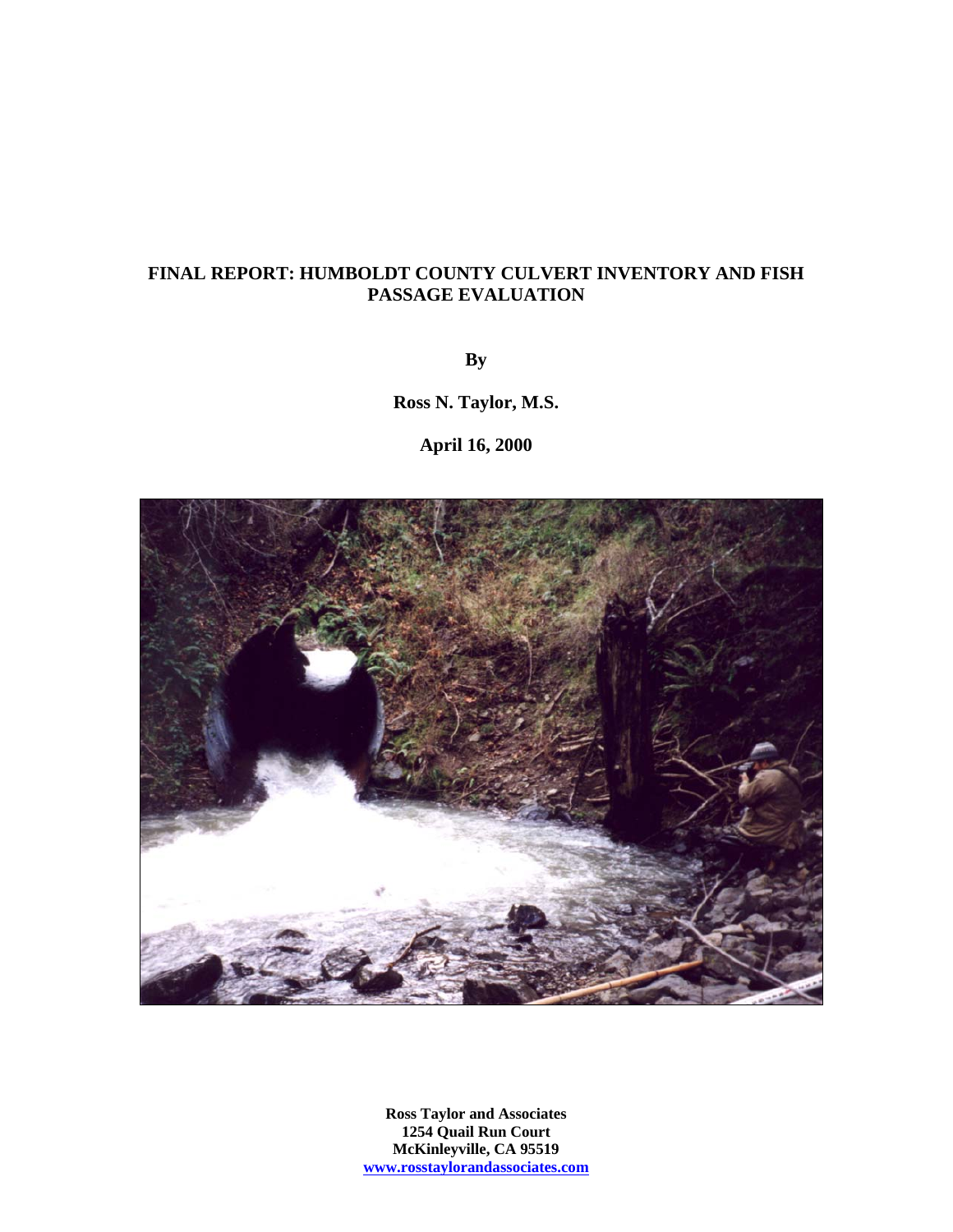<span id="page-1-0"></span>

## **Acknowledgements**

This project was funded by SB-271, Contract # FG 7068-IF.

I would like to acknowledge the following persons and their assistance in the Humboldt County culvert inventory. **Scott Downie** – CDFG contract manager, Eel River habitat information and reviewer of first draft. **John P. Clancy** – field surveys, fish observations and data analyses. **Mike Love** – Fish Xing development team, field surveys and fish observations. **Susan Frior** – Fish Xing development team. **Mike Furniss** – Fish Xing development team. **David Neyra** – field surveys. **Thomas Dunklin** – videography. **Gary Peterson**, **Mattole Salmon Group and Mattole Restoration Council** – habitat information and site identification. **Larry Preston and Dave McLeod** – CDFG (Eureka) – habitat information. **Don Tuttle, Richard Stein, and Chris Whitworth** – Humboldt County Public Works.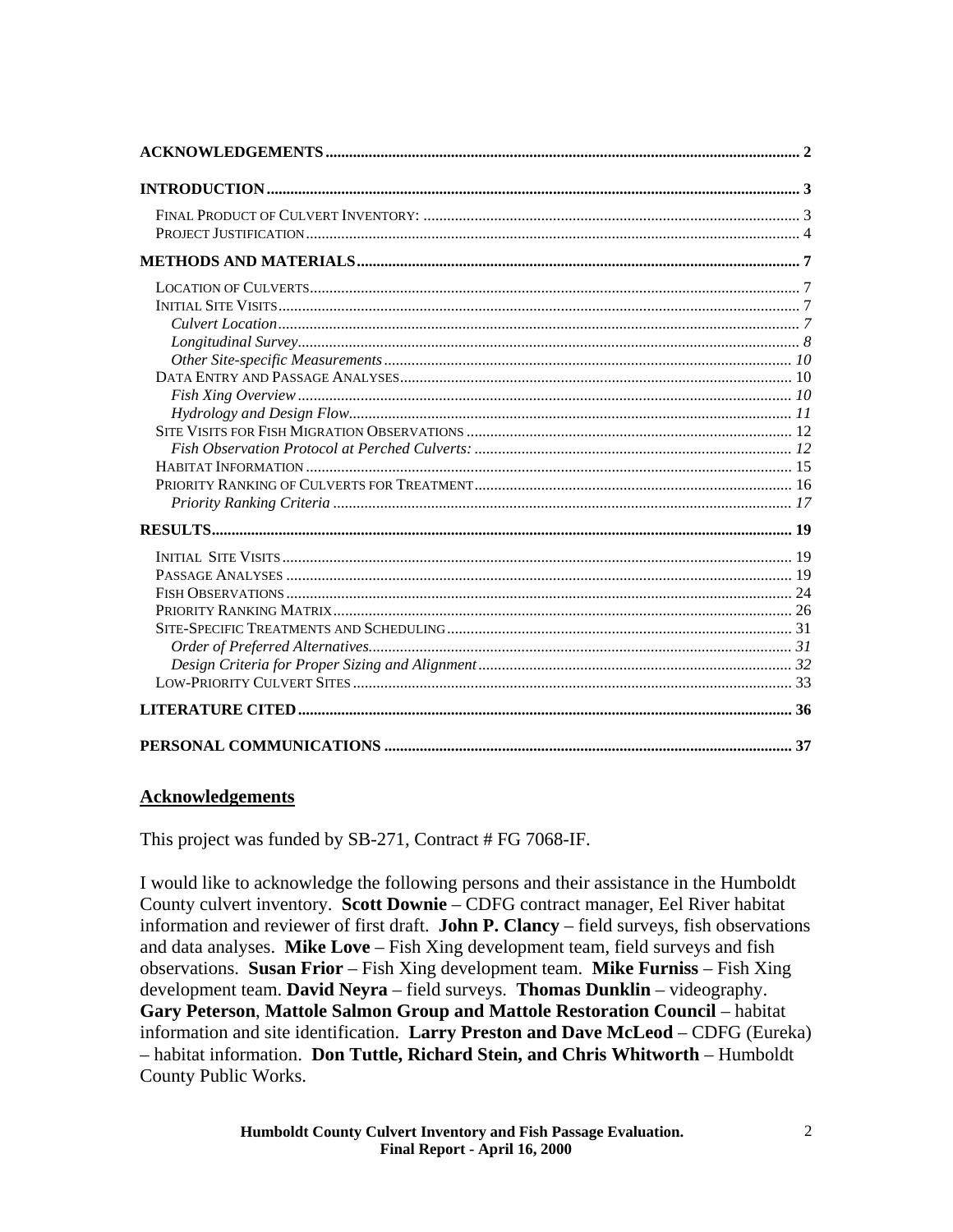## <span id="page-2-0"></span>**INTRODUCTION**

The inventory and fish passage evaluation of culverts within the Humboldt County road system was conducted between October, 1998 and December, 1999 under contract with the California Department of Fish and Game (CDFG) (contract # **FG-7068 IF**). The objective was to assess passage of juvenile and adult salmonids and develop a projectscheduling document to prioritize corrective treatments to provide unimpeded fish passage. The inventory was limited to county-maintained crossings within anadromous stream reaches known to historically and/or currently support runs of coho salmon (*Oncorhynchus kisutch*) and steelhead (*O. mykiss irideus*).

The inventory process included:

- 1. locating and counting all culverted stream crossings which may inhibit fish passage;
- 2. visiting each culvert location during both late-summer/early fall low flow and during the first few storm events;
- 3. collecting information regarding culvert specifications;
- 4. assessing fish passage using culvert specifications and passage criteria for juvenile and adult salmonids (from scientific literature and Fish Xing computer software);
- 5. assessing quality and quantity of stream habitat above and below each culvert; and
- 6. assessing fish passage during storm events.

## **Final Product of Culvert Inventory:**

As the final product, each of the following agencies and departments will receive a hard copy and a diskette of a detailed project-scheduling document: Humboldt County Public Works Natural Resources and Engineering Divisions, and CDFG- Inland Fisheries Division and Region 1 Office. The three copies of the final report include the following information:

- 1. A count and location of all culverted stream crossings. Locations were identified by stream name; road name; watershed name; mile marker or distance to nearest crossroad; Humboldt county road map #; Township, Range and Section coordinates; and lat/long coordinates. All location information was entered into a spreadsheet for potential database uses.
- 2. For each site, culvert specifications including: length, diameter, type, position relative to flow and stream gradient, amount of fill material, depth of jump pool below culvert, height of jump required to enter culvert, previous modifications (if any) to improve fish passage, and evaluate effectiveness of previous modifications.

Information regarding culvert age, wear, and performance will also be collected, including: overall condition of the pipe, height of the rust line, and ability to pass flows (and debris) during the past two winters of moderately large storm events. Presence or absence and condition of trash racks will be assessed. All culvert specifications will be entered into a spreadsheet for potential database uses.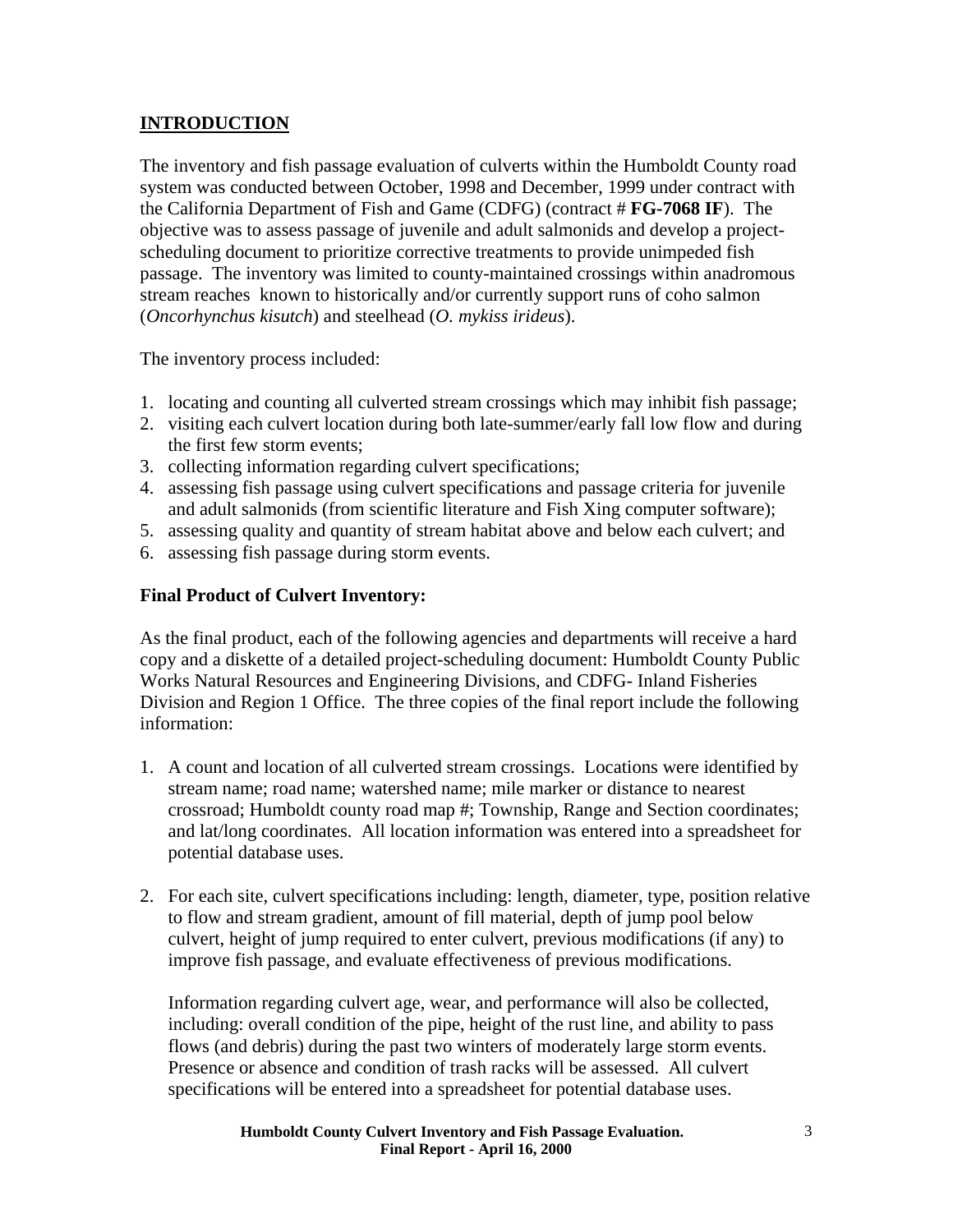- <span id="page-3-0"></span>3. An evaluation of fish passage at each culvert location. Fish passage will be evaluated by two methods. First, the information collected on culvert specifications will be used to calculate the hydraulic characteristics of each culvert. These values will be compared to values cited in current scientific literature regarding the jumping and swimming abilities of juvenile coho salmon and steelhead. Secondly, fish passage will be assessed by on-site observations of fish movement.
- 4. Photo documentation of each culvert to provide visual information regarding inlet and outlet configurations.
- 5. An evaluation of quantity and quality of fish habitat above and below each culvert location. Most information will be obtained from habitat typing surveys previously conducted by CDFG, watershed groups, and/or timber companies. Where feasible, a first-hand inspection and evaluation of stream habitat will occur. Length of potential anadromous habitat will also be estimated from USGS topographic maps. In situations where formal habitat typing surveys were not conducted and/or access to stream reaches was not permitted, professional judgement of biologists familiar with watershed conditions will be utilized. Habitat information will be vital in prioritizing which culverts should be modified and/or replaced as funding becomes available. For example, a culvert would be a low-priority site if additional migration barriers existed downstream which prevented or inhibited adult and juvenile salmonids from reaching the culvert location. Quality and amount of potential spawning and over-wintering habitat above inaccessible culverts will be a major factor in identifying high-priority treatment locations.
- 6. A prioritized list of culverts that require treatment to provide unimpeded fish passage to spawning and rearing habitat. Criteria for priority ranking were based on methods previously developed in Oregon and Washington. On a site-by-site basis, recommendations for providing unimpeded fish passage will be made. For example, some stream crossings may require a bridge or properly-sized culvert set below stream grade to accommodate fish passage, whereas other locations may just require building up the jump pool with rip rap to backflood the culvert inlet and/or baffles to reduce velocities within the culvert.

#### **Project Justification**

Fish passage through culverts is an important factor in the recovery of depleted salmonid populations along the Pacific Northwest. Although most fish-bearing streams with culverts tend to be relatively small in size with only a couple of miles or less of upstream habitat, thousands of these exist and the cumulative effect of blocked habitat is probably quite significant. Culverts often create temporary, partial or complete barriers for anadromous salmonids on their spawning migrations (Table 1)(Robinson et al. 1999).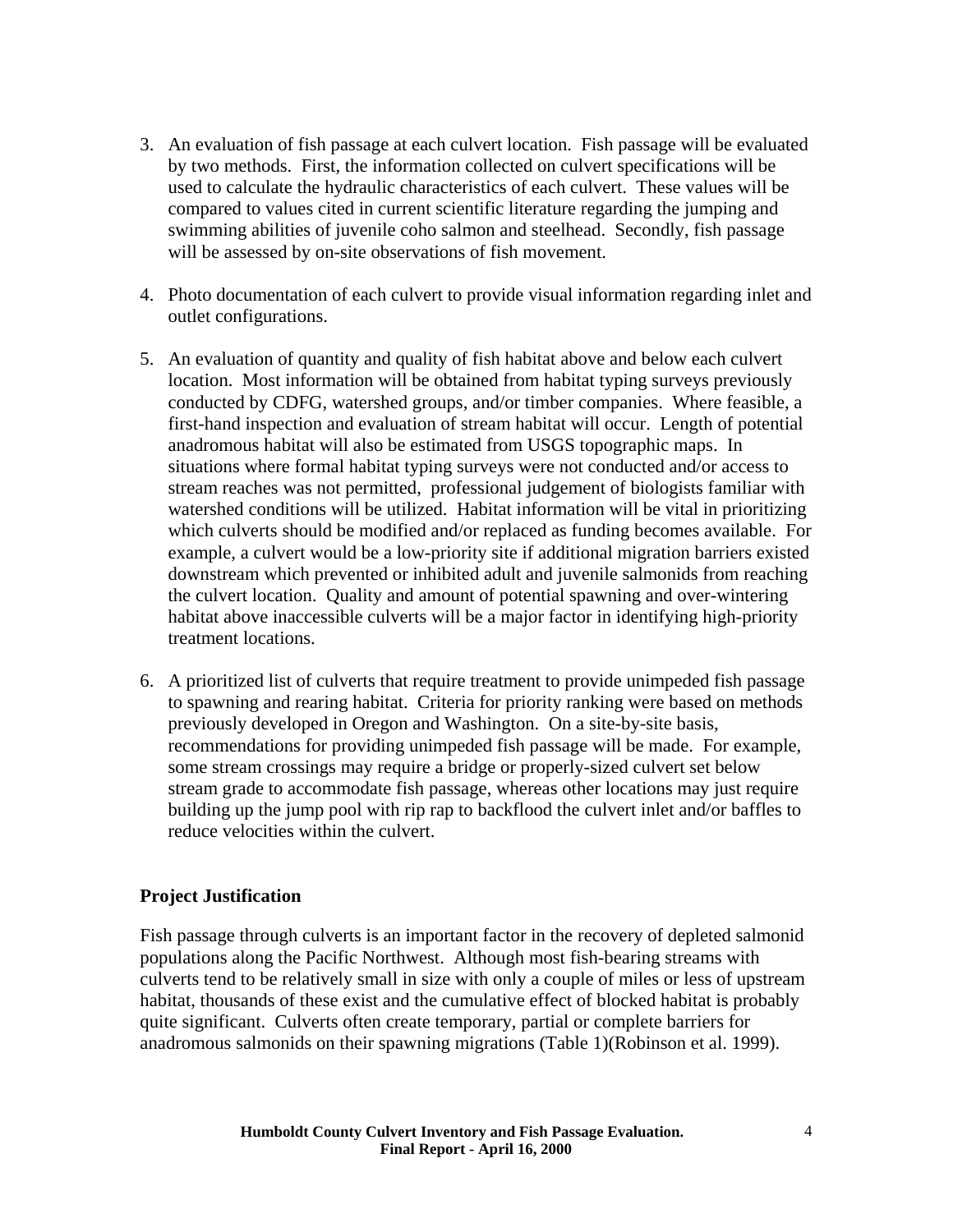Typical passage problems created by culverts are:

- Excessive drop at outlet (too high of entry jump required);
- Excessive velocities within culvert:
- Lack of depth within culvert;
- Excessive velocity and/or turbulence at culvert inlet; and
- Debris accumulation at culvert inlet and/or within culvert.

**Table 1. Definitions of barrier types and their potential impacts.** 

| <b>Barrier Category</b> | <b>Definition</b>             | <b>Potential Impacts</b>     |
|-------------------------|-------------------------------|------------------------------|
| Temporary               | Impassable to all fish some   | Delay in movement beyond     |
|                         | of the time                   | the barrier for some period  |
|                         |                               | of time                      |
| Partial                 | Impassable to some fish at    | Exclusion of certain species |
|                         | all times                     | and lifestages from portions |
|                         |                               | of a watershed               |
| Total                   | Impassable to all fish at all | Exclusion of all species     |
|                         | times                         | from portions of a           |
|                         |                               | watershed                    |

Even if culverts are eventually negotiated, excess energy expended by fish may result in their death prior to spawning. Migrating fish concentrated in pools and stream reaches below culverts are also more vulnerable to predation by birds, otters, and humans. Culverts which impede adult passage limit the distribution of spawning, often resulting in underseeded headwaters and superimposition of redds in lower stream reaches.

Current CDFG guidelines for culvert installation (Flosi et al. 1998) are intended to provide unimpeded passage for both adult and juvenile salmonids. However many culverts on federal, state, county, and private roads are actually barriers to anadromous adults, and more so to resident salmonids and juveniles. The smaller body sizes of resident coastal cutthroat trout (*O. clarki clarki*), coastal rainbow trout (*O. mykiss irideus*), and juvenile coho and steelhead limits their jumping and swimming abilities to negotiate culverts.

Juvenile coho salmon spend approximately one year in freshwater before migrating to the ocean, and juvenile steelhead may rear in freshwater for up to four years (one to two years is most common in California). Thus, juveniles of both species are highly dependent on stream habitat. Many studies indicate that a common strategy for overwintering juvenile coho is to migrate out of larger river systems into smaller streams during late-fall and early-winter storms to seek refuge from possibly higher flows and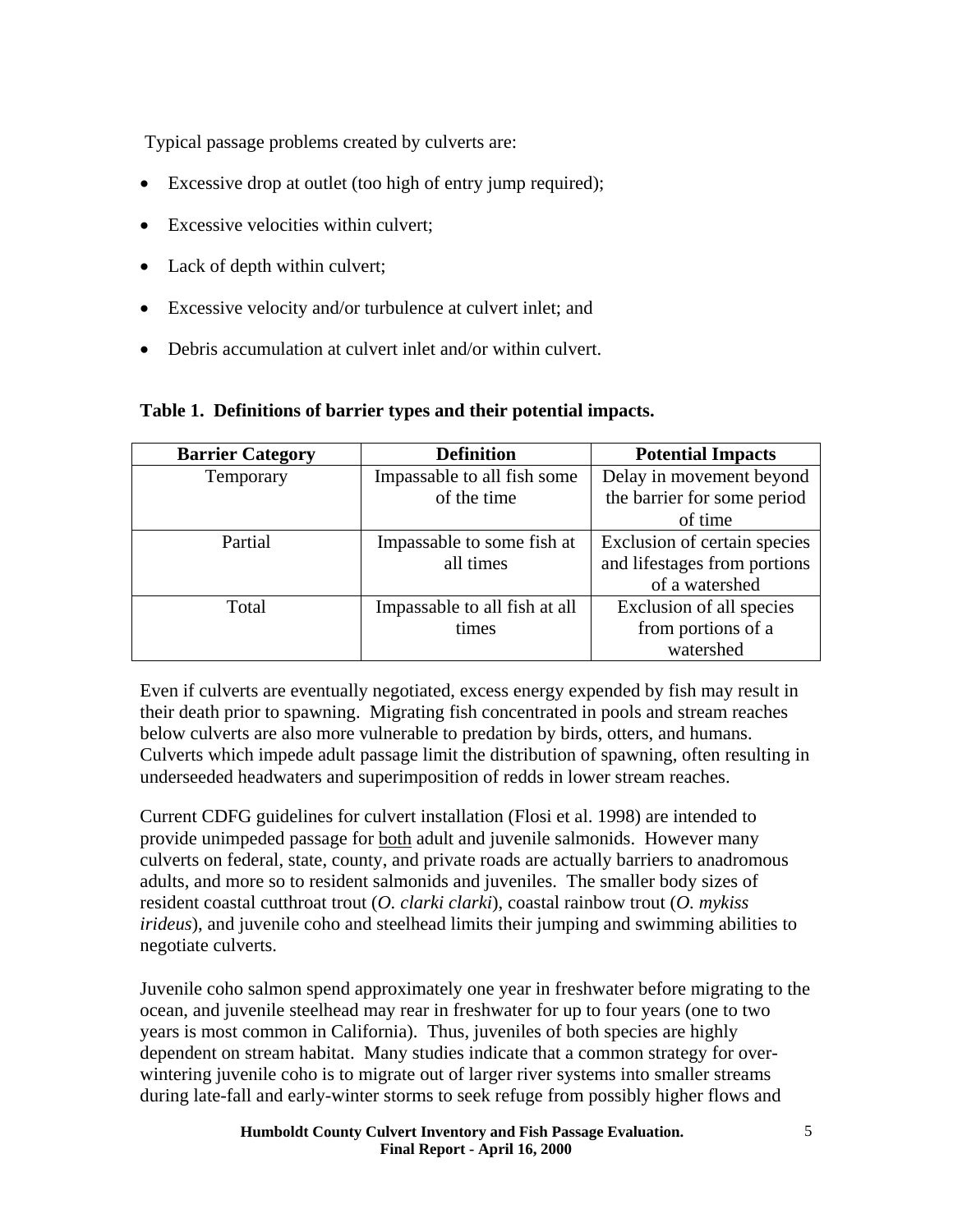potentially higher turbidity levels in mainstem channels (Skeesick 1970; Cederholm and Scarlett 1981; Tripp and McCart 1983; Tschaplinski and Hartman 1983; Scarlett and Cederholm 1984; Nickelson et al. 1992). Recent research conducted in Prairie Creek tributaries suggests that juvenile salmonids migrate into smaller tributaries in the fall and winter to feed on eggs deposited by spawning adults as well as flesh of spawned-out adults (Roelofs, per. comm).

Coastal cutthroat trout are present in many smaller tributaries in the northern portion of Humboldt county. Numerous lower Eel River tributaries historically supported large runs of sea-run and resident populations. These runs have mostly been extirpated by over a century of multiple, landuse practices that have degraded once complex and productive estuary habitat. Most Humboldt Bay and lower Mad River tributaries still support runs of coastal cutthroat trout. The species is known for a wide variety of life-history strategies that encompass headwater resident populations, resident fish that migrate to and from mainstem channels for foraging and small tributaries for spawning, and sea/estuary-run fish. Their migration into tributaries for spawning often occurs into the upper reaches of a watershed's smallest tributaries, often the tributaries where culverts are located.

The variable life history of resident coastal rainbow trout (steelhead are sea-run coastal rainbow trout) is similar to coastal cutthroat trout, exhibited by seasonal movements in and out of one or more tributaries within a watershed. Again, smaller tributaries are where most culverts are still located since larger channels tend to be spanned with bridges.

In response to the federal listing of coho salmon as threatened in northern California, five counties (Humboldt, Del Norte, Trinity, Mendocino, and Siskiyou) formed the Five-County Salmon Group to examine various land-use activities conducted or permitted under county jurisdiction that may impact coho salmon habitat. Initial meetings identified causative factors of potential impacts, information gaps, and priority tasks required to obtain missing information. A priority task identified included culvert inventories on county roads to evaluate fish passage and prioritize treatments.

Anadromous salmonids will benefit from this planning effort because the final document will provide Humboldt County's Natural Resources and Engineering Divisions with a prioritized list of culvert locations to fix that will provide unimpeded passage for all species (and life stages) of salmonids. The inventory will also provide the County with a comprehensive status evaluation of the overall condition and sizing of culverts within fish-bearing stream reaches.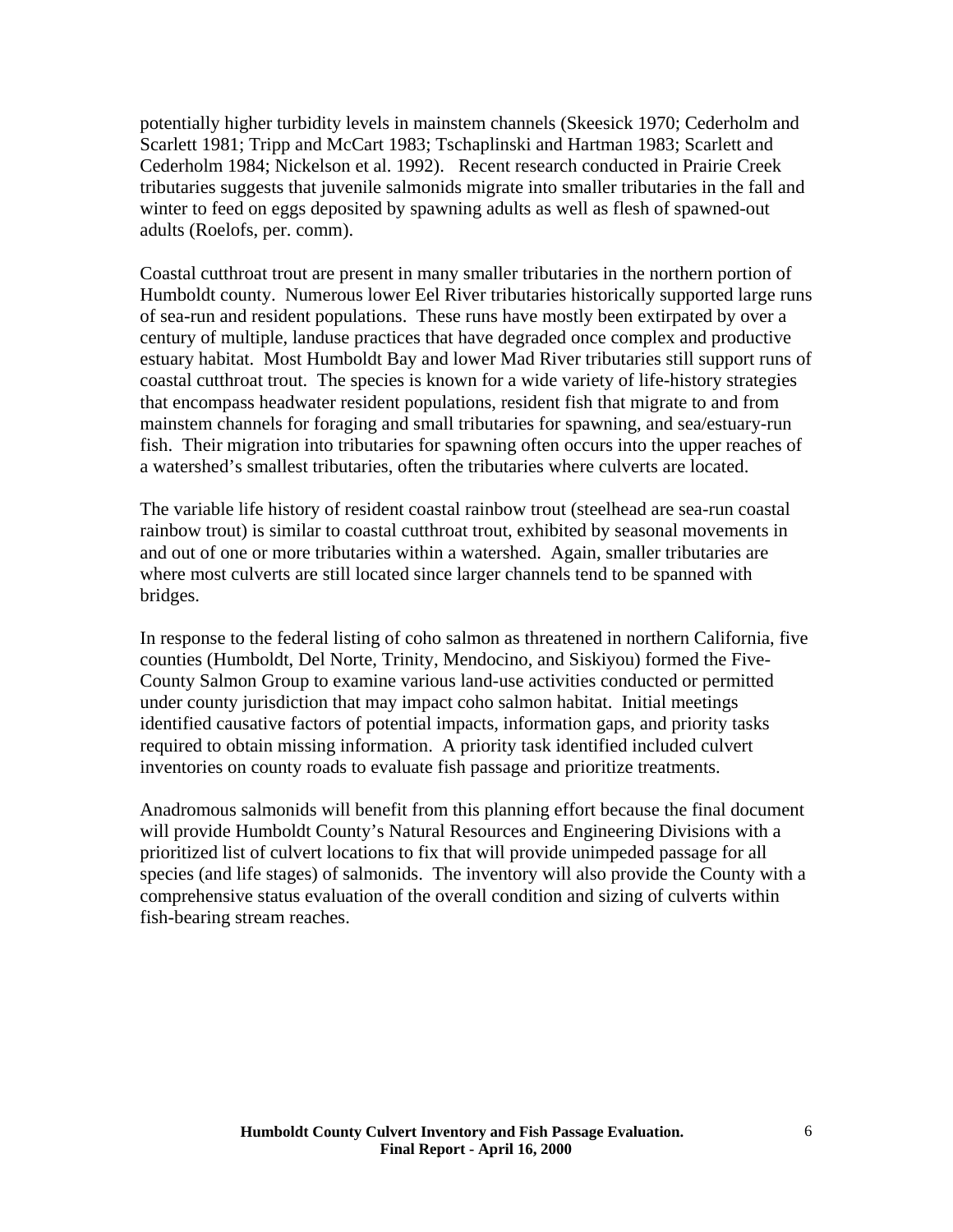## <span id="page-6-0"></span>**METHODS AND MATERIALS**

The methods for conducting the culvert inventory and fish passage evaluation were divided into seven tasks in the following order:

- 1. Location of culverts.
- 2. Initial site visits.
- 3. Data entry and passage analyses.
- 4. Site visits for migration observations during fall/winter migration flows.
- 5. Collection and interpretation of existing habitat information.
- 6. Prioritization of sites for corrective treatment.
- 7. Site-specific recommendations for unimpeded passage of both juvenile and adults salmonids.

### **Location of Culverts**

Preliminary project scoping included examining of Humboldt County road system maps and counting culverted crossings on known coho-bearing streams. The National Marine Fisheries Service (NMFS) coho salmon stock questionnaire list was used to identify and locate coho streams on the Humboldt County road maps. NMFS's list of current and historic coho streams was based heavily on a compilation of field and survey reports produced by Brown and Moyle (1989). Seventy-four county culverts were initially identified on coho-bearing reaches of streams, primarily within four major watersheds: Humboldt Bay, Mad River, Eel River, and the Mattole River. The remaining culverts were located on smaller coastal streams that drain directly into the Pacific Ocean.

Because the use of maps was considered a rough, first-cut at locating potential culvert locations, additional sites were also investigated once the project started. Most of these sites were identified by fisheries biologists, restoration groups, or watershed groups with intimate knowledge regarding their local streams.

#### **Initial Site Visits**

The objective of the initial site visits was to collect physical measurements at each crossing to utilize with the fish passage evaluation computer software (FishXing). Notes describing the type and condition of each culvert, as well as qualitative comments describing the stream habitat immediately above and below each culvert were also included. Photographs of the outlet and inlet were taken at each site.

#### Culvert Location

The location of each culvert was described by: Humboldt County road system map #; road name; stream name; watershed name; Township, Range, and Section; latitude and longitude; and mile marker or distance to nearest cross-road. If more than one county road culvert crossed single stream, a number was assigned to the stream name with the #1 culvert located farthest downstream (numbering then proceeded in an upstream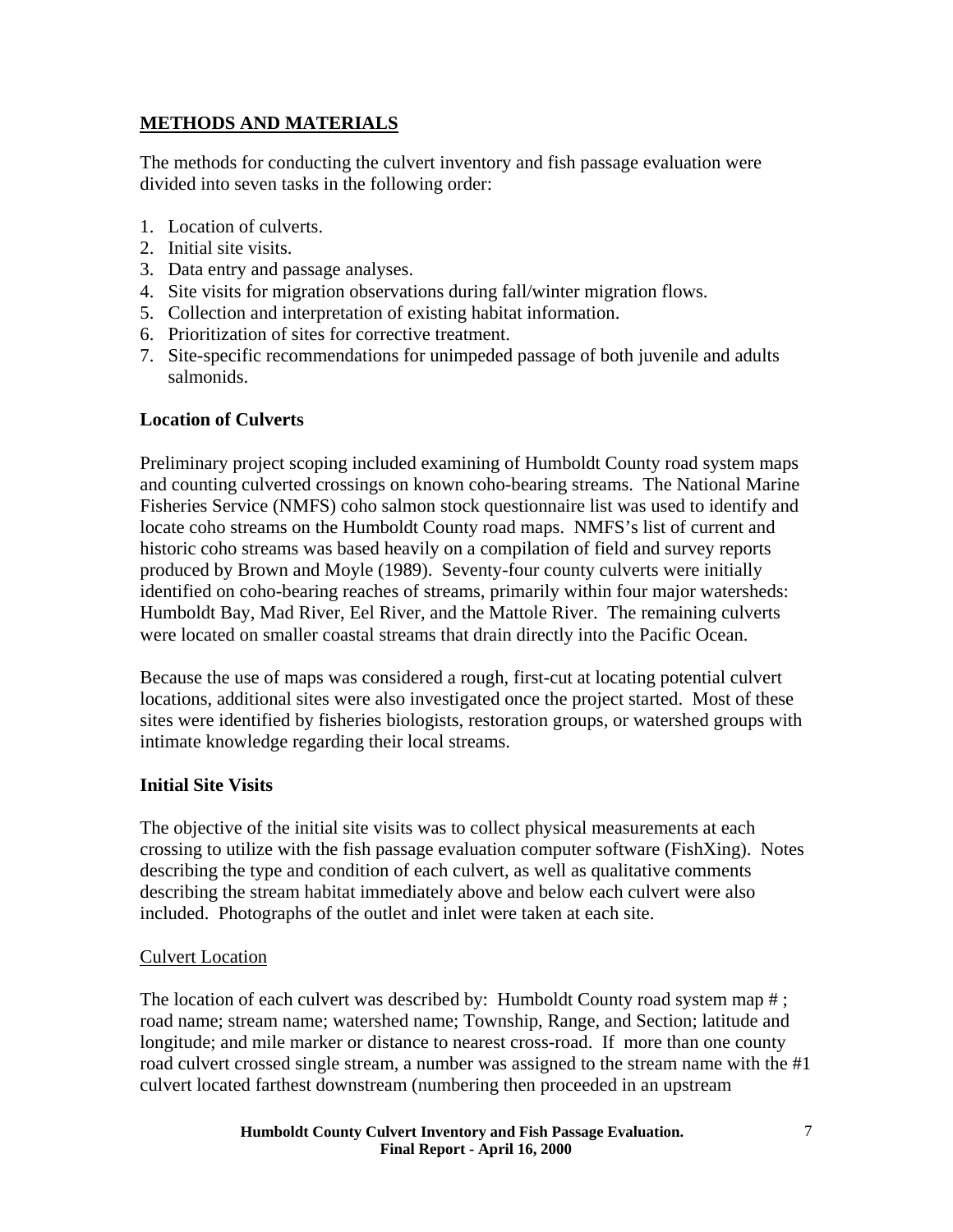<span id="page-7-0"></span>direction). Lat/long coordinates were determined using Terrain Navigator (Version 3.01 by MapTech), a geo-referenced mapping software program.

## Longitudinal Survey

A longitudinal survey was shot at each culvert to provide accurate elevation data for computer analyses. We utilized an auto-level (Topcon AT-G7) with an accuracy of  $\pm 2.5$ mm, a domed-head surveyor's tripod, and a 25' leveling rod in feet/10ths/100ths. All data and information were written into a bound, water-proof, field notebook with a pencil. On a weekly basis, the field notebook was photocopied to provide a back-up in case of loss or destruction of the notebook.

Once a site was located in the field by the two-person survey crew, bright orange safety cones with signs marked "Survey Party" were placed to warn oncoming traffic from both directions. Bright orange vests were also worn by the survey crew. Vests increased one's visibility to traffic, and decreased suspicions of nearby property owners to our unannounced presence in the roadside stream channel.

To start the survey, a 300-foot tape (in feet and 10ths) was placed down the approximate center of the stream channel. The tape was started on the upstream side of the culvert, usually in the riffle crest of the first pool or run habitat unit above the culvert. This pool or run would be considered the first available resting habitat for fish negotiating the culvert. The tape was set to reflect any major changes in channel direction. The tape was set through the culvert and continued downstream to at least the riffle crest (or control) of the pool immediately downstream of the culvert outlet. If several "stair-stepped" pools led up to the culvert inlet, then the tape was set to the riffle crest of the lower-most pool. Extreme caution was used when wading through culverts. A hardhat and flashlight were standard items used during the surveys.

The tripod with the mounted auto-level was set in a location to eliminate or minimize the number of turning points required to complete the survey. If possible, a location on the road surface was optimal, allowing a complete survey to be shot from one location. The leveling rod was placed at the thalweg at various stations along the center tape, generally capturing visually noticeable breaks in slope along the stream channel. At minimum, four vital elevations were measured: the culvert inlet, culvert outlet, maximum pool depth within five feet of the outlet, and the outlet pool control. If a culvert had apparent breaks in slope within the crossing, these were surveyed as well. Each surveyed point was entered with a station location (distance along tape) to the nearest 1/10 of a foot. If the channel slope was steep above the culvert inlet, an elevation was measured at the riffle crest of the upstream holding habitat.

Active channel widths (approximate base winter flow) were measured above and below the culvert, away from any apparent influence the crossing had on channel geometry. A cross-section survey of at least the bankfull channel width at the outlet pool control is recommended for some of the FishXing analyses. In other instances the elevation of the active channel margin was taken. The active channel margin (or ordinary high-water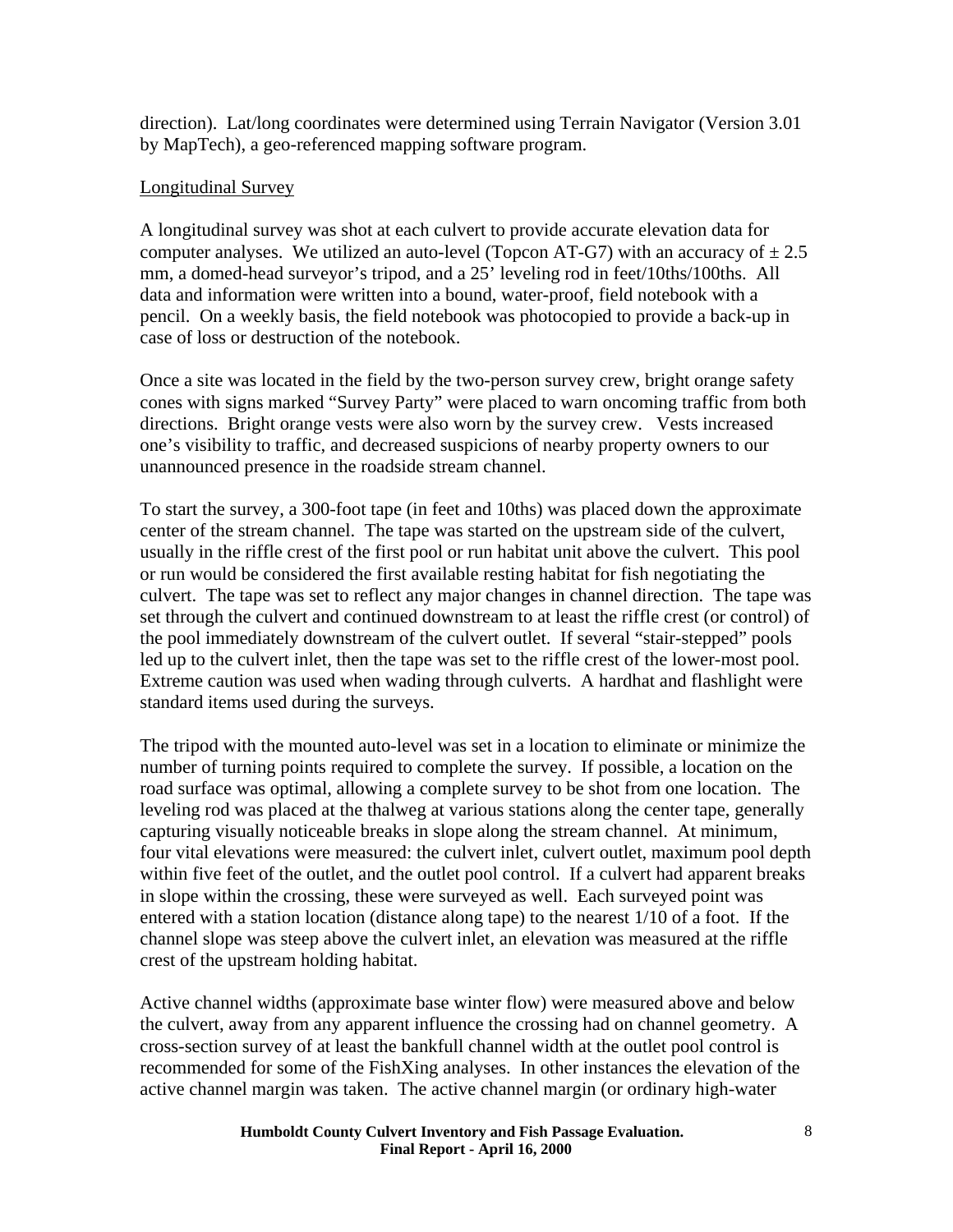mark) is often distinguished by changes substrate size, moss line on rocks, and/or margin of annual vegetation.

### Fill Estimate

At each culvert, the amount of fill was estimated by calculating the volume of the fill prism between the road surface and the culvert (Figure 1) (from Flannigan et al 1997). The purpose of estimating fill volume was to assist in development of cost estimates for barrier removal by estimating equipment time required for fill removal and disposal site space needed.

The fill prism was calculated from the following measurements:

- 1. Upstream and downstream fill slope measurements  $(L_d$  and  $L_u$ ).
- 2. Slope (%) of upstream and downstream fill slopes.
- 3. Width of road prism  $(W_r)$ .
- 4. Length of road prism  $(W_u)$ .
- 5. Channel width (flood prone width)  $(W_c)$ .



**Figure 1. Fill measurements – solid lines were measured values, dashed lines were calculated.** 

> **Humboldt County Culvert Inventory and Fish Passage Evaluation. Final Report - April 16, 2000**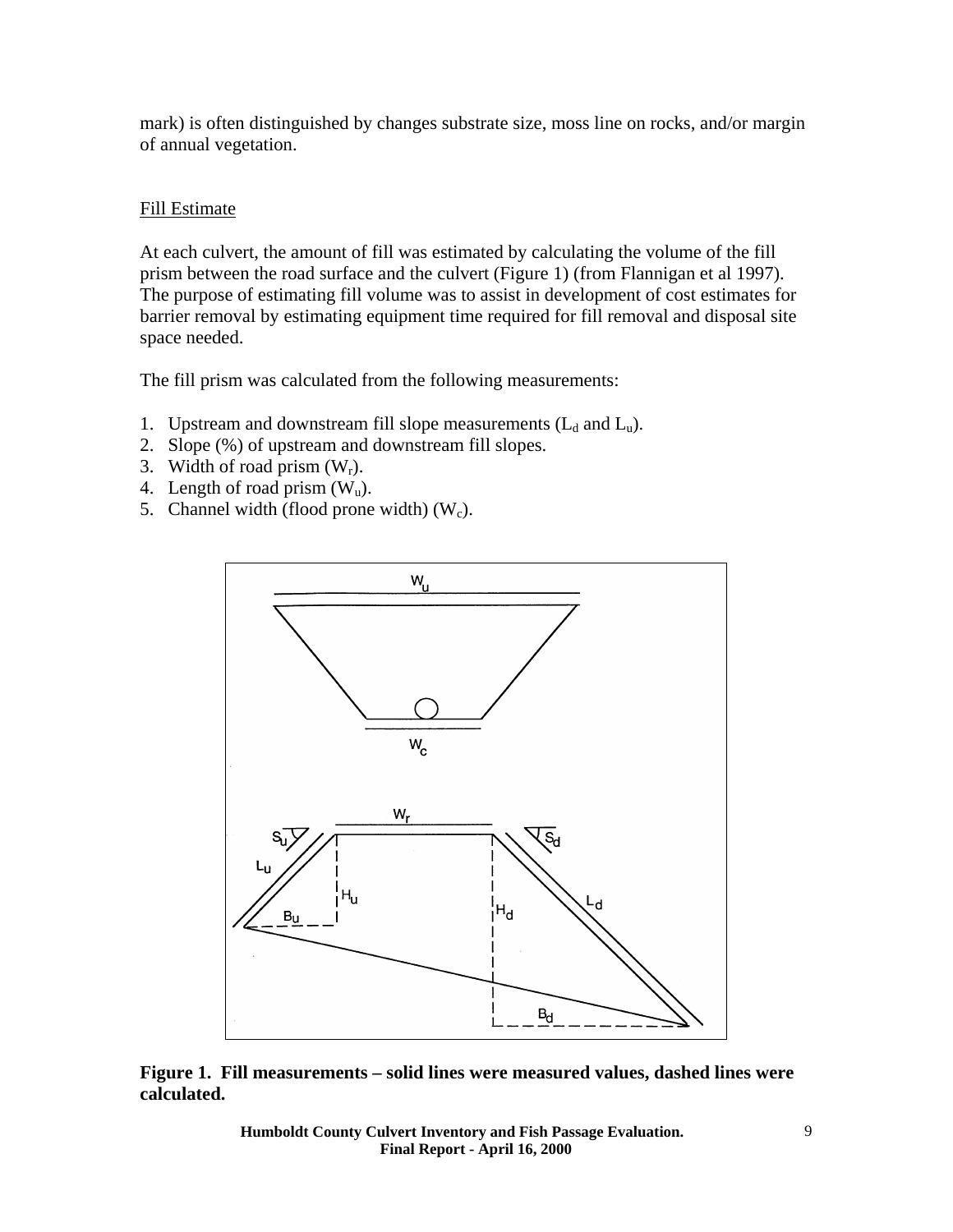### <span id="page-9-0"></span>Other Site-specific Measurements

For each site, the following culvert specifications were collected:

- 1. Length (to nearest 1/10 of foot);
- 2. Dimensions: diameter (circular), or height and width (box culverts), or span and rise (pipe arches);
- 3. Type: corrugated metal pipe (CSP), structural steel plate (SSP), concrete pipe, concrete box, bottomless pipe arch, squashed pipe-arch, or a composite of materials;
- 4. Overall condition of the pipe;
- 5. Height and width of the rust line (if present);
- 6. Position relative to flow and stream gradient;
- 7. Depth of jump pool below culvert;
- 8. Height of jump required to enter culvert;
- 9. Previous modifications (if any) to improve fish passage; and
- 10. Condition of previous modifications.

Qualitative notes describing stream habitat immediately upstream and downstream of each culvert were taken. Where feasible, at least five measurements of the active channel width were taken above and below the culvert (visually beyond any influence the crossing may have on channel width). Active channel was defined as the portion of channel commonly wetted during winter base flows and was identified by a break in rooted vegetation or moss growth on rocks along stream margins. Recent culvert design guidelines utilize active channel widths in determining the appropriate widths of new culvert installations (Robison et al 1999; Bates et al. 1999).

#### **Data Entry and Passage Analyses**

All survey and site visit data were written into a bound, waterproof, field notebook. Then data for each culvert were entered into a spreadsheet (Excel 97). A macro was created to calculate thalweg elevations of the longitudinal profile and compute culvert slopes.

#### FishXing Overview

FishXing is a computer software program developed by Six Rivers National Forest's Watershed Interactions Team - a group of scientists with diverse backgrounds in engineering, hydrology, geomorphology, geology and fisheries biology. Mike Furniss, a Forest Service hydrologist for Six Rivers, managed program development. Test versions of FishXing were used during the Humboldt County culvert inventory, which provided an excellent testing ground for evaluating fish passage though a wide variety of culvert configurations, as well as catching glitches and bugs in the software. A final version of FishXing was available in March, 2000. In-depth information regarding FishXing (or a copy) may be obtained at the Fish Crossing homepage on the internet (www.stream.fs.fed.us/fishxing/).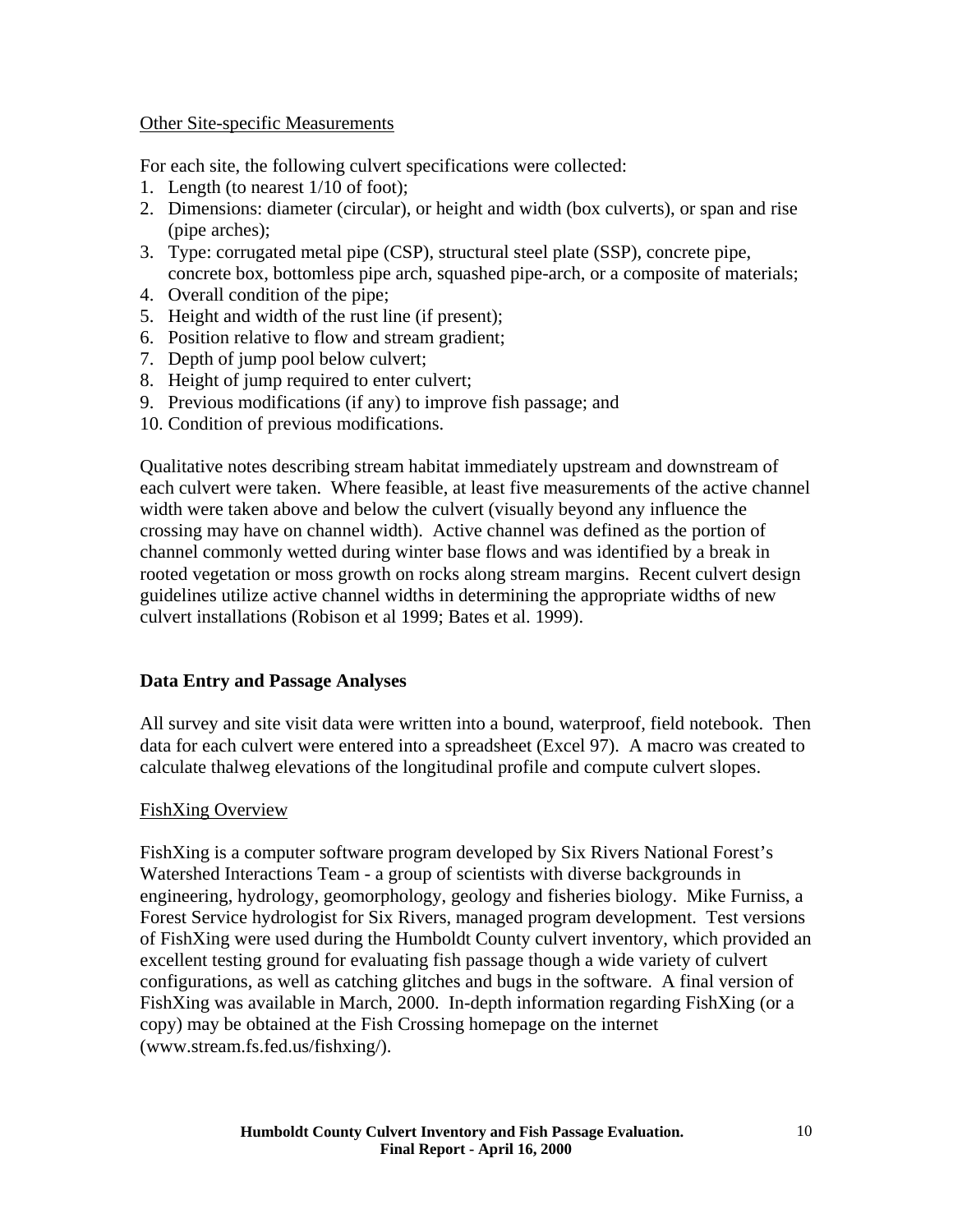<span id="page-10-0"></span>Fish Xing analyzes fish passage through culverts by using site-specific data that is entered by the user. The user also provides site-specific hydrologic information and range of expected migration flows. Jumping and swimming speeds for a multitude of fish species were programmed into the software. For salmonids, data were provided for both juveniles and adults. These values were obtained through extensive literature reviews and the software is amenable to updates. FishXing runs the range of flows "through" the culvert and compares estimated depths and velocities to the abilities of the fish species and lifestage of interest and predicts if and when a culvert is a barrier. FishXing also defines what is causing the barrier, such as: lack of depth in culvert, excessive velocities, too high of entry jump, lack of depth in outlet pool.

The elevation data, along with culvert specifications were used in the FishXing software program to evaluate passage for all species and lifestages of salmonids known to currently or historically reside in the streams of interest.

#### Hydrology and Design Flow

In order to estimate the range of expected migration flows (a FishXing input) and to determine the sizing (flow conveyance) of existing culverts, information was needed on stream hydrology above each culvert location. Since all culverts were located on small ungauged streams, site-specific hydrology was estimated using methods described by Waananen and Crippen (1977). This method estimates the recurrence interval of storm flows using data collected on basin drainage area, regional rainfall estimates, and basin elevation. Drainage areas above culverts were calculated using Terrain Navigator (Version 3.01 by MapTech).

Because salmonids do not migrate upstream on all storm flows, it was not necessary to evaluate passage at flood stage or greater flows. The upper range of expected migration flows through a culvert were calculated as the 10% excedence flow  $(Q_{10\%})$ , that is a culvert must be passable to fish during 90% of the passage season for the target fish species. This standard is utilized by current fish passage methodologies in Oregon and Washington (Robison et al. 1999; Bates et al. 1999). For cases where the 2-year storm flow  $(Q_2)$  was estimated as greater than 44 cubic feet per second (cfs), the following equation was used to approximate the 10% excedence flow:

$$
Q_{10\%} = 0.18 \times Q_2 + 36
$$

For cases where  $Q_2$  was less than 44 cfs, the 10% excedence flow was approximated as the  $Q_2$  discharge.

Determining flow capacity of existing culverts is vital in identifying undersized culverts. These culverts are often fish barriers due to excessive velocities which are influenced by the constricting nature of small culvert dimensions (relative to channel dimensions). Undersized pipes also have a higher potential for catastrophic failure which may impact downstream habitat, other stream crossings, and personal property. Culvert sizing is thus a vital factor in the priority ranking of culvert locations. Pending NMFS culvert design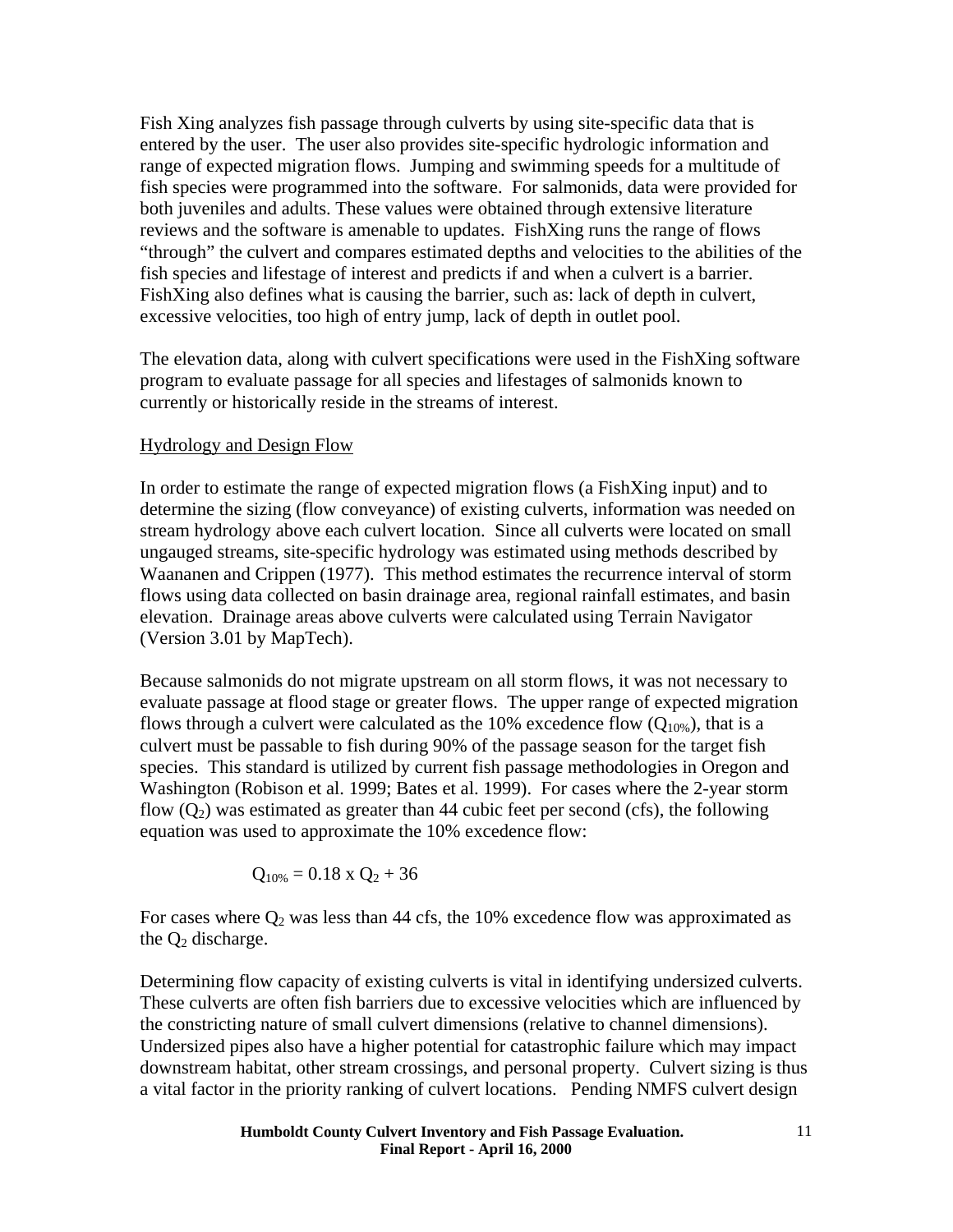<span id="page-11-0"></span>guidelines for fish passage are recommending that culverts pass a 100-year storm flow at a depth less than 100% of the culvert's inlet height (to accommodate for passage of woody debris and bedload transport). Most Humboldt county culverts are older than 20 years and were probably designed for a 25 or 50-year storm with substantial ponding above the culvert inlet expected.

## **Site Visits for Fish Migration Observations**

During late-fall and winter storms, some culverts were visited in order to observe salmonids attempting to migrate through culverts. These visits were limited to culverts with perched outlets because turbid conditions of most streams during winter migration flows allowed only observation of jump attempts.

The purpose of these visits was to:

- 1. confirm upstream migration of adult and/or juvenile salmonids;
- 2. record numbers of successful and failed attempts at specific culverts;
- 3. observe behavior of jump attempts;
- 4. identify locations with high levels of migration;
- 5. better understand the timing of fish migration as related to storm hydrographs; and
- 6. measure velocities through culverts and jump heights during migration flows.

The migration observation data was not intended for use in the priority ranking matrix for several reasons:

- 1. observations were made at a subset of culvert locations;
- 2. observations were conducted sporadically at various locations and flow levels; and
- 3. total observation time (in minutes) accounted for a small fraction of total migration period.

However, this information provided valuable insight of fish behavior at culverts and served as an important component of professional judgement in the final ranking of priority locations. The following is the protocol developed and used for conducting observations at perched culverts.

#### Fish Observation Protocol at Perched Culverts:

- 1. First, measure present water depth inside the culvert at a location where the flow is relatively uniform (such as inlet invert or a specific location within the culvert). Record the location where the depth was measured. Also, if you're at a site with a stage plate record stage level.
- 2. Observe for jump attempts at culvert outlet for 20 minutes. Station yourself so that the entire outlet area is in view. If using a video camera, position it on a tripod so that the entire outlet is in view (record during the entire observation period). Stay focused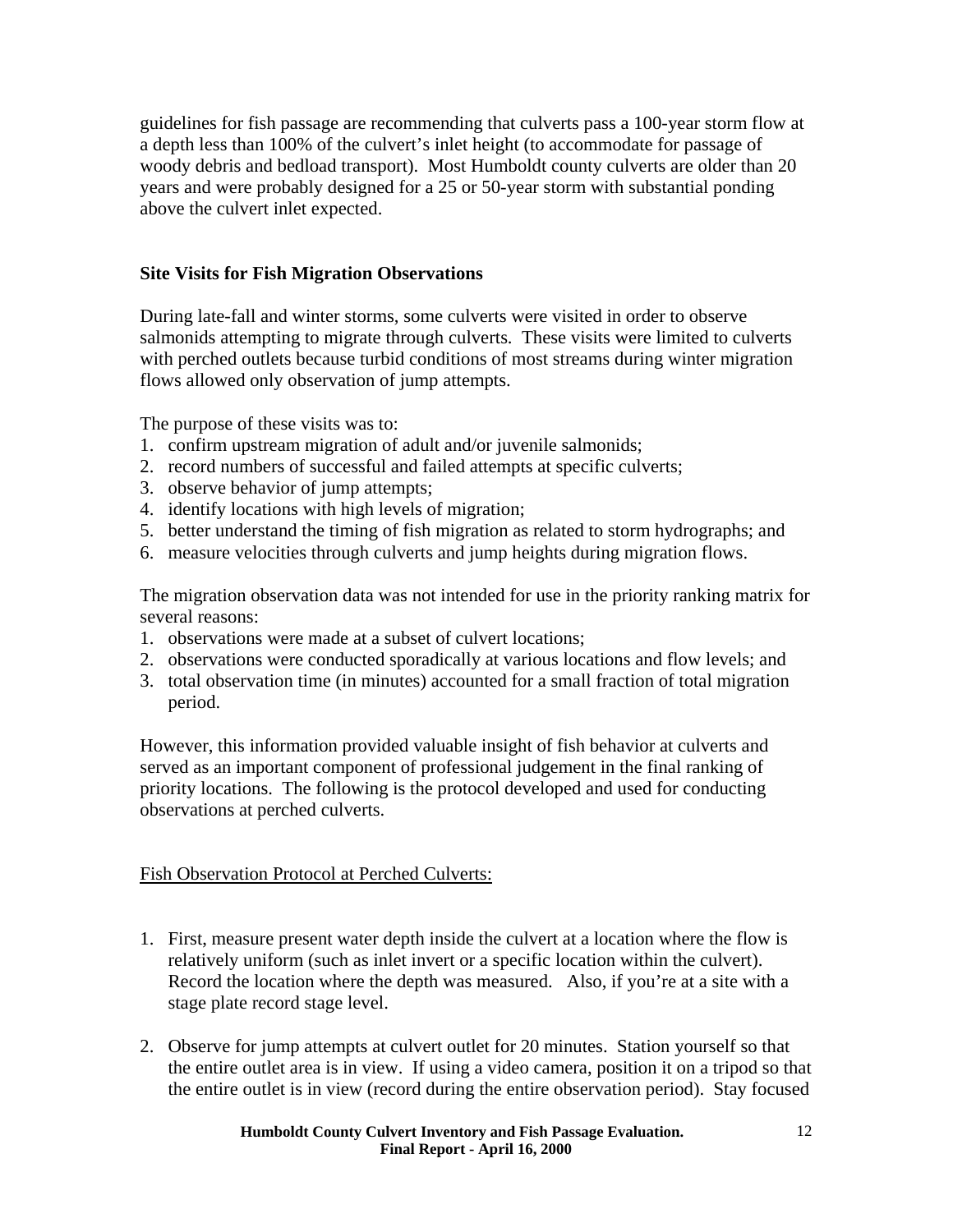on the outlet – jumps often occur quickly (best to have preliminary information entered and a tally table sketched in your field book prior to starting the first 20 minute observation period).

- 3. If no jump attempts are observed, remeasure the water depth (to determine if flow is rising, steady, or dropping), and then proceed to the next culvert location. Also record location, date, time, and weather conditions.
- 4. If jump attempts are observed within the first 20 minutes, stay for an additional 20 minute increment. If jump attempts are observed within the second 20 minute increment, stay for a third 20 minute period. Observe and record the following information outlined in steps 5-14. Also record location, date, time, and weather conditions.
- 5. Count jump attempts, tally as either "successful" or "failed" by juvenile and adult. For adults, note if they enter pipe, but are unable to swim through (see #7 below). Observe and note location of jump attempts.
- 6. When fish successfully enter the culvert, time how long they are in the pipe. Watch the outlet to see if fish is swept back. If there are two observers, one person should move to the upstream end of the culvert to watch for the fish exiting the culvert inlet.
- 7. For adult fish, if possible, identify to species. Often the jump (or swim-up) will occur too quickly. However, look for large, irregular-shaped spots on the back to ID chinook (also any fish greater than 20lbs is most likely a chinook). Coho will have small, round spots and may have a drab, olive-colored head and a red body. Steelhead will be more likely seen later in the spawning season (December – March); however look for distinctive red slash along sides and on gill plates. For adults, also break-out jacks (> 50 cm or 22") from larger fish. For adults, also estimate the condition of the fish (bright, dark, fungus on body, cuts or open wounds, "sore tails"). For juveniles, estimate size class as either  $3"$ -5" or  $5"$ -8" or  $> 8"$ .
- 8. If possible, examine fish and determine if you can identify individual fish. If so, note time of each jump attempt, and the quality of the attempt (just rolled,  $\frac{1}{2}$  way to inlet, almost into inlet, etc.).
- 9. For failed attempts, what is the probable cause? Too high a jump (fish never enter outlet invert)? Confused outlet flow (baffles or low flow notches may create turbulence at outlet)? Too much velocity (fish enter pipe, but are swept out)? Are fish swept out immediately, or after a period of time (at Sullivan Gulch we noticed some adults would get in pipe, but could not swim to inlet and after several minutes were swept out).
- 10. A rough velocity estimate can be made by floating an object (stick, orange peel, fern frond, etc.) through culvert and timing with a stopwatch. Repeat at least three times and average all trials.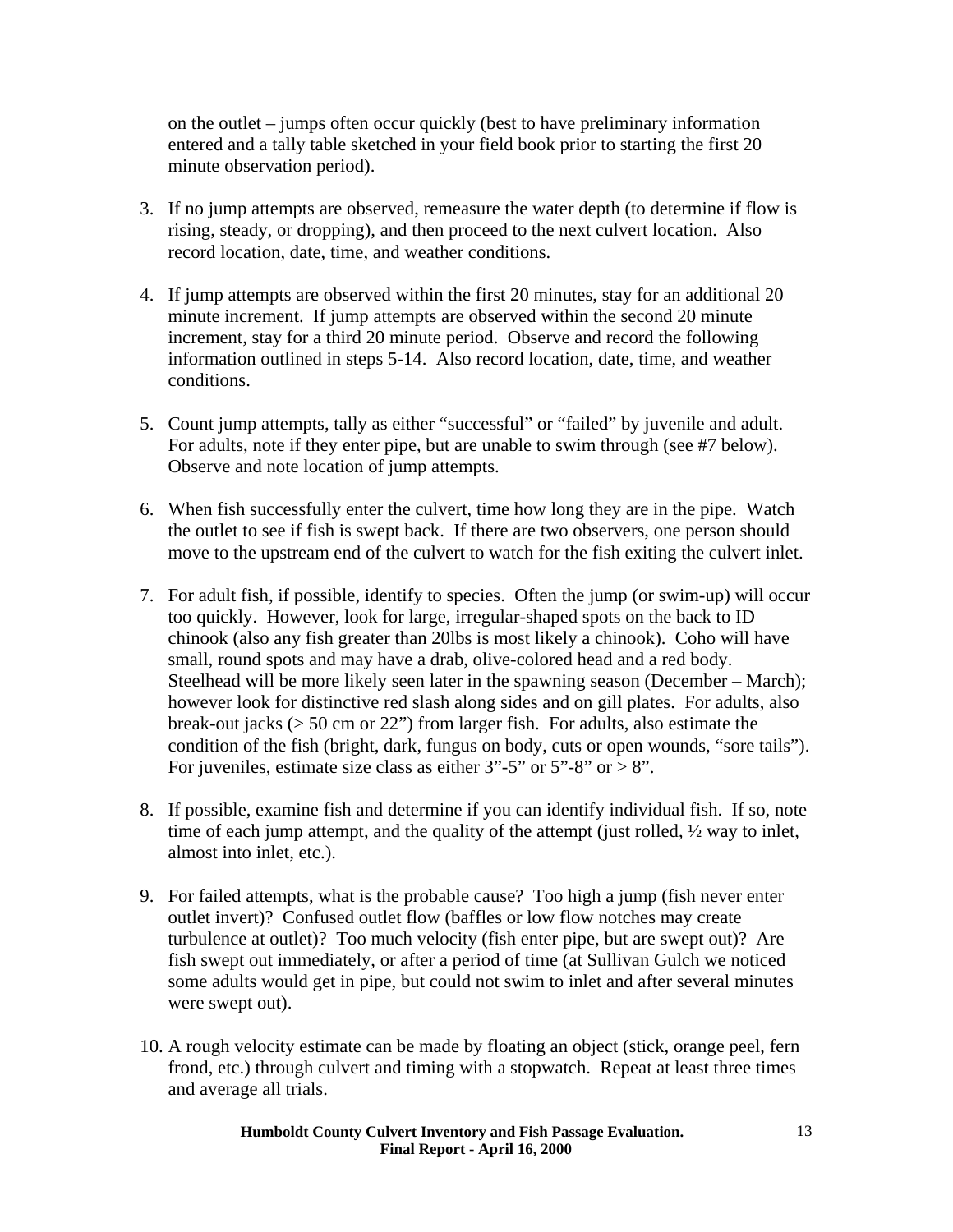- 11. Always measure water depth at the start and end of all observation periods (to determine if flow is rising, steady, or dropping). This is especially important if you're on a re-visit to a location where no jumps were initially observed. If a stage plate is present (at NMFS study sites), record the water level at time of arrival and when you leave.
- 12. Measure the height of the jump into the culvert from the water surface to the culvert outlet invert. Make this measurement as soon as you see jump attempts and remeasure at the time you leave the culvert site. Also measure depth(s) of jump pool from location(s) of observed jumps.
- 13. Also visually note the flow and turbidity of the tributary of the culvert site versus the main stream/river channel…….are there differences that may induce the juveniles to seek the tributary habitat?
- 14. Any sign of predation (avian or other) at jump pools below culverts? This can include observing birds, raccoons, or otters; but also look for and record any sign of fresh tracks or scat on the banks or adjacent riparian vegetation.
- 15. Sites with high numbers of failed juvenile attempts will be prime candidates for sampling with nets to determine species and numbers of juveniles. Although "high" is subjective, use your best professional judgement and make recommendations for sampling at areas you think are important.
- 16. Note and record any other observations of interest are fish being injured at culvert or jumping to exhaustion and moving back downstream? For example, at Sullivan Gulch adult salmon were observed ramming directly into culvert edges and receiving visible gashes (some then swept out of jump pool ). Several other adults have missed the culvert inlet and landed on the rip-rap; one dead chinook was found head-first in the mud to the right of the culvert outlet.
- 17. Note any signs of poaching at pools below culverts, record what you observe and contact Fish and Game Cal-Tip ASAP (1-888-334-2258).

| <b>ADULTS</b>  |                |      | <b>JUVENILES</b>                      |                |      |
|----------------|----------------|------|---------------------------------------|----------------|------|
| <b>Species</b> | <b>Success</b> | Fail | Size Class                            | <b>Success</b> | Fail |
| Chinook        |                |      | $3^{\prime\prime} - 5^{\prime\prime}$ |                |      |
| Coho           |                |      |                                       |                |      |
| Steelhead      |                |      | $5" - 8"$                             |                |      |
| Unknown        |                |      | $>8$ "                                |                |      |

18. Sample Tally Sheet to Sketch into field notebook: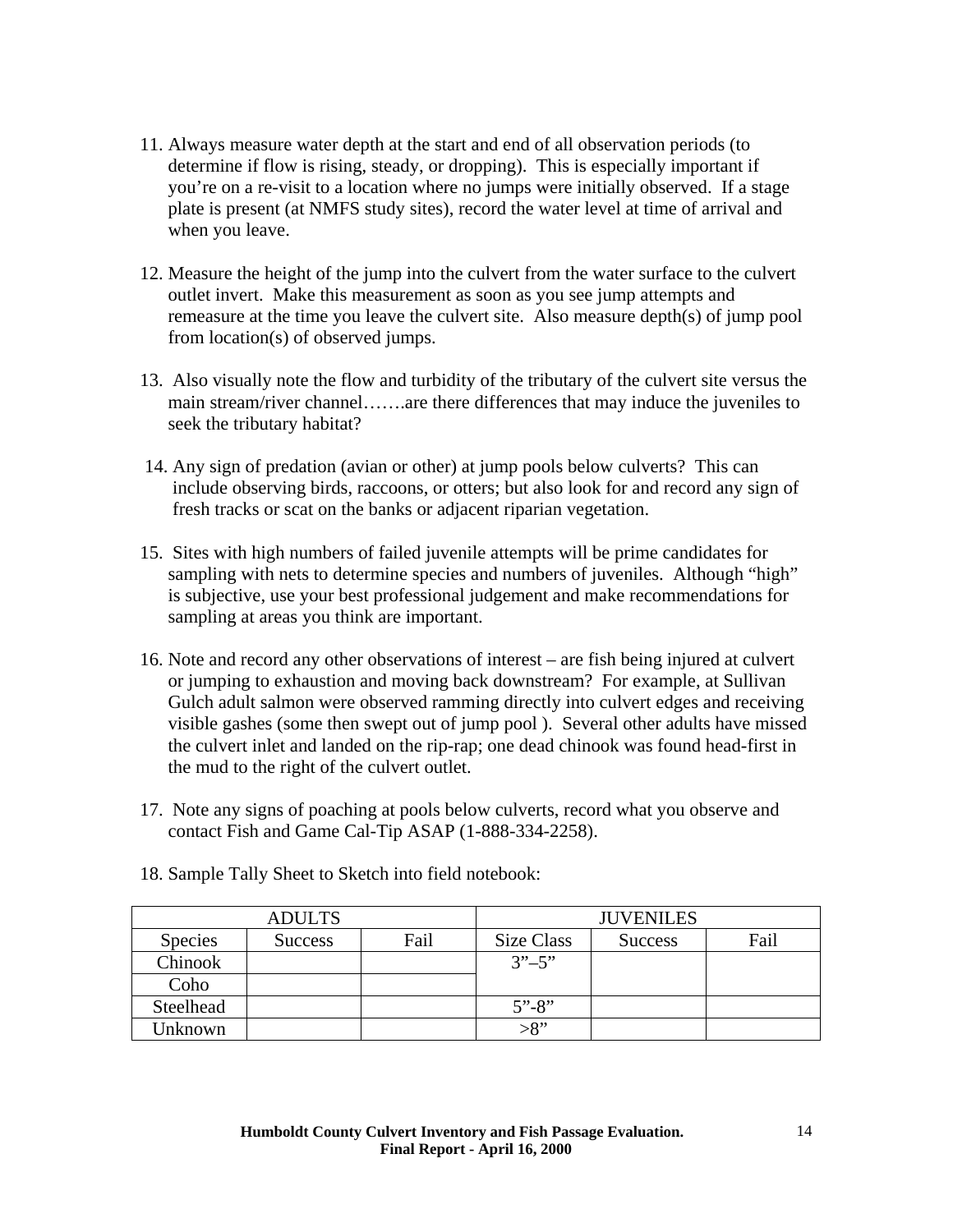### <span id="page-14-0"></span>**Habitat Information**

Because this project addressed fish passage in a multitude of watersheds, plan development was based both on prior assessment and evaluation and on conducting habitat assessment and evaluation as part of the proposed project. Habitat conditions upstream and downstream of culvert locations relied on previously conducted habitat typing or fisheries surveys. These surveys also provided information on past, present, and future land uses within watersheds that flow through culverts on the Humboldt County road system.

Communication with agency and private-sector biologists, watershed groups, coordinators, restorationists, and large landowners assisted in acquiring additional information on watershed assessment and evaluation. Habitat information was used from reports on file at CDFG offices in Eureka and Fortuna, as well as reports located at Humboldt State University library. The Mattole Salmon Group provided habitat information and assisted in ranking the biological importance of 17 Mattole River tributaries crossed by Humboldt County culverts (Peterson, per. comm.). Professional judgment from on-site inspection of culverts and stream habitat also aided habitat assessment and evaluation. In some cases, with landowner permission, longer reaches of stream were walked to better assess the quality of habitat above and below county culverts.

Length of potential salmonid habitat upstream of each county culvert was also estimated off of digitized USGS 7.5 Minute Series topographic maps (Terrain Navigator, Version 3.01 by MapTech). The upper limit of anadromous habitat was considered when the channel exceeded an eight degree slope.

When available, summer water temperature data collected with data loggers (such as a HOBO or Stowaway) were reviewed to determine which tributaries provided potential coolwater thermal refugia. During summer months the mainstems of the Eel and Mattole Rivers regularly exceed stressful limits of juvenile coho salmon, steelhead, and coastal cutthroat which are present year-round. For example, along the lower and upper Mattole River, Humboldt County roads run along the river valley intersecting all tributaries at their mouths, 17 of these crossings are culverts. If these culverts are barriers to juveniles at low flows, those with cool summer water temperature will rank higher than those with warmer temperature profiles.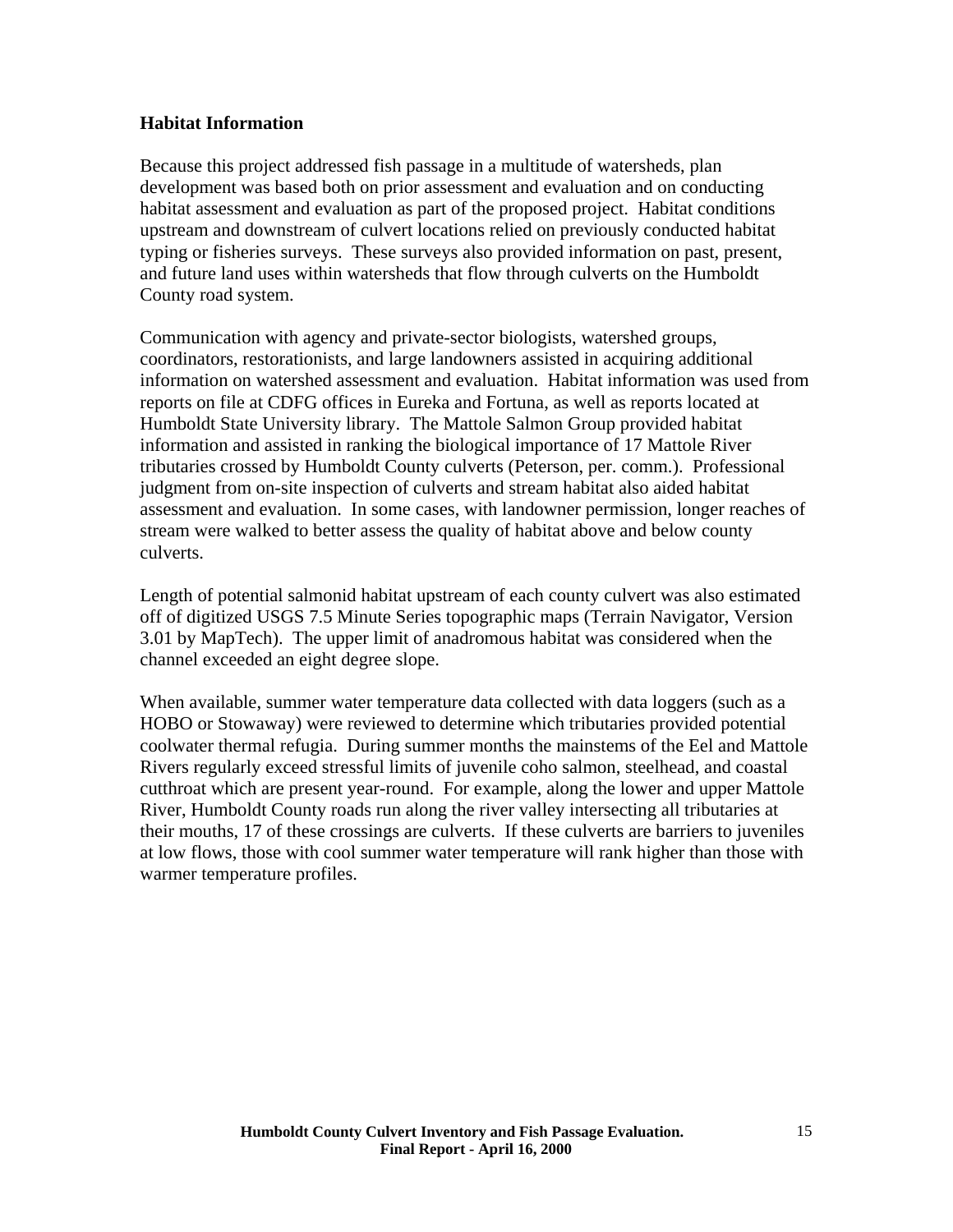## <span id="page-15-0"></span>**Priority Ranking of Culverts for Treatment**

Methods for priority ranking of culvert locations were developed after carefully reviewing criteria used in Oregon (Robinson et at. 1999) and Washington (SSHEAR 1998). The two protocols are fairly similar except for how stream habitat information was utilized. Robison et al. (1999) relied mostly on potential species diversity of the fishbearing channel above a culvert site and did not factor in a "score" for habitat quality.

The Oregon method segregated culverts into five priority types, based on:

- Degree of barrier partial or complete.
- Risk of failure flow capacity.
- Species diversity of upstream habitat (in descending order) coho salmon and others, steelhead and cutthroat, any game fish, non-fish-bearing but flows into fish-bearing reach.

Once a cursory ranking of culverts was completed, the Oregon method used the input of fisheries professionals with knowledge of the stream's biological significance. The Oregon method also acknowledged numerous social, economic, and technical aspects often influences the ultimate order of treatment locations (and options).

The Washington method used a complex equation which takes the quadratic root of numerous factors, including discrete values assigned to habitat parameters (both physically measured and visually estimated). The equation analyzed passage for each species and lifestage of salmonid which may be present and sums the results for a "score". Thus for each culvert a specific number (or rank) was generated. Initially, the method appears quite objective in nature, yet many of the habitat parameters assigned a discrete value were actually generated from subjective (unrepeatable) estimates. The method also attempted to quantify (and rank) gains in spawning and rearing habitat by assuming all pooltails and riffles are viable spawning habitat. The Washington method has merit, but seemed too complex for the task of determining a first-cut of high, medium, and low priority culvert locations.

The need for extensive habitat information collected in a consistent manner is also time consuming and expensive to generate. This information was not available for many northern California watersheds and conducting surveys was beyond the scope (and budget) of this project. The ranking objective was to arrange the sites in an order from high to low priority using a suite of site-specific information. However, the "scores" generated were not intended to be absolute in deciding the exact order of scheduling treatments. Once the first-cut ranking was completed, professional judgement played an important part in deciding the order of treatment. As noted by Robinson et al. (1999), numerous social and economic factors influenced the exact order of treated sites.

Because Humboldt county intends on treating culvert sites identified as "high-priority" by submitting proposals to various fisheries restoration funding sources, additional opportunities for re-evaluating the biological merit of potential projects will occur through proposal review committees composed of biologists from CDFG and other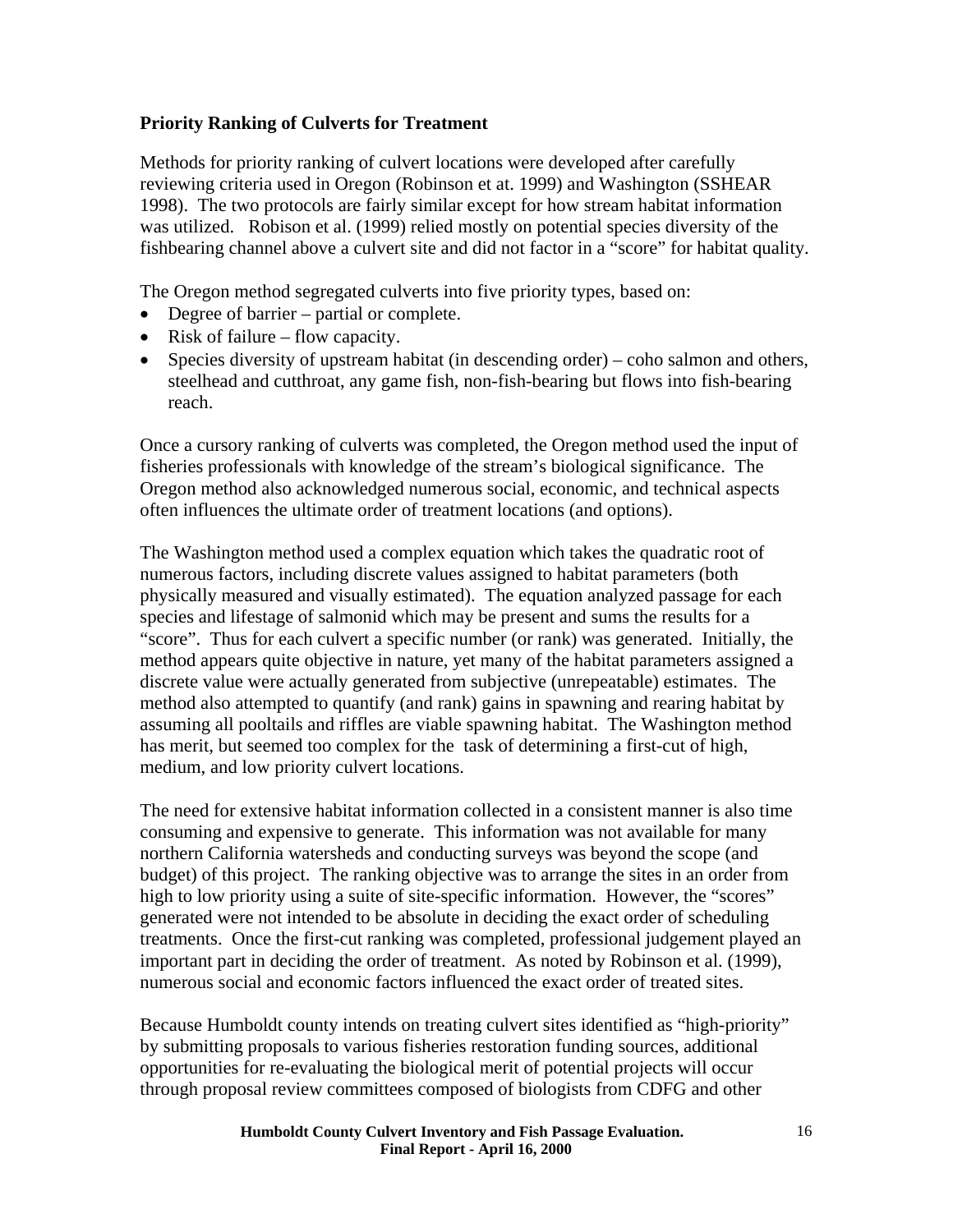<span id="page-16-0"></span>agencies. The methods for ranking culvert locations is a developing process and will undoubtedly require refinement as additional information is obtained. This report also acknowledges (but makes no attempt to quantify or prioritize) that other potentially highpriority restoration projects exist throughout California, and these must all be considered when deciding where and how to best spend limited funds.

### Priority Ranking Criteria

The method developed and utilized, assigned a score or value for the following parameters at each culvert location:

- 1. **Species diversity:** number of salmonid species known to occur (or historically occurred) within the stream reach at the culvert location. **Score:** Because of Federal listing status, coho and chinook salmon  $= 2$  points each. Steelhead and coastal cutthroat trout  $= 1$  point each.
- 2. **Extent of barrier:** for each species and lifestage known to occur, over the range of estimated migration flows, assign one of the following values. **Score:**  $0 = 80-100\%$ passable;  $1 = 60-80\%$  passable;  $2 = 40-60\%$  passable;  $3 = 20-40\%$  passable;  $4 =$  less than 20% passable. For culverts not evaluated with Fish Xing, scores assigned by examining culvert slope, length, corrugation, height of entry jump, and depth of jump pool.
- 3. **Sizing (risk of failure):** for each culvert, assign one of the following values as related to flow capacity. **Score:**  $1 =$  sized for at least a 50-year flow, low risk.  $2 =$ sized for at least a 25-year flow, moderate risk.  $3 =$  sized for less than a 25-year flow, high risk of failure.
- 4. **Current condition:** for each culvert, assign one of the following values. **Score:**   $1 = \text{good condition. } 2 = \text{fair, showing signs of wear. } 3 = \text{poor, floor rusting through,}$ crushed by roadbase, etc.  $4 =$  extremely poor, floor rotted-out, severely crushed, damaged inlets, collapsing wingwalls, slumping roadbase, etc.
- 5. **Habitat quantity:** above each culvert, length in feet to sustained 8% gradient. **Score:** Starting at a 1,000' minimum; 1 point for each 5,000' size class (**example**: 0 points for <1,000'; 1 point for 1,000'-5,000'; 2 points for 5,000-10,000'; 3 points for 10,000-15,000'; and so on).
- 6. **Habitat quality:** for each stream, assign a "multiplier" of quality (relative to other streams in inventory) after reviewing available information. **Score: 1.0 = Good**  (dense riparian zones, frequent pools, cool summer water temperatures, complex inchannel habitat, channel floodplain relatively intact). **0.5 = Fair** (riparian zone present but lack of conifers, infrequent pools, summer water temperatures periodically exceed stressful levels for salmonids, sparse inchannel complex habitat, floodplain intact or slightly modified). **0.25 = Poor** (riparian zones absent or severely degraded, little or no pool formations, stressful to lethal summer water

**Humboldt County Culvert Inventory and Fish Passage Evaluation. Final Report - April 16, 2000**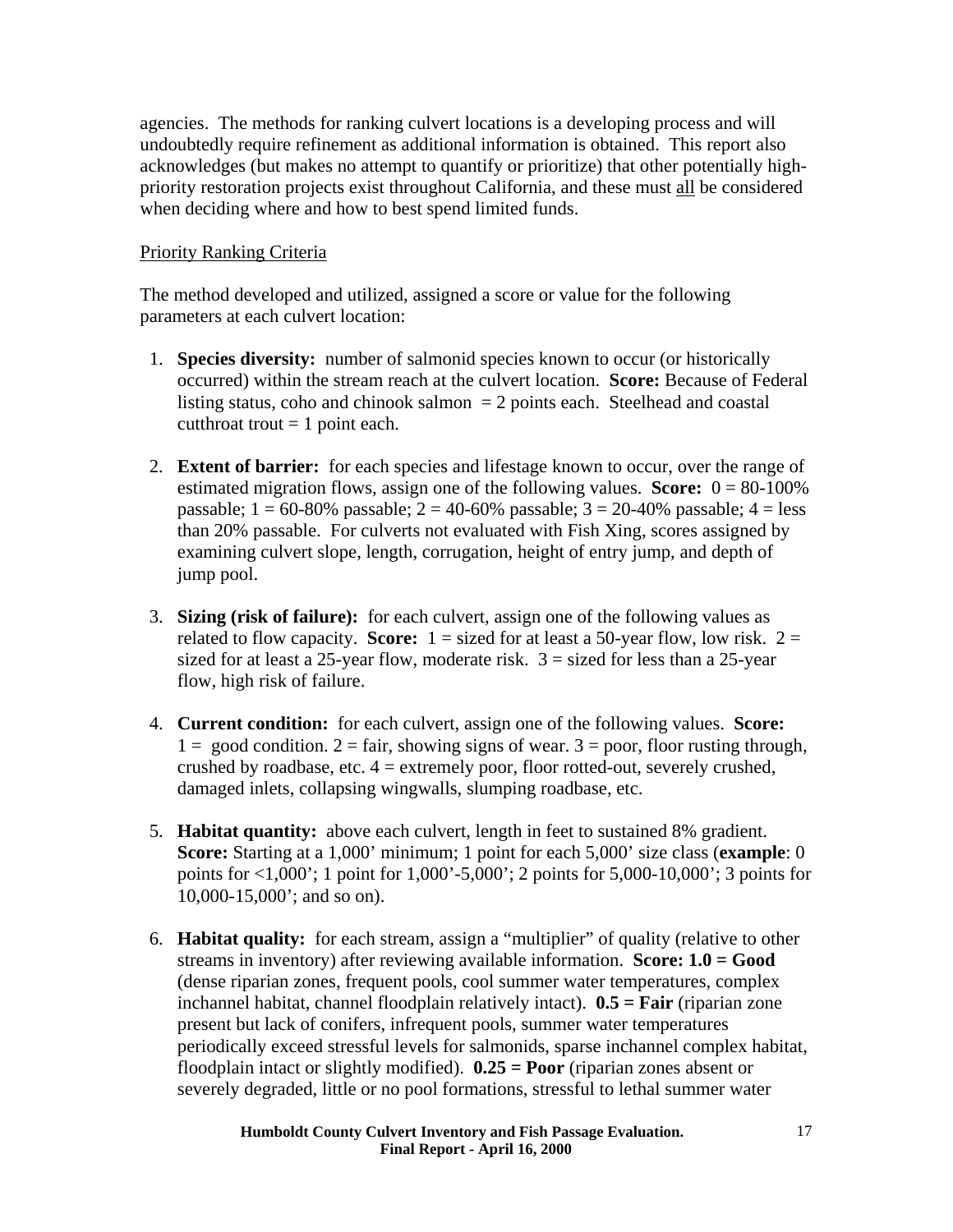temperatures common, lack of inchannel habitat, floodplain severely modified with levees, riprap, etc.

7. **Total habitat score:** Multiply #5 by #6 for habitat "score". The following example is provided to show why a habitat quality "multiplier" influences ranking of quality over sheer quantity. Top example assigns habitat quality a number (poor-1; fair-2; good-3), and the total score is additive. The following example uses the multiplier and results in a closer total score between the two creeks (Table 2).

| <b>Stream Name</b> | <b>Habitat Quantity</b>        | <b>Habitat Quality</b> | <b>Total Score</b> |
|--------------------|--------------------------------|------------------------|--------------------|
| <b>Reas Creek</b>  | $22,000' = 5$ pts              | Poor $= 1$ pt          | 6 points           |
| Sullivan Gulch     | $\langle 5,000 \rangle = 1$ pt | Good = $3$ pts         | 4 points           |
| <b>Reas Creek</b>  | 5 points                       | 0.25                   | 1.25               |
| Sullivan Gulch     | point                          | L.O                    | .00                |

|  |  |  | Table 2. Effect of "habitat quality multiplier" on "Total Score". |  |
|--|--|--|-------------------------------------------------------------------|--|
|  |  |  |                                                                   |  |

For each culvert location, the above criteria were entered into a spreadsheet and total scores computed. Then the list was sorted twice to determine ranking. The first sort was by "Habitat Quality Multiplier" in a descending order. Then the sites with Habitat Quality values of 1.0 and 0.5 were sorted by total score.

Sites with poor habitat (Habitat Quality value of 0.25) were ranked separately, focusing mainly on condition and sizing of the existing culvert. These sites should not be considered candidates for treatment via restoration funding sources. However, this information will provide Humboldt County Public Works with a list of sites in need of future replacement with county road maintenance funds. When these replacements are implemented, this report should provide guidance on treatments with properly-sized crossings conducive to adequate flow conveyance and unimpeded fish passage.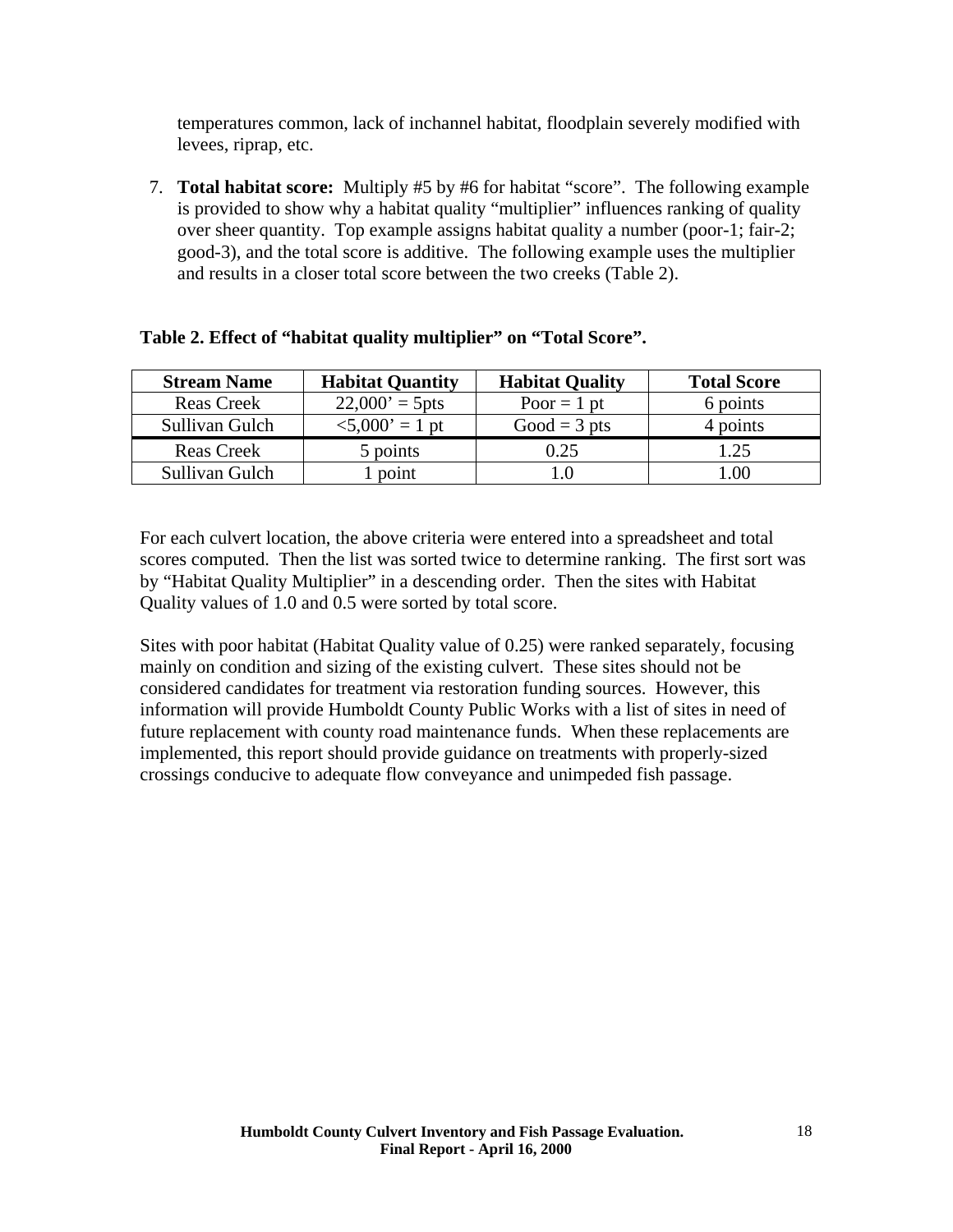## <span id="page-18-0"></span>**RESULTS**

## **Initial Site Visits**

Initial site visits were conducted at a total of 104 stream crossings on roads in Humboldt County (Table 3). However, only 67 of 104 culverts were surveyed (designated by **X**) and included in the fish passage evaluation and prioritization. The reasons for excluding 38 sites in the evaluation varied and are listed in the right-hand column of Table 3. Most site visits and surveys were conducted during fall or spring low flows, which provided safer wading conditions in streams and through culverts. A table of the 67 culvert sites inventoried and their location information is provided in Appendix A.

Site-specific characteristics and photographs are provided in a "Catalog of Humboldt County Culverts" (Appendix B). The following list is an overview of the culvert inventory:

- 1. A wide variety of culvert configurations and materials were discovered.
- 2. Many culverts were in poor condition (19 sites or 28%) and are due for replacement. Another 28 culverts (42%) were described as in "fair" condition, and starting to deteriorate.
- 3. Most culverts were undersized, (37 sites or 55%) sized for less than a 50-year storm flow. However, based on recently released NMFS guidelines (pass a 100-year flow at less than 100% of inlet height) nearly all culverts inventoried should be considered undersized.

#### **Passage Analyses**

Of the 67 culverts included in the inventory, 49 were evaluated for passage with Fish Xing. Due to limitations inherent with the software package, only certain types of culvert configurations were readily analyzed. The following circumstances prevented passage analyses with FishXing at 18 culvert locations:

- 1. Crossings with multiple pipes set at varying elevations and slopes.
- 2. Culverts modified with baffles FishXing was unable to accurately model velocities in baffled situations.

FishXing proved a useful tool in identifying where passage problems occurred and probable causes. However, like most models which attempt to predict complex physical and biological processes with mathematics, there were limitations (and assumptions) that must be acknowledged. For example, the water velocities predicted through a culvert and compared to a fish species' swimming abilities were averages. FishXing assumes all fish swim against this "average velocity flow". In reality, within every culvert there are slowvelocity areas to the sides that fish often take advantage of. Extensive field observations have confirmed fish movement along the inner edge of culverts. Conversely, a localized,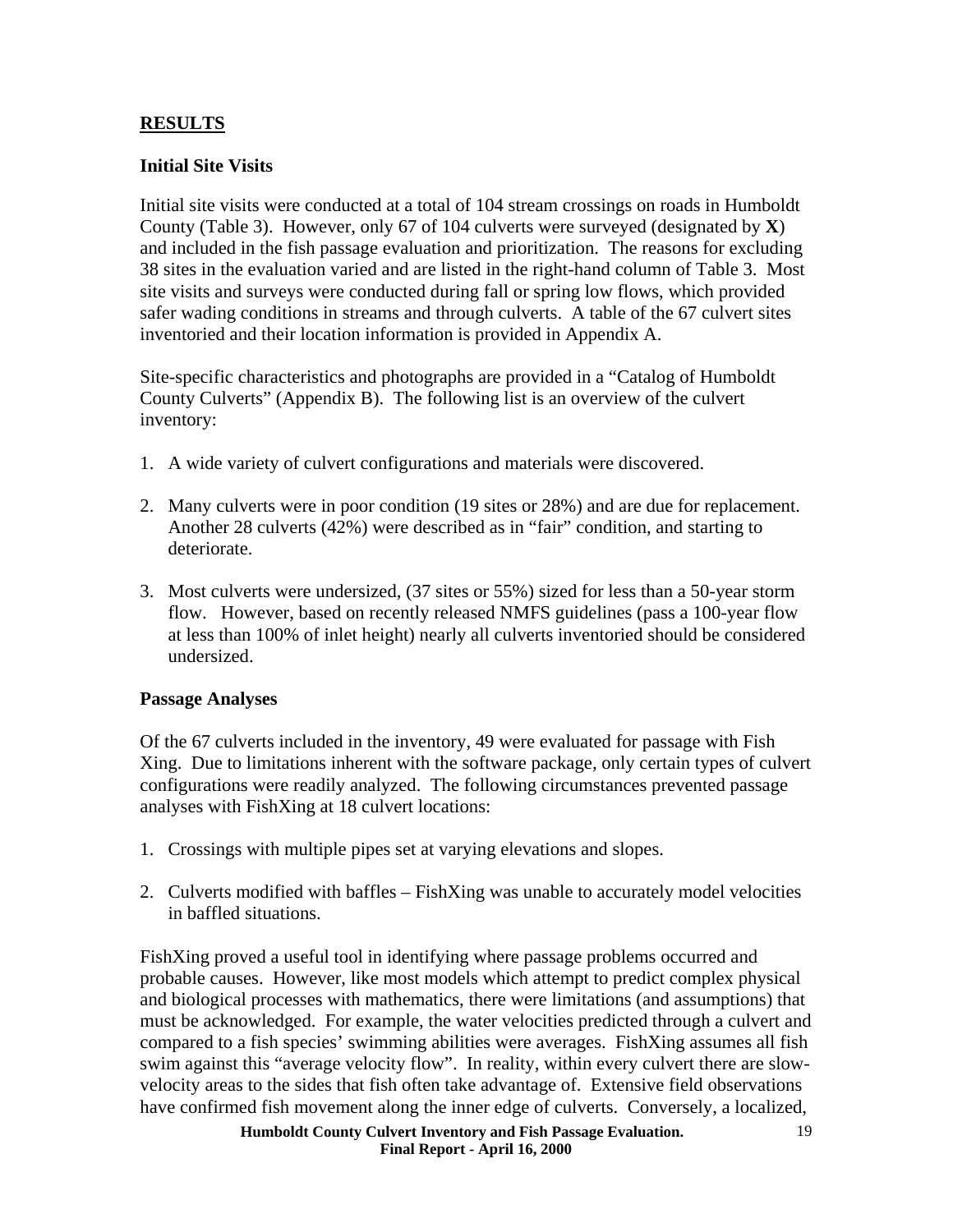high-velocity area can exist within a pipe and act as the limiting factor to fish passage, but is "masked" within the average values estimated by Fish Xing.

| <b>BASIN NAME</b>                      | <b>STREAM NAME</b>       | <b>ROAD NAME</b>       | <b>COUNTY MAP STATUS OF</b> |                         |
|----------------------------------------|--------------------------|------------------------|-----------------------------|-------------------------|
|                                        |                          |                        | #                           | $1ST$ SURVEY            |
| <b>COASTAL</b> (north<br>of MAD RIVER) |                          |                        |                             |                         |
|                                        | Luffenholtz Creek #1     | Trinidad Scenic Drive  | 1C34                        | $\mathbf X$             |
|                                        | Luffenholtz Creek #2     | <b>Westhaven Drive</b> | 1C34                        | $\mathbf X$             |
|                                        | Strawberry Creek #1      | Central Avenue         | 1C44                        | $\mathbf X$             |
|                                        | Strawberry Creek #2      | Dows Prairie Road      | 1C44                        | $\mathbf{X}$            |
| <b>MAD RIVER</b>                       |                          |                        |                             |                         |
|                                        | Warren Creek             | West End Road          | 1C55                        | $\mathbf X$             |
|                                        | <b>Hall Creek</b>        | <b>Glendale Road</b>   | 1C55                        | $\mathbf X$             |
|                                        | <b>Hall Creek</b>        | Unnamed                | 1C55                        | Private Road            |
|                                        | Noisy Creek              | Glendale Road          | 1C55                        | $\mathbf X$             |
|                                        | Mill Creek               | Unnamed                | 1C55                        | Private Road            |
|                                        | <b>Lindsay Creek</b>     | Murray Road            | 1C45                        | $\mathbf X$             |
|                                        | Mather Creek             | Murray Road            | 1C45                        | $\mathbf X$             |
|                                        | South Anker Creek #1     | Fieldbrook Road        | 1C45                        | $\mathbf X$             |
|                                        | South Anker Creek #2     | Anker Road             | 1C45                        | $\mathbf X$             |
|                                        | North Anker Creek        | Fieldbrook Road        | 1C45                        | $\mathbf X$             |
|                                        | <b>Grassy Creek</b>      | Fieldbrook Road        | 1C45                        | $\overline{\mathbf{X}}$ |
|                                        | Widow White Creek #1     | Murray Road            | 1C44                        | $\overline{\mathbf{X}}$ |
|                                        | Widow White Creek #2     | McKinleyville Ave.     | 1C44                        | $\mathbf X$             |
|                                        | Widow White Creek #3     | Central Ave.           | 1C45                        | $\overline{\mathbf{X}}$ |
|                                        | Norton Creek             | McKinleyville Ave.     | 1C45                        | $\overline{\mathbf{X}}$ |
|                                        | Mill Creek #1            | <b>Turner Road</b>     | 1C45                        | $\overline{\mathbf{X}}$ |
|                                        | Mill Creek #2            | Central Ave.           | 1C45                        | $\overline{\mathbf{X}}$ |
|                                        | Mill Creek #3            | <b>Bartows Road</b>    | 1C45                        | $\overline{\mathbf{X}}$ |
|                                        | Mill Creek #4            | Azalea Road            | 1C45                        | $\mathbf X$             |
|                                        | Mill (Watek) Creek       | Riverside Drive        | 2C51                        | $\mathbf X$             |
|                                        | Sullivan Gulch           | Riverside Drive        | 2C51                        | $\mathbf X$             |
| <b>HUMBOLDT BAY</b>                    |                          |                        |                             |                         |
|                                        | <b>Bieth Creek</b>       | Old Arcata Highway     | 1D15                        | Arcata City Limit       |
|                                        | <b>Washington Gulch</b>  | Old Arcata Highway     | 1D15                        | $\mathbf X$             |
|                                        | Rocky Gulch              | Old Arcata Highway     | 1D15                        | $\mathbf X$             |
|                                        | <b>Golf Course Creek</b> | Jacoby Creek Road      | 1D15                        | $\mathbf X$             |
|                                        | Morrison Gulch           | Quarry Road            | 1D15                        | $\mathbf X$             |
|                                        | Wood Creek               | Myrtle Ave             | 1D15                        | No channel              |
|                                        | McCready Gulch           | Kneeland Road          | 1D15                        | $\mathbf X$             |
|                                        | Cloney Gulch             | Kneeland Road          | 1D15                        | $\mathbf X$             |
|                                        | Graham Gulch             | PALCO Camp Road        | 1D15                        | $\mathbf X$             |
|                                        | Eureka Slough            | Old Arcata Highway     | 1D15                        | $\mathbf X$             |
|                                        | Cochran Creek            | Ole Hanson Road        | 1D15                        | $\mathbf X$             |
|                                        | Ryan Creek               | Mitchell Road          | 1D14                        | $\mathbf X$             |

## **Table 3. List of stream-crossing locations visited in Humboldt County. ("X" denotes crossing was included in fish passage evaluation and prioritization).**

**Humboldt County Culvert Inventory and Fish Passage Evaluation. Final Report - April 16, 2000**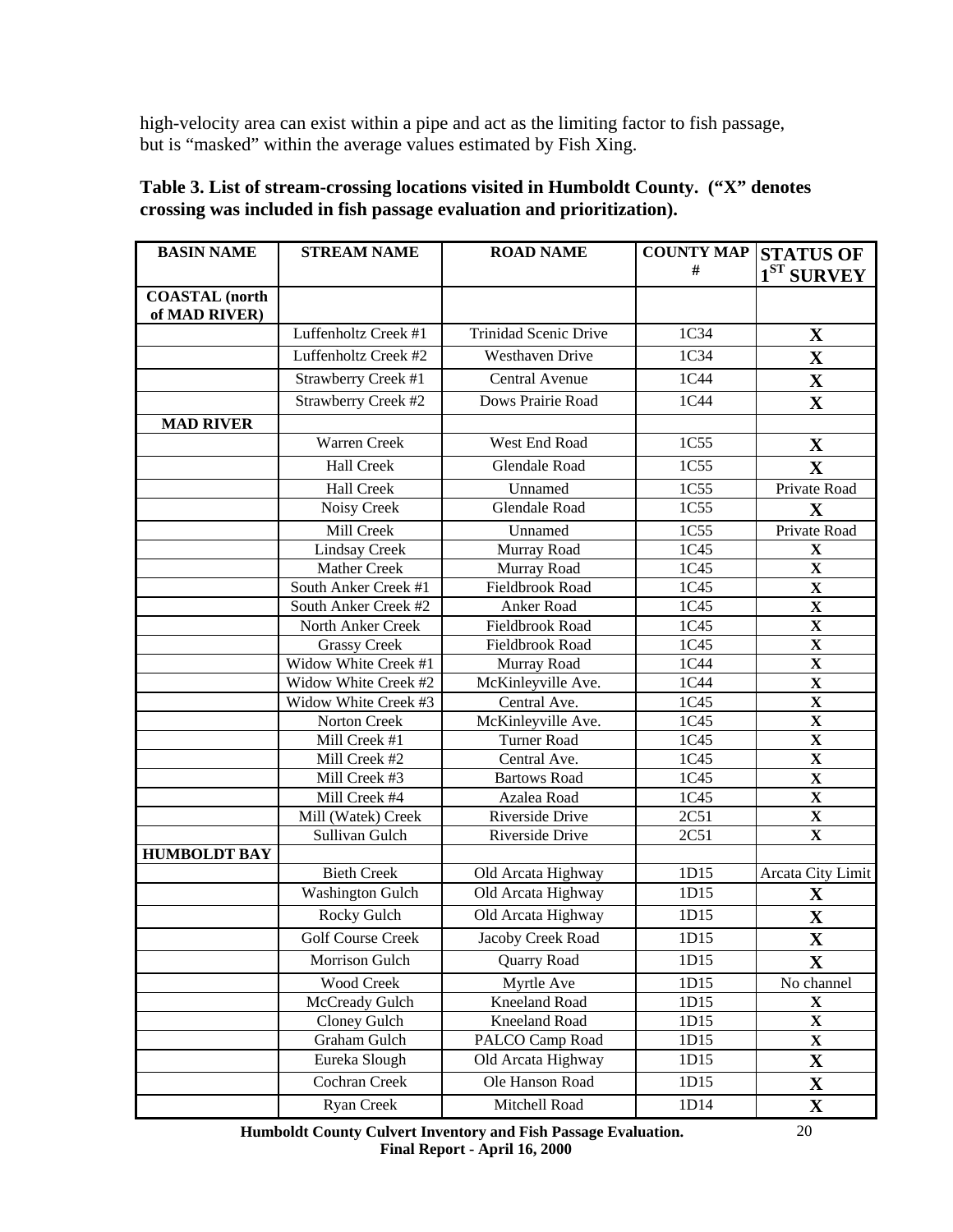| <b>BASIN NAME</b>   | <b>STREAM NAME</b><br><b>ROAD NAME</b> |                              | <b>COUNTY MAP</b> | STATUS OF 1ST          |
|---------------------|----------------------------------------|------------------------------|-------------------|------------------------|
|                     |                                        |                              | #                 | <b>SURVEY</b>          |
| <b>HUMBOLDT BAY</b> | Martin Slough #1                       | HerrickRoad                  | 1D14              | $\mathbf X$            |
|                     | Martin Slough #2                       | Campton Road                 | 1D14              | $\mathbf X$            |
|                     | Shaw Gulch                             | Zane's Road                  | 1D24              | Private road           |
|                     | Shaw Gulch                             | Zane's Road                  | 1D24              | Private road           |
| <b>EEL RIVER</b>    | <b>Salt River</b>                      | Coffee Creek Road            | 1D33              | No channel             |
|                     | Reas Creek #1                          | Port Kenyon road             | 1D33              | X                      |
|                     | Reas Creek                             | Meridian Road                | 1D33              | <b>Bridged</b>         |
|                     | Reas Creek #2                          | Centerville Road             | 1D43              | $\mathbf X$            |
|                     | Reas Creek #3                          | Deschger Road                | 1D43              | $\mathbf X$            |
|                     | <b>Russ Creek</b>                      | Grizzly Bluff/Centerville Rd | 1D34              | $\mathbf X$            |
|                     | Francis Creek                          | Grizzly Bluff/Centerville Rd | 1D34              | $\mathbf X$            |
|                     | Francis Creek                          | Port Kenyon Road             | 1D33              | $\mathbf X$            |
|                     | Francis Creek                          | <b>Vanston Avenue</b>        | 1D34              | Ferndale city          |
|                     |                                        |                              |                   | limit                  |
|                     | Francis Creek                          | Fern Avenue                  | 1D34              | Ferndale city<br>limit |
|                     | Francis Creek                          | Shaw Avenue                  | 1D34              | Ferndale city<br>limit |
|                     | Francis Creek                          | <b>Fourth Street</b>         | 1D34              | Ferndale city<br>limit |
|                     | Francis Creek                          | Ocean Avenue                 | 1D34              | Ferndale city<br>limit |
|                     | Francis Creek                          | Francis Street               | 1D34              | Ferndale city<br>limit |
|                     | <b>Francis Creek</b>                   | <b>Berding Street</b>        | 1D34              | Ferndale city<br>limit |
|                     | Francis Creek                          | Van Ness Road                | 1D33              | Ferndale city<br>limit |
|                     | Francis Creek                          | Arlington Road               | 1D33              | Ferndale city<br>limit |
|                     | <b>Barber Creek #1</b>                 | <b>Grizzly Bluff Road</b>    | 1D44              | $\mathbf X$            |
|                     | Barber Creek #2                        | Price Creek School Road      | 1D44              | $\mathbf X$            |
|                     | Price Creek                            | Price Creek Road             | 1D44              | <b>Bridged</b>         |
|                     | Wolverton Gulch #1                     | River Bar Road               | 1D44              | X                      |
|                     | Wolverton Gulch #2                     | River Bar Road               | 1D44              | $\mathbf X$            |
|                     | Wolverton Gulch #3                     | Rohnerville Road             | 1D44              | $\mathbf X$            |
|                     | Barber Creek (Van                      | <b>Fisher Road</b>           | 1D45              | Private Road           |
|                     | Duzen)                                 |                              |                   |                        |
|                     | Copper Creek                           | Fisher Road                  | 1D45              | Concrete Ditch         |
|                     | <b>Howe Creek</b>                      | Howe Creek Road              | 1D54              | Private                |
|                     | <b>Howe Creek</b>                      | Howe Creek Road              | 1D54              | Private                |
|                     | Jordan Creek                           | Elinor Road                  | 1D55              | <b>Bridged</b>         |
|                     | Jordan Creek                           | Jordan Road                  | 1D55              | Private Road           |
|                     | Newman Creek                           | Vinnum Road                  | 2E 11             | <b>Bridged</b>         |
|                     | <b>Chadd Creek</b>                     | Sorensen Road                | 2E 11             | <b>CALTRANS</b>        |

# **Table 3 (continued). List of stream-crossing locations visited in Humboldt County.**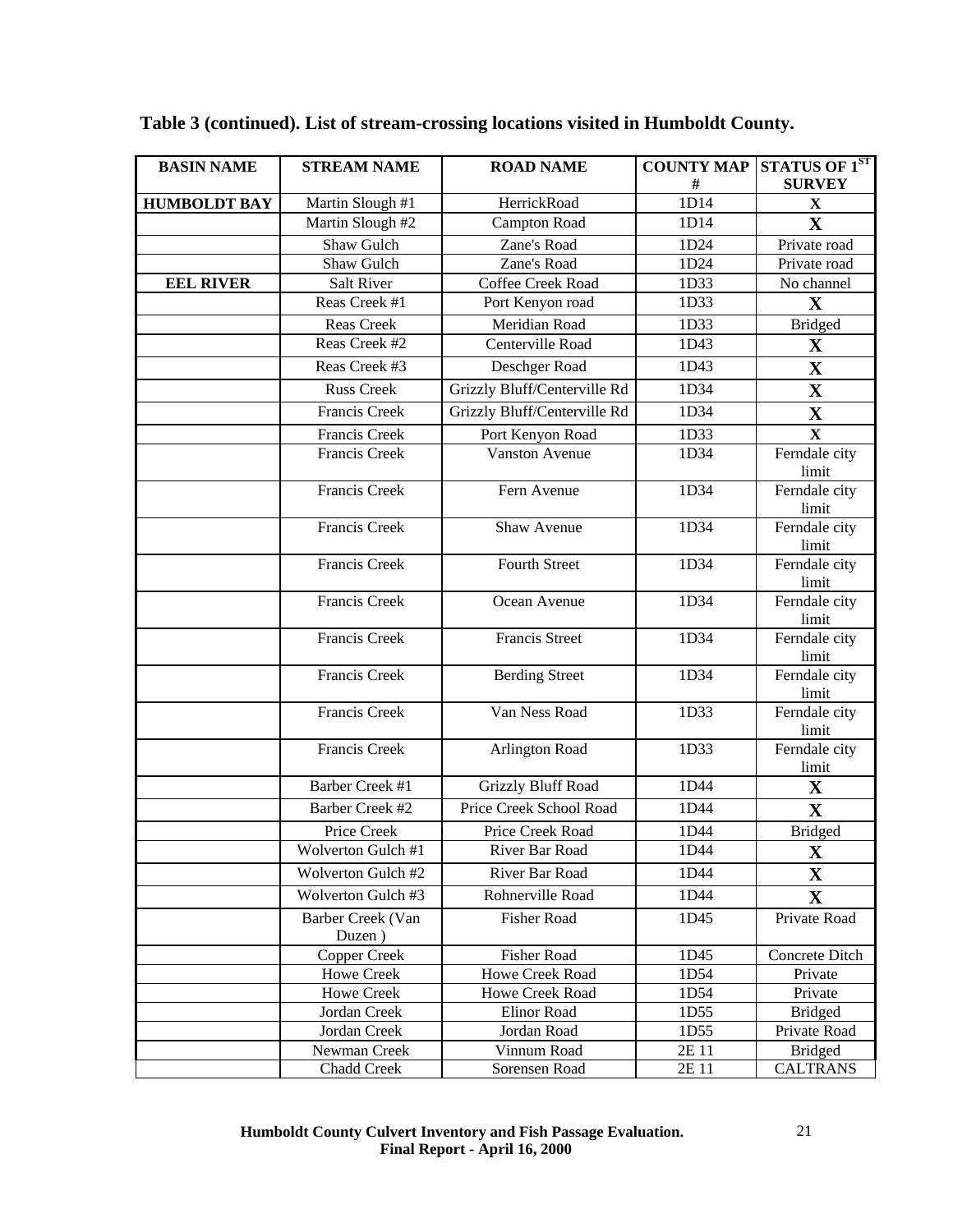| <b>BASIN NAME</b>    | <b>STREAM NAME</b><br><b>ROAD NAME</b>   |                           | <b>COUNTY MAP</b><br># | <b>STATUS OF 1ST</b><br><b>SURVEY</b> |
|----------------------|------------------------------------------|---------------------------|------------------------|---------------------------------------|
|                      | <b>Chadd Creek</b>                       | Holmes Flat Road          | 2E 11                  | <b>Bridged</b>                        |
|                      | <b>Bull Creek</b>                        | <b>Tanbark Road</b>       | 2E 21                  | <b>State Park Road</b>                |
|                      | <b>Jewett Creek</b>                      | <b>Jewett Road</b>        | 2E                     | $\mathbf X$                           |
|                      | Perington Creek                          | Harris Road               | 2E                     | $\mathbf X$                           |
|                      | Frenchman Creek                          | Harris Road               | $\overline{2E}$        | $\overline{\mathbf{X}}$               |
|                      | <b>Bear Canyon Creek</b>                 | Wallen Road               | 2E 43                  | Too high                              |
|                      |                                          |                           |                        | gradient                              |
| <b>COASTAL</b>       | <b>McNutt Gulch</b>                      | Mattole Road              | 1E                     | <b>Bridged</b>                        |
|                      | McNutt Gulch #1                          | <b>Mattole Road</b>       | 1E                     | $\mathbf X$                           |
|                      | McNutt Gulch #2                          | Mattole Road              | 1E                     | $\mathbf X$                           |
|                      | McNutt Gulch                             | Old Mattole Road          | 1E                     | <b>Bridged</b>                        |
| <b>MATTOLE RIVER</b> | <b>Bear Creek</b>                        | Lighthouse Road           | 1E                     | $\mathbf X$                           |
|                      | <b>Stansberry Creek</b>                  | <b>Lighthouse Road</b>    | 1E                     | $\mathbf X$                           |
|                      | Mill Creek                               | Lighthouse Road           | 1E                     | $\mathbf{X}$                          |
|                      | <b>Titus Creek</b>                       | Lighthouse Road           | 1E                     | $\overline{\mathbf{X}}$               |
|                      | Lower North Fork<br><b>Mattole River</b> | <b>Mattole Road</b>       | 1E 1                   | <b>Bridged</b>                        |
|                      | East Mill Creek #1                       | <b>Conklin Creek Road</b> | 1E1                    | $\mathbf X$                           |
|                      | East Mill Creek #2                       | <b>Chambers Road</b>      | 1E 1                   | $\overline{\mathbf{X}}$               |
|                      | Clear Creek                              | <b>Mattole Road</b>       | 1E 1                   | $\overline{\mathbf{X}}$               |
|                      | <b>Indian Creek</b>                      | Mattole Road              | 1E                     | $\overline{\mathbf{X}}$               |
|                      | <b>Granny Creek</b>                      | Mattole Road              | 1E                     | $\overline{\mathbf{X}}$               |
|                      | <b>Saunders Creek</b>                    | Mattole Road              | 1E                     | $\overline{\mathbf{X}}$               |
|                      | High Prairie Ck                          | Wilder Ridge Road         | 1E                     | $\overline{\mathbf{X}}$               |
|                      | Painter Creek                            | Shelter Cove Road         | 1E                     | $\mathbf X$                           |
|                      | <b>East Anderson Creek</b>               | Whitethorn Road           | 1E                     | $\overline{\mathbf{X}}$               |
|                      | Harris Creek                             | Whitethorn Road           | 1E                     | $\mathbf X$                           |
|                      | Gibson Creek                             | Whitethorn Road           | 1E                     | $\mathbf{X}$                          |
|                      | <b>Stanley Creek</b>                     | Whitethorn Road           | 1E                     | $\overline{\mathbf{X}}$               |
|                      | <b>Baker Creek</b>                       | Whitethorn Road           | 1E                     | <b>Bottomless Arch</b>                |
| <b>TRINITY RIVER</b> |                                          |                           |                        |                                       |
|                      | <b>Hostler Creek</b>                     | <b>Hostler Creek Road</b> | 2C34                   | <b>Bridged</b>                        |
|                      | <b>Horse Linto Creek</b>                 | Horse Linto Road          | 2C34                   | <b>Bridged</b>                        |
|                      | <b>Scottish Creek</b>                    | Pine Creek Road           | 2C34                   | <b>Bridged</b>                        |
|                      | Mill Creek                               |                           | 2C34                   | <b>Bridged</b>                        |
|                      | <b>Supply Creek</b>                      | <b>Bair Road</b>          | 2C34                   | <b>Bridged</b>                        |

# **Table 3 (continued). List of stream-crossing locations visited in Humboldt County.**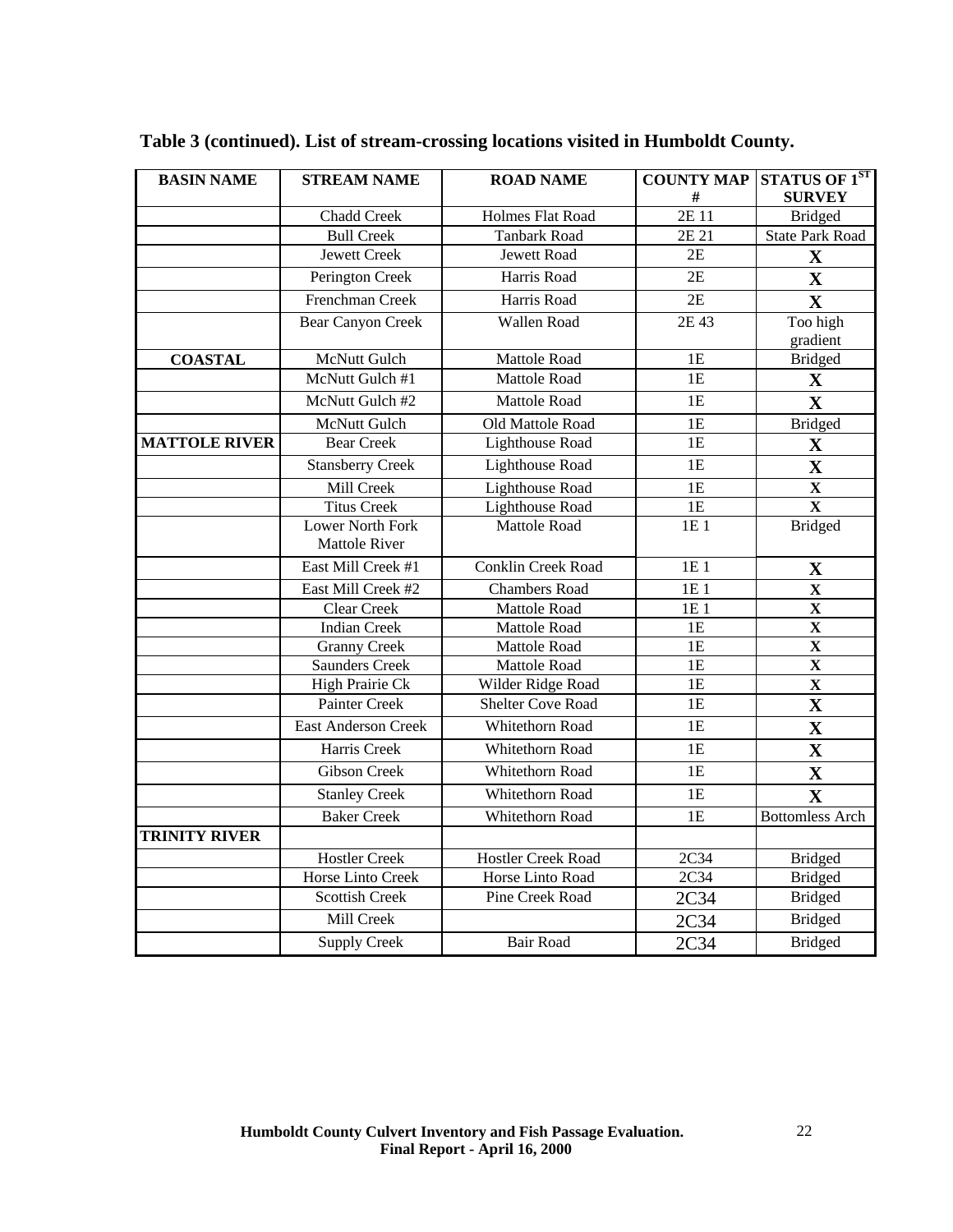Field surveys to numerous culverts during migration flows revealed other confounding results generated by FishXing:

- 1. Adult salmon having great difficulties entering culverts which FishXing suggested were easily within the species' jumping capabilities.
- 2. Adult salmonids successfully moving through water depths considered "too shallow" for migration.
- 3. The behavior and abilities of fish are too varied and complex to be summed up with an equation or number taken from a published article. Even a single fishes' jumping and swimming abilities at a culvert may change as numerous attempts are made. We observed individual fish become fatigued over repetitive attempts, and conversely documented other fish gaining access to culverts after numerous failed attempts.

Due to these factors, passage evaluation results generated by FishXing were used conservatively in the priority ranking matrix by lumping "percent passable" into large (20%) categories. Most culverts, 51 of 67 (76%), inventoried were temporary or partial barriers to adults salmonids, especially coastal cutthroat trout because of their smaller body size and limited jumping and swimming capabilities. Fifteen of the 67 culverts were considered total barriers to all adult and juvenile salmonids.

By species, 43 of 57 sites within stream reaches presumed to support coho salmon were estimated to be adult barriers (not passable on >60% of estimated migration flows) which blocked migration to 49.7 miles of upstream habitat. For steelhead, 29 of 64 sites were estimated to be adult barriers (>60% of expected migration flows) which blocked migration to 33.5 miles of upstream habitat

Nearly all surveyed culverts were some form of barrier to juvenile salmonids. Forty of 67 (60%) culverts were total barriers to juveniles, and 22 more culverts (33%) were classified as temporary barriers. Only five culverts allowed for unimpeded juvenile upstream migration on the entire range of estimated migration flows. Their extremely small size renders juvenile salmonids most vulnerable to perched culverts or those with velocities during migration flows exceeding two to four feet per second. Passage evaluation scores are provided in the Culvert Ranking Matrix (Appendix C).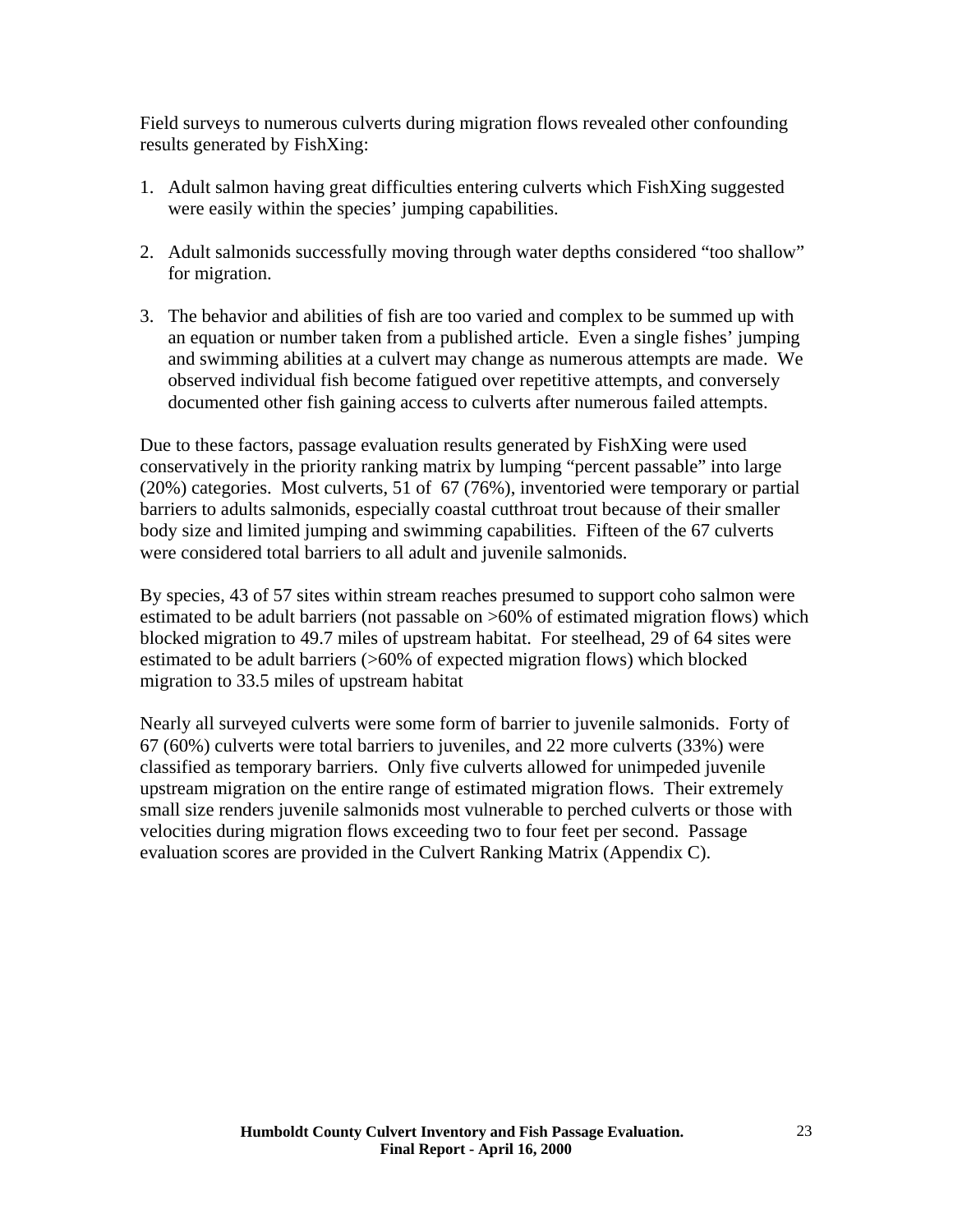## <span id="page-23-0"></span>**Fish Observations**

Fish observations were conducted at 21 culverts during the winter of 1998-1999, for a total of 3,880 minutes (64.6 hours) (Table 4). Data sheets with species and lifestagespecific information are located in Appendix D.

Observations provided insight into salmonid migration, including:

- 1. Most upstream migration occurred during the falling limb of storm hydrographs.
- 2. Regardless of jumping abilities cited in literature, most perched culverts were migration problems for adult salmonids. Site-specific hydraulics at culvert outlets appeared to create confusing flow patterns to migrating salmonids.
- 3. When individual fish made repeated jump attempts, these often occurred at regular intervals spaced about five to 12 minutes apart and often occurred at the same location. Fish were rarely observed attempting leaps from a variety of locations at an outlet. However, fish often appeared to make tentative jumps or "surface rolls" prior to successfully leaping into a culvert.
- 4. At Sullivan Gulch and Morrison Gulch, extremely high levels of fish activity occurred and these culverts are detrimental to salmonids. Prior to this project, four seasons of observations made at Sullivan Gulch documented extensive predation of juvenile salmonids by kingfishers, mergansers, and blue herons. During the peak of adult coho migration at Morrison Gulch (1/16-20/99) an otter was observed at the culvert on the  $20<sup>th</sup>$ . After the otter's appearance, no adult fish were observed, even though adequate migration flow conditions persisted for another week.
- 5. Avian predators may key-in on culverts with concentrations of juveniles in outlet pools. During a February 1999 trip to the Mattole River, kingfishers were observed when we arrived at the only two sites we observed juvenile steelhead (out of 14 sites visited) making unsuccessful jump attempts.
- 6. Although most literature on fall, upstream movement of juvenile salmonids concerned only coho salmon, we observed (and sampled with a dipnet) upstream movement of three year-classes of juvenile steelhead (young-of-year, 1+, and 2+) at numerous culverts. At Sullivan Gulch, juveniles jumping at the inlet were sampled twice with dipnets. A total of 21 fish were caught, 19 young-of-year and 1+ steelhead (from 68 to 140 mm in length) and two young-of-year coho (75 and 78 mm).

Fish observations assisted in final ranking of priority culvert locations. Sites such as Sullivan Gulch and Morrison Gulch were given top-priority rankings because of the level of migration activity (and avian predation) observed over five seasons. Conversely, sites such as Grassy Creek were lowered after the initial ranking because of the lack of migration activity observed over four winters of site visits.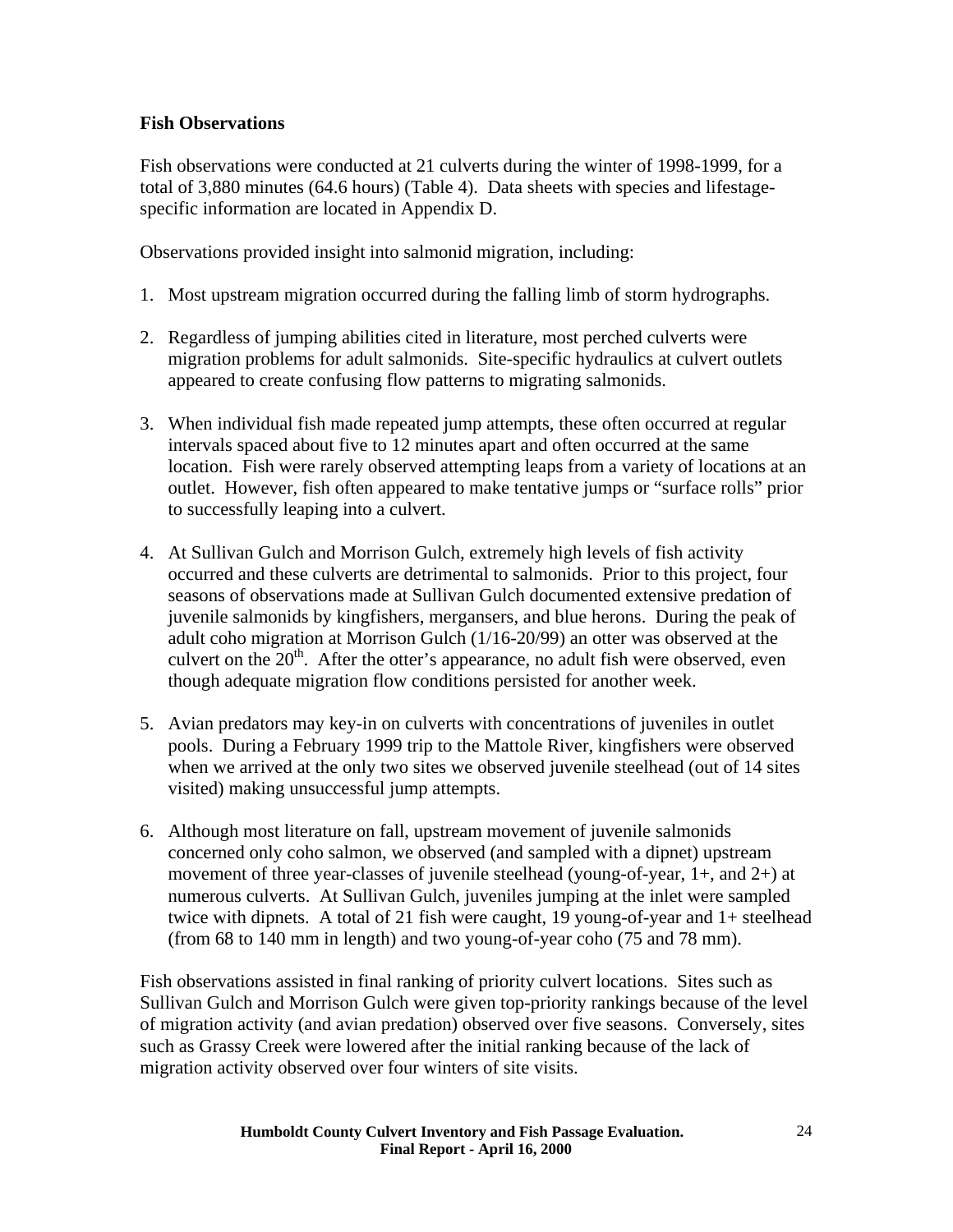| Table 4. Observations of salmonid migration from 21 culverts on the Humboldt |
|------------------------------------------------------------------------------|
| County road system, November 1998 – February 1999.                           |

| <b>Stream</b>         | <b>Total Obs.</b> | <b>Adult</b>      | <b>Adult</b>     | <b>Juvenile</b>   | <b>Juvenile</b>  |
|-----------------------|-------------------|-------------------|------------------|-------------------|------------------|
| <b>Name</b>           | (minutes)         | <b>Successful</b> | <b>Failed</b>    | <b>Successful</b> | <b>Failed</b>    |
|                       |                   | <b>Attempts</b>   | <b>Attempts</b>  | <b>Attempts</b>   | <b>Attempts</b>  |
| Sullivan              | 680               | 1                 | 18               | 5                 | 530              |
| Gulch                 |                   |                   |                  |                   |                  |
| Morrison              | 1000              | $\mathbf{1}$      | 493              | 65                | $\boldsymbol{0}$ |
| Gulch                 |                   |                   |                  |                   |                  |
| Ryan Creek            | 360               | $\overline{0}$    | $\overline{0}$   | $\overline{3}$    | 20               |
| Tributary             |                   |                   |                  |                   |                  |
| Graham                | 220               | $\overline{0}$    | $\overline{0}$   | $\boldsymbol{0}$  | $\overline{2}$   |
| Gulch                 |                   |                   |                  |                   |                  |
| Cloney                | 300               | $\overline{2}$    | $\mathbf{1}$     | $\mathbf{0}$      | 11               |
| Gulch                 |                   |                   |                  |                   |                  |
| Grassy                | 260               | $\overline{0}$    | $\overline{0}$   | $\mathbf{0}$      | 16               |
| Creek                 |                   |                   |                  |                   |                  |
| South Fork            | 160               | $\mathbf{0}$      | $\overline{0}$   | $\boldsymbol{0}$  | $\mathbf{0}$     |
| Anker Ck #1           |                   |                   |                  |                   |                  |
| North Fork            | 140               | $\boldsymbol{0}$  | $\boldsymbol{0}$ | $\boldsymbol{0}$  | $\boldsymbol{0}$ |
| Anker Creek           |                   |                   |                  |                   |                  |
| Lindsay               | 140               | $\boldsymbol{0}$  | $\overline{0}$   | $\boldsymbol{0}$  | $\mathbf{0}$     |
| Creek                 |                   |                   |                  |                   |                  |
| Mather                | 80                | $\mathbf{0}$      | $\overline{0}$   | $\boldsymbol{0}$  | $\boldsymbol{0}$ |
| Creek                 |                   |                   |                  |                   |                  |
| Warren                | 100               | $\mathbf{0}$      | $\boldsymbol{0}$ | $\boldsymbol{0}$  | 27               |
| Creek<br>McNutt Gulch | 40                | $\mathbf{0}$      | $\overline{0}$   | $\boldsymbol{0}$  | $\mathbf{0}$     |
| #1                    |                   |                   |                  |                   |                  |
| <b>McNutt Gulch</b>   | 40                | $\mathbf{0}$      | $\overline{0}$   | $\boldsymbol{0}$  | $\mathbf{0}$     |
| #2                    |                   |                   |                  |                   |                  |
| Stansberry            | 40                | $\boldsymbol{0}$  | $\boldsymbol{0}$ | $\boldsymbol{0}$  | $\boldsymbol{0}$ |
| Creek                 |                   |                   |                  |                   |                  |
| Mill                  | 40                | $\mathbf{0}$      | $\mathbf{0}$     | $\mathbf{0}$      | $\mathbf{0}$     |
| Creek                 |                   |                   |                  |                   |                  |
| East Mill             | 40                | $\mathbf{0}$      | $\boldsymbol{0}$ | $\mathbf{0}$      | $\mathbf{0}$     |
| Creek #1              |                   |                   |                  |                   |                  |
| Clear                 | 40                | $\overline{0}$    | $\overline{0}$   | $\boldsymbol{0}$  | $\mathbf{0}$     |
| Creek                 |                   |                   |                  |                   |                  |
| Indian                | 60                | $\boldsymbol{0}$  | $\boldsymbol{0}$ | $\boldsymbol{0}$  | 15               |
| Creek                 |                   |                   |                  |                   |                  |
| Saunders              | 60                | $\boldsymbol{0}$  | $\boldsymbol{0}$ | $\boldsymbol{0}$  | 12               |
| Creek                 |                   |                   |                  |                   |                  |
| <b>High Prairie</b>   | 40                | $\boldsymbol{0}$  | $\boldsymbol{0}$ | $\boldsymbol{0}$  | $\boldsymbol{0}$ |
| Creek                 |                   |                   |                  |                   |                  |
| Painter               | 40                | $\boldsymbol{0}$  | $\boldsymbol{0}$ | $\boldsymbol{0}$  | $\boldsymbol{0}$ |
| Creek                 |                   |                   |                  |                   |                  |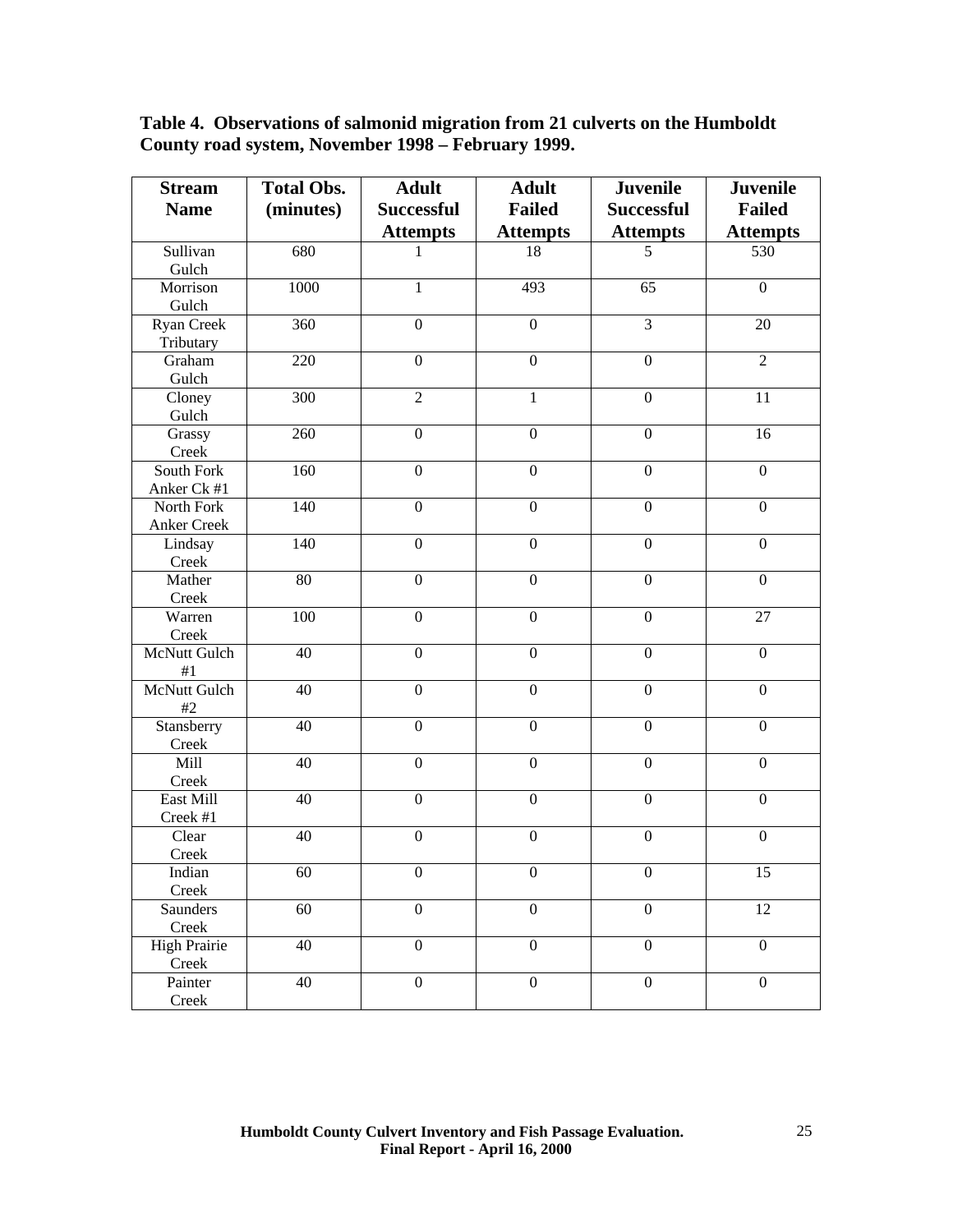## <span id="page-25-0"></span>**Priority Ranking Matrix**

The 67 Humboldt County culvert locations first sorted by "Habitat Quality Multiplier" and then sites with habitat quality of 1.0 and 0.5 were ranked by "Total Score" (Appendix C). Sites with poor habitat (habitat quality value of 0.25), were ranked separately by examining "Condition" and "Sizing" scores (Appendix C).

The final priority list of the Humboldt County culverts located on streams with Habitat Quality scores of 1.0 or 0.5, reflects changes made due to professional judgment calls (Table 5).

| Table 5. Final priority ranking matrix of top 45 culvert locations on the Humboldt |
|------------------------------------------------------------------------------------|
| County road system.                                                                |

| <b>Final</b>            | <b>Stream Name</b>          | <b>Road Name</b>   | <b>Initial</b> | <b>Comments to Final Ranking</b>                                                                                                                                                                                                                                                                                                                                                                                                                                                                                                                          |
|-------------------------|-----------------------------|--------------------|----------------|-----------------------------------------------------------------------------------------------------------------------------------------------------------------------------------------------------------------------------------------------------------------------------------------------------------------------------------------------------------------------------------------------------------------------------------------------------------------------------------------------------------------------------------------------------------|
| Rank                    |                             |                    | Rank           |                                                                                                                                                                                                                                                                                                                                                                                                                                                                                                                                                           |
| $\mathbf{1}$            | <b>Morrison Gulch</b>       | <b>Quarry Road</b> | $\overline{4}$ | Culvert outlet is perched more than five feet.<br>Raised in final ranking because of very high<br>level of fish activity observed over two<br>winters-juveniles, adult coho, steelhead and<br>cutthroat. No successful passage observed.<br>Morrison Gulch is an important Jacoby Creek<br>tributary for spawning and possibly rearing<br>too. Have observed avian predation on<br>juveniles and otters at culvert when adult coho<br>were present.                                                                                                       |
| $\overline{2}$          | Sullivan Gulch              | Riverside<br>Drive | 32             | Raised in final rank because of the high level<br>of failed migration activity observed. For five<br>seasons, highest level of juvenile activity<br>observed (and heavy avian predation) in<br>northern CA. Both coho and steelhead<br>juveniles identified at the culvert. During three<br>winters of observations, adults appeared to<br>have more problems with leap at perched<br>outlet than Fish Xing indicates. Sullivan<br>Gulch is the best tributary habitat for coho<br>salmon within North Fork Mad River<br>watershed $(50 \text{ mi.}^2)$ . |
| $\overline{\mathbf{3}}$ | <b>Lindsay Creek</b>        | Murray Road        | 6              | Raised in final rank because storm damage in<br>11/98 worsened passage problems after survey<br>and assessment were completed. One of six<br>county-maintained culverts in a major coho<br>sub-basin of the Mad River watershed.<br>Supports all four species of anadromous<br>salmonids present in CA. Lindsay Creek<br>Watershed Group should evaluate passage of<br>private culverts off of Railroad Grade -<br>upstream of Murray Road.                                                                                                               |
| $\overline{\mathbf{4}}$ | <b>Ryan Creek tributary</b> | Mitchell Road      | $\overline{2}$ | Not only a fish barrier, but the culvert<br>undersized, falling apart, and a road hazard to<br>traffic – County must replace ASAP for safety<br>concerns. Several miles of upstream habitat,<br>however no access permitted to assess habitat<br>quality. On several occasions, $1+$ and $2+$<br>juveniles were observed at leaping<br>unsuccessfully at the culvert outlet.                                                                                                                                                                              |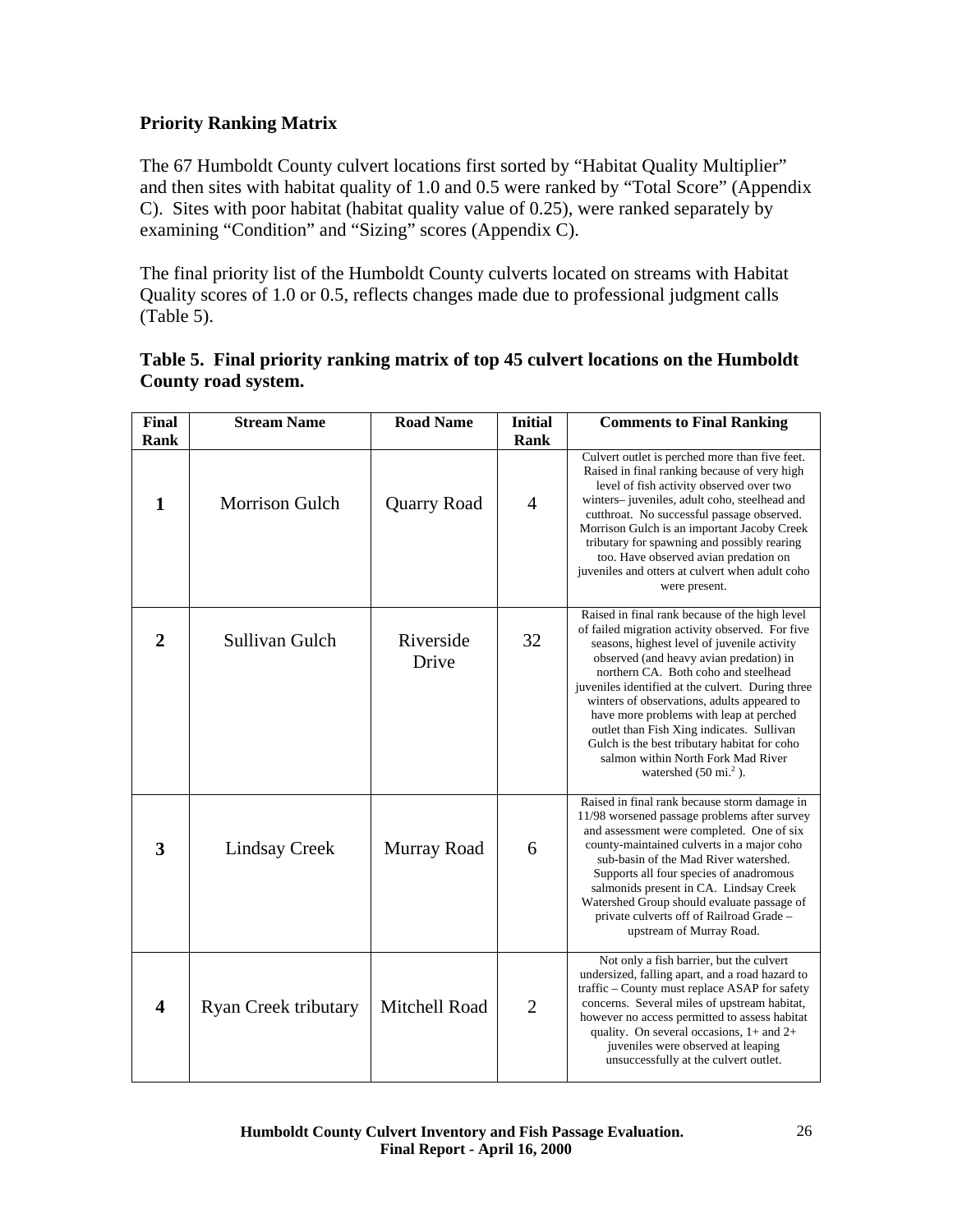| <b>Final</b><br>Rank | <b>Stream Name</b>                  | <b>Road Name</b>            | <b>Initial</b><br>Rank | <b>Comments to Final Ranking</b>                                                                                                                                                                                                                                                                                                                                                        |
|----------------------|-------------------------------------|-----------------------------|------------------------|-----------------------------------------------------------------------------------------------------------------------------------------------------------------------------------------------------------------------------------------------------------------------------------------------------------------------------------------------------------------------------------------|
| 5                    | <b>Stansberry Creek</b>             | Lighthouse<br>Road          | 16                     | Prior to 1997, there was adult passage until<br>large storm washed out jump pools and lower<br>160' of channel when the Mattole channel<br>migrated laterally. Raised in priority because<br>the County should restore passage before last<br>year-class of adult steelhead returns (prior to<br>winter of 2000). Potential cool-water refugia<br>tributary in the lower Mattole River. |
| 6                    | North Fork Anker<br>Creek           | Fieldbrook<br>Road          | 3                      | Undersized, in terrible condition, and floods<br>road. No fish observed at culvert during<br>migration flows. Part of Lindsay Creek<br>network, known coho-bearing tributary.                                                                                                                                                                                                           |
| 7                    | <b>Clear Creek</b>                  | <b>Mattole Road</b>         | 19                     | Total barrier with highest measured velocities<br>(25 ft/sec) during winter migration flows.<br>Good habitat with potential cool-water refugia<br>for over-summering juveniles. Past records<br>suggest culvert has slumped and > slope. A<br>1983 survey confirmed coho and steelhead<br>above site. No recent sittings above culvert.                                                 |
| 8                    | <b>South Fork Anker</b><br>Creek #1 | Fieldbrook<br>Road          | 9                      | Poor condition, a barrier to most fish. Treating<br>all county culverts in Lindsay Creek should be<br>a priority because of the potential coho<br>production. Must address treatment of South<br>Fork Anker #2 simultaneously.                                                                                                                                                          |
| 9                    | <b>South Fork Anker</b><br>Creek #2 | Fieldbrook<br>Road          | $\mathbf{1}$           | Poor condition, extremely undersized (floods<br>road), a total barrier to adult and juvenile fish.<br>Treating all county culverts in Lindsay Creek<br>should be a priority because of the potential<br>coho production.                                                                                                                                                                |
| 10                   | <b>Painter Creek</b>                | <b>Shelter Cove</b><br>Road | 30                     | Perched outlet is total barrier to juveniles and<br>probably to coho adults. Only steelhead<br>observed upstream of culvert. Potential<br>coolwater refugia. Relatively inexpensive<br>treatment to raise outlet pool elevation with<br>two sets of weirs.                                                                                                                              |
| 11                   | <b>Mather Creek</b>                 | Murray Road                 | 14                     | Riprap drop at outlet creates velocity chute that<br>Fish Xing couldn't model. Also in poor<br>condition and extremely undersized. Lots of<br>cutthroat observed below culvert, coho too.                                                                                                                                                                                               |
| 12                   | <b>Cloney Gulch</b>                 | Kneeland<br>Road            | 10                     | Used by all four salmonid species.<br>Observations and video footage suggest jump<br>at outlet is more difficult than Fish Xing<br>indicates. Good habitat upstream. Relatively<br>inexpensive treatment costs.                                                                                                                                                                         |
| 13                   | <b>Indian Creek</b>                 | <b>Mattole Road</b>         | 31                     | Raised in priority because of relatively<br>inexpensive treatment to fix velocity and depth<br>barriers. Site of kingfisher predation on<br>migrating juveniles.                                                                                                                                                                                                                        |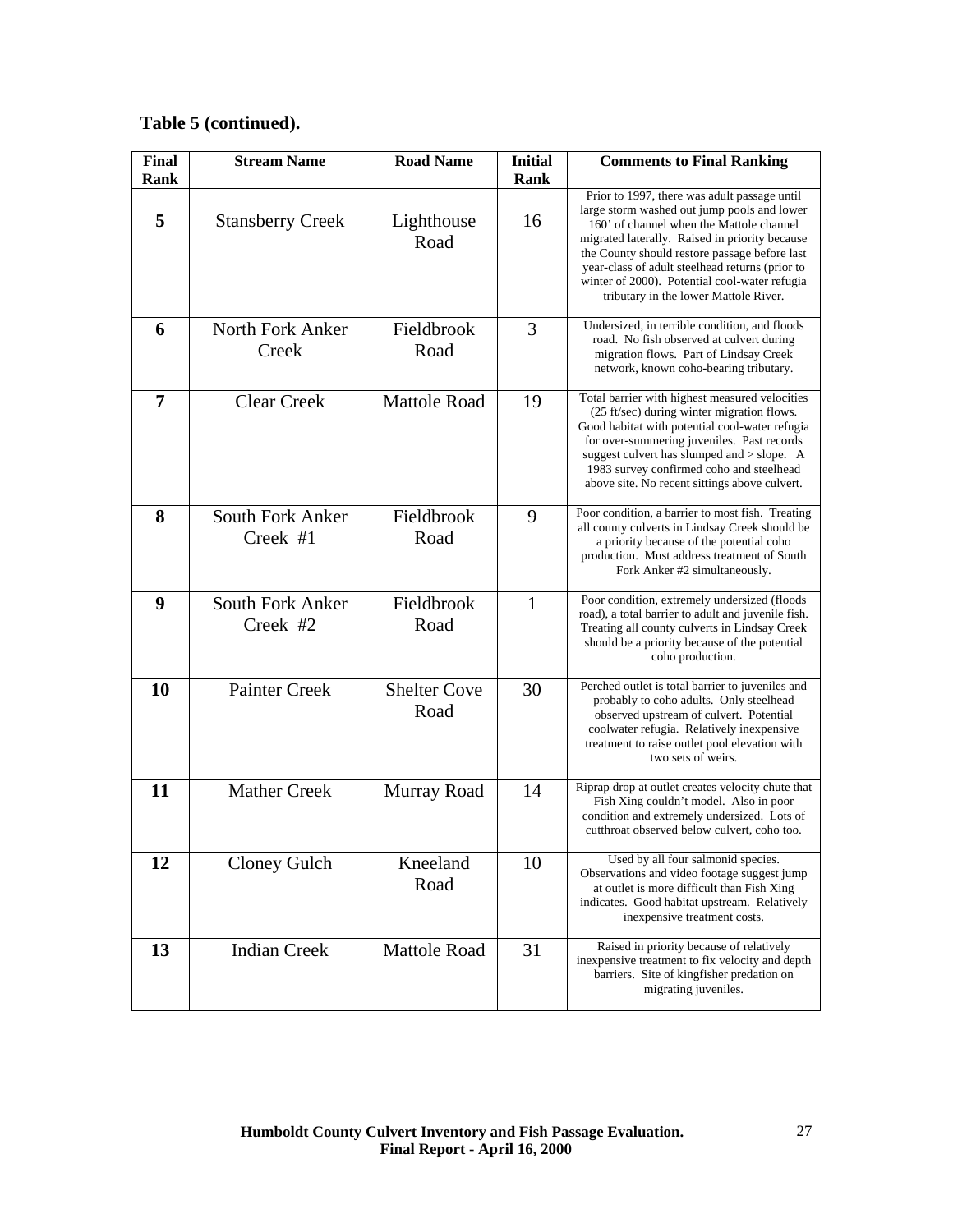| <b>Final</b><br>Rank | <b>Stream Name</b>         | <b>Road Name</b>             | <b>Initial</b><br>Rank | <b>Comments to Final Ranking</b>                                                                                                                                                                                                                                                                                                                                                                                     |
|----------------------|----------------------------|------------------------------|------------------------|----------------------------------------------------------------------------------------------------------------------------------------------------------------------------------------------------------------------------------------------------------------------------------------------------------------------------------------------------------------------------------------------------------------------|
| 14                   | <b>Stanley Creek</b>       | Whitethorn<br>Road           | 33                     | Raised in priority because of extremely poor<br>condition and potential habitat gain in upper<br>Mattole River watershed.                                                                                                                                                                                                                                                                                            |
| 15                   | <b>Bear Creek</b>          | Lighthouse<br>Road           | 24                     | Extremely undersized and in poor condition,<br>floods road regularly. Potential cool-water<br>refugia if reconnected to South Slough,<br>requires landowner access to re-connect.                                                                                                                                                                                                                                    |
| 16                   | <b>Saunders Creek</b>      | <b>Mattole Road</b>          | 26                     | Raised in priority because of relatively<br>inexpensive treatment to fix velocity and depth<br>barriers. Site of kingfisher predation on<br>migrating juveniles.                                                                                                                                                                                                                                                     |
| 17                   | East Mill Creek #1         | Conklin<br><b>Creek Road</b> | 18                     | Steep gradient and damaged inlet probably<br>creates worse barrier than Fish Xing indicates,<br>also undersized and in poor condition.                                                                                                                                                                                                                                                                               |
| 18                   | <b>Gibson Creek</b>        | Whitethorn<br>Road           | 23                     | Nearly a complete barrier to adult coho,<br>undersized and in extremely poor condition.                                                                                                                                                                                                                                                                                                                              |
| 19                   | <b>East Anderson Creek</b> | Whitethorn<br>Road           | 25                     | Nearly a complete barrier to adult coho,<br>undersized and in extremely poor condition.                                                                                                                                                                                                                                                                                                                              |
| 20                   | Mill Creek                 | Lighthouse<br>Road           | 20                     | If feasible to raise elevation of downstream<br>weirs is a relatively inexpensive to treat<br>existing culvert. Best tributary habitat in lower<br>Mattole River, with potential cool-water<br>refugia for juveniles. Site requires additional<br>consideration for bridge as the best long-term<br>solution for unimpeded access to high-quality<br>habitat.                                                        |
| 21                   | Noisy Creek                | Glendale<br>Road             | 46                     | Raised in priority because of repeated flooding<br>that occurs at this extremely undersized<br>culvert. Potential road hazard that should be<br>addressed by County. Coho still present in<br>watershed.                                                                                                                                                                                                             |
| 22                   | Rocky Gulch                | Old Arcata<br>Road           | 7                      | Extremely undersized, historically a good<br>coho, steelhead and cutthroat stream. Floods<br>road to north of culvert on a regular basis.<br>Dropped in priority due to decline in habitat<br>condition from past and current land-use<br>practices. Passage at Highway 101 (tide gate)<br>needs evaluation. Potential of flood damage to<br>downstream landowner is a concern when<br>evaluating treatment options. |
| 23                   | McNutt Gulch #1            | <b>Mattole Road</b>          | 34                     | Because of large road prism, requires<br>modification of existing culvert to cost-<br>effectively treat. Severe rusting of floor<br>prevents low flow from reaching outlet – could<br>strand or kill outmigrating juveniles.                                                                                                                                                                                         |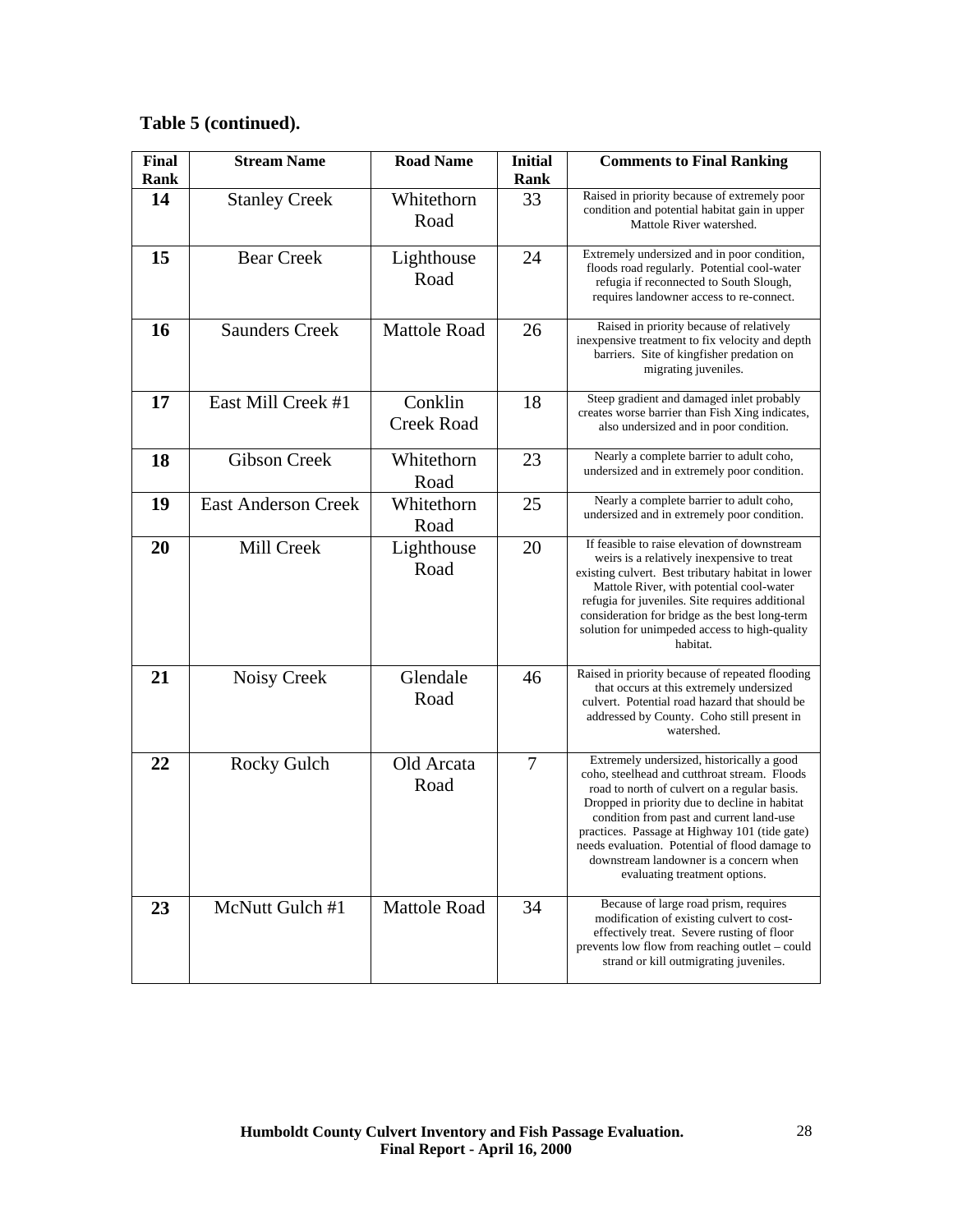| Final<br>Rank | <b>Stream Name</b>             | <b>Road Name</b>            | <b>Initial</b><br>Rank | <b>Comments to Final Ranking</b>                                                                                                                                                                                                                                                                                                                                       |
|---------------|--------------------------------|-----------------------------|------------------------|------------------------------------------------------------------------------------------------------------------------------------------------------------------------------------------------------------------------------------------------------------------------------------------------------------------------------------------------------------------------|
| 24            | <b>Warren Creek</b>            | <b>Warren Creek</b><br>Road | 5                      | Dropped in priority because existing weirs and<br>baffles made passage evaluation difficult.<br>Replacement would be expensive, but best<br>long-term solution. Baffles have caught debris<br>and further reduce capacity of an already<br>extremely undersized culvert. Jump pool weirs<br>have failed from storm damage and are an<br>observed barrier to juveniles. |
| 25            | Mill Creek #4                  | Azalea Road                 | 22                     | Dropped slightly because only resident trout<br>are present. However, is a total barrier in<br>middle of long reach of suitable habitat. Also<br>is extremely undersized and floods road.<br>Possible candidate for treatment with urban<br>stream grant sources.                                                                                                      |
| 26            | <b>Strawberry Creek #2</b>     | <b>Dows Prairie</b><br>Road | 8                      | Dropped in priority because located above two<br>other potential barriers. However, extremely<br>undersized with poor alignment with stream<br>channel. Also located in middle of long stream<br>reach of resident trout habitat.                                                                                                                                      |
| 27            | <b>Grassy Creek</b>            | Fieldbrook<br>Road          | 17                     | Dropped in priority because treated with weirs<br>prior to priority ranking. Minimal fish activity<br>at culvert over four seasons of observations.                                                                                                                                                                                                                    |
| 28            | Luffenholtz Creek #2           | Westhaven<br>Drive          | 27                     | A barrier to resident rainbow and cutthroat<br>trout located in middle of long fish-bearing<br>stream reach. Treatment with baffles, weirs,<br>and outlet beam relatively inexpensive.                                                                                                                                                                                 |
| 29            | Graham Gulch                   | Palco Camp<br>Road          | 13                     | Dropped in priority because of large expense<br>required for treatment. Culvert is adequately-<br>sized, but its perched location at mouth of<br>creek prevents treatment with weirs to raise<br>pool elevation. Potential for future degradation<br>of marginal (and declining) habitat quality.                                                                      |
| 30            | <b>Widow White Creek</b><br>#1 | Murray Road                 | 12                     | Dropped in priority because of potential<br>passage problem under Highway 101. Recent<br>migration of lower Mad River may soon<br>disconnect creek from access to ocean.<br>Relatively cheap treatment to further raise<br>outlet pool elevation.                                                                                                                      |
| 31            | <b>Widow White Creek</b><br>#2 | McKinleyville<br>Avenue     | 28                     | Needs an increase in outlet pool elevation to<br>reduce entry jump. Should treat site at Murray<br>Road first. For any Widow White passage<br>projects, possible funding source could be<br>grants focused at urban stream issues.                                                                                                                                     |
| 32            | <b>Strawberry Creek #1</b>     | Central<br>Avenue           | 15                     | Dropped in priority because of probable<br>passage problem under Highway 101 (about<br>500' downstream). Culvert is undersized, but<br>would be expensive to replace. Large fill<br>prism allows for ponding of flood flows.                                                                                                                                           |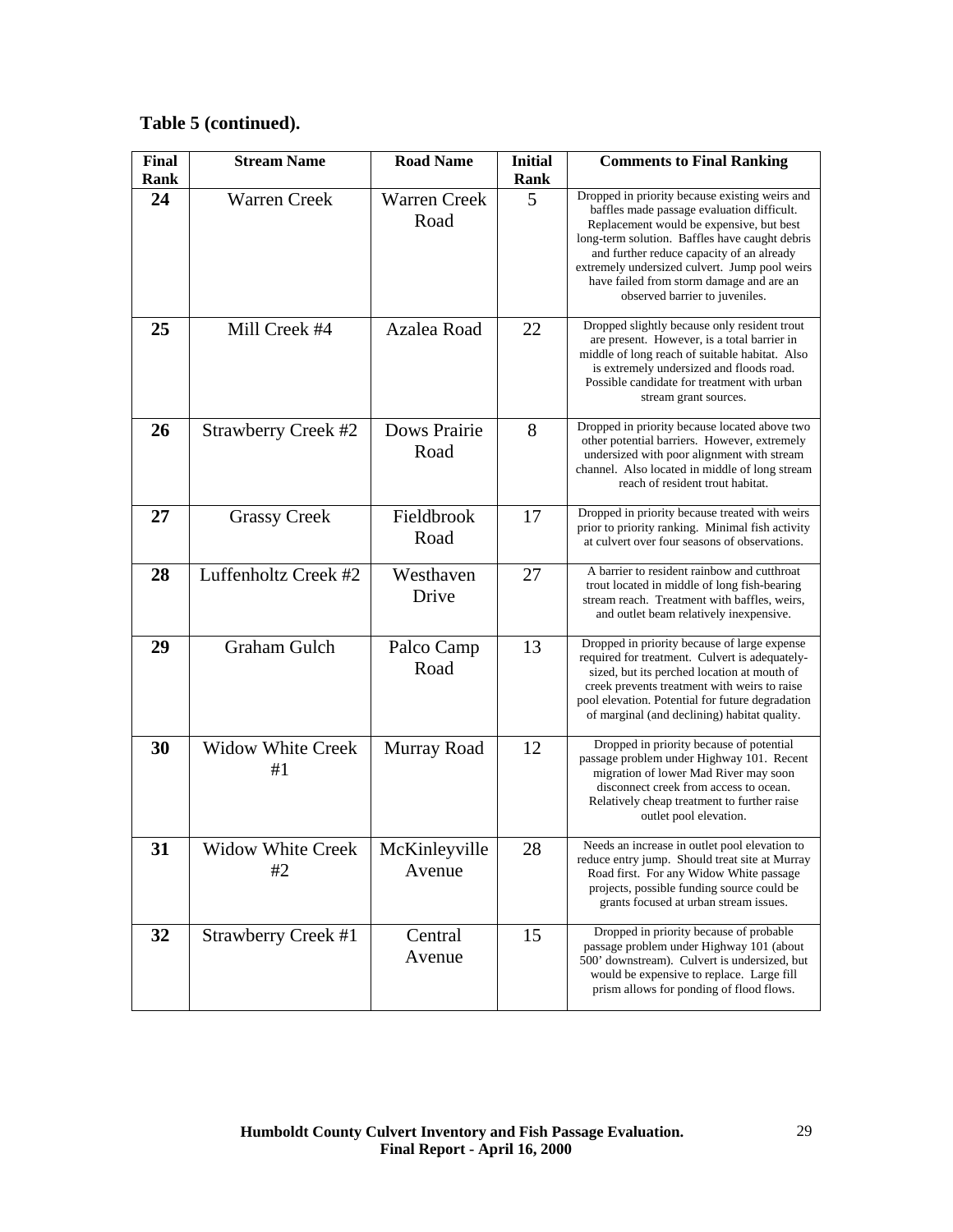| <b>Final</b><br>Rank | <b>Stream Name</b>                         | <b>Road Name</b>            | <b>Initial</b><br>Rank | <b>Comments to Final Ranking</b>                                                                                                                                                                                                                                                 |
|----------------------|--------------------------------------------|-----------------------------|------------------------|----------------------------------------------------------------------------------------------------------------------------------------------------------------------------------------------------------------------------------------------------------------------------------|
| 33                   | Luffenholtz Creek #1                       | Trinidad<br>Scenic Drive    | 21                     | Dropped in priority because of steep set of<br>natural falls below culvert (just above beach)<br>inhibits access to culvert outlet. Current<br>culvert is adequately-sized, yet extremely<br>perched.                                                                            |
| 34                   | McNutt Gulch #2                            | <b>Mattole Road</b>         | 29                     | Has steep break-in-slope near inlet that<br>probably increases degree of passage problem.<br>However, steep falls below culvert may<br>prevent adults from reaching culvert outlet.<br>Poor alignment with channel. Evidence of<br>unfenced grazing along channel above culvert. |
| 35                   | McCready Gulch                             | Kneeland<br>Road            | 35                     | Box culvert at grade allows for low-flow<br>passage. Degree of juvenile barrier probably<br>overestimated by Fish Xing. Potential passage<br>problem is perched concrete box culvert on<br>private road immediately upstream.                                                    |
| 36                   | East Mill Creek #2                         | Chambers<br>Road            | 36                     | Is a bit undersized, but set at grade and allows<br>for low flow passage. Crushed inlet may<br>require attention by County Road's crew -<br>bend back and provide riprap for wingwalls.                                                                                          |
| 37                   | <b>Norton Creek</b>                        | McKinleyville<br>Avenue     | 37                     | Is undersized, but allows for adult passage.<br>Amount of upstream habitat probably<br>overestimated. Current watershed impacts<br>include grazing, residential development, and a<br>golf course.                                                                               |
| 38                   | <b>Baywood Golf</b><br><b>Course Creek</b> | <b>Jacoby Creek</b><br>Road | 38                     | At grade, not an adult barrier. Degree of<br>juvenile barrier probably overestimated by<br>Fish Xing.                                                                                                                                                                            |
| 39                   | <b>Widow White Creek</b><br>#3             | Central<br>Avenue           | 39                     | Not an adult barrier and partial barrier to<br>juveniles. Several downstream culverts require<br>attention to improve passage to this point.                                                                                                                                     |
| 40                   | Harris Creek                               | Whitethorn<br>Road          | 40                     | Not an adult barrier and adequately-sized.<br>Pools formed in culvert floor probably increase<br>% of juvenile passage estimated by Fish Xing.                                                                                                                                   |
| 41                   | Mill Creek #2                              | Central<br>Avenue           | 41                     | Culvert set at grade, not a barrier. Located just<br>upstream of natural barrier, set of 20' falls.                                                                                                                                                                              |
| 42                   | Frenchman Creek                            | Harris Road                 | 42                     | Not a barrier to adult steelhead, but is located<br>upstream of a natural barrier on Jewett Creek.<br>Limited habitat upstream of culvert too.                                                                                                                                   |
| 43                   | <b>Baker Creek</b>                         | Whitethorn<br>Road          | 43                     | Is not a barrier and is properly-sized. Short of<br>a bridge, this is the BEST crossing we<br>observed on Humboldt County road system.                                                                                                                                           |
| 44                   | Mill Creek #3                              | <b>Bartow Road</b>          | 44                     | Just replaced, not a barrier and properly-sized.                                                                                                                                                                                                                                 |
| 45                   | Mill Creek #1                              | <b>Turner Road</b>          | 11                     | Dropped because of natural barrier of 20' high<br>falls 200' upstream. Concrete box culvert is<br>undersized, but ample road prism allows for<br>extensive ponding. Would be very expensive<br>to replace, resulting in minimal gain in<br>anadromous habitat.                   |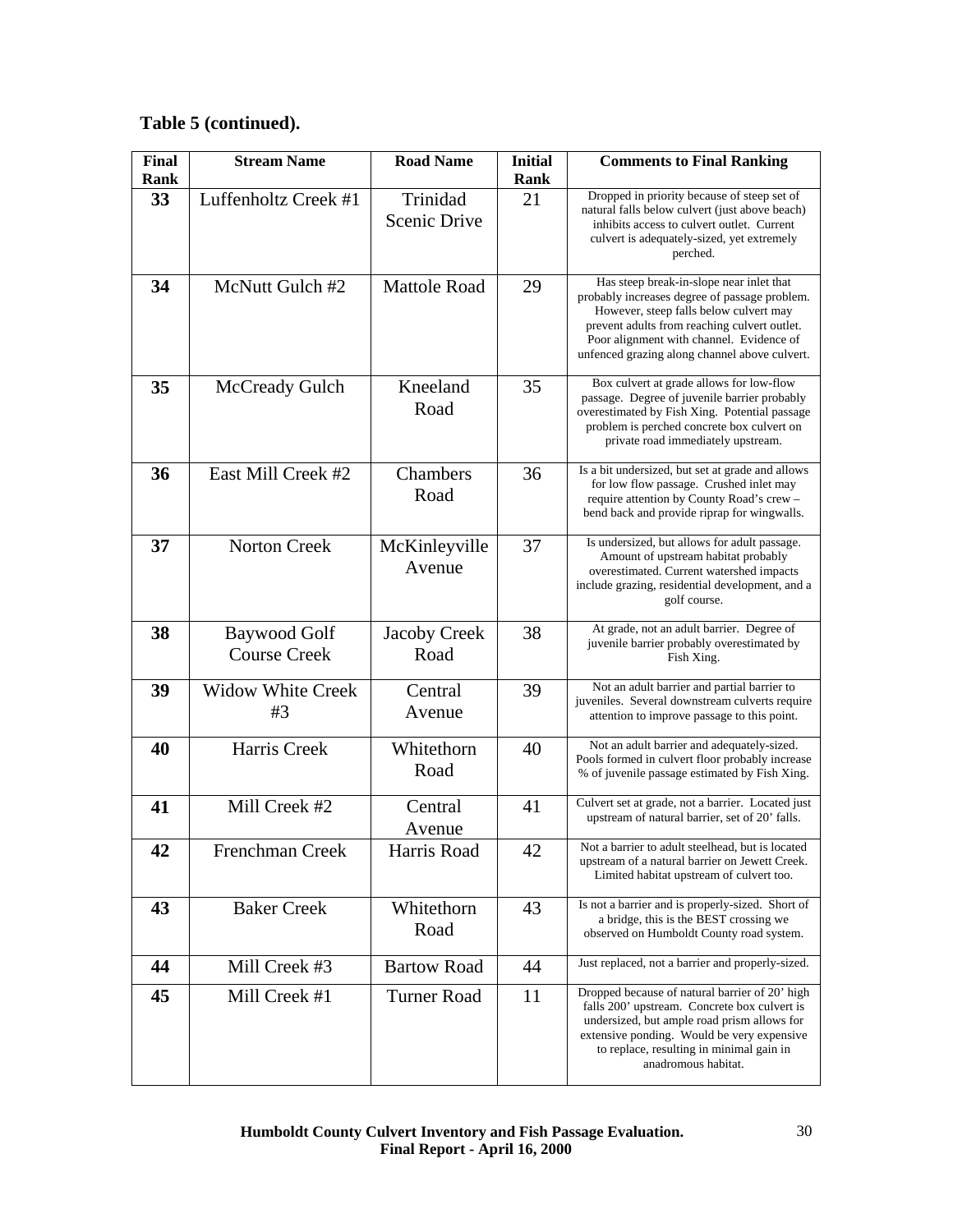### <span id="page-30-0"></span>**Site-Specific Treatments and Scheduling**

During the past year, several sources of restorations funds have been available for treating priority culverts – SB271 and more recently, \$750,000 of federal money often referred to as "the President's money". In the spring of 1999, Humboldt County (with assistance from the Five-Counties Salmon Group and Ross Taylor and Associates) submitted proposals to SB271 to treat nine of the top ten sites on the priority list. Information and data generated from the culvert inventory were used to develop treatment options and estimated costs. These nine sites are scheduled for treatment during the summer of 2000 - pending timely development of contracts with CDFG and the processing of paperwork for necessary permits. Morrison Gulch is also scheduled for replacement during the summer of 2000 with other restoration funds and cost-shares from Humboldt County.

In December 1999, the next tier of priority culverts (numbers 11 through 20) were submitted by Humboldt County Public Works to the Humboldt County Board of Supervisors for consideration as projects worthwhile addressing with some or all of the \$750,000 coming to Humboldt County in early 2000. Again, the priority ranking matrix and site-specific information collected during the culvert inventory assisted personnel from Humboldt County's engineering staff in developing treatment options and estimated costs.

Of the 20 top sites, tentative recommendations are for 17 replacements and three modifications to existing crossings. At three sites, the existing culverts are adequately sized, and fish passage can be improved by installing baffles and an outlet beam within the culverts and raising outlet pool elevations with weirs. Treatment costs for these modifications range from \$7,000 to \$30,000 per site. Replacement cost estimates ranged from a low of \$60,000 up to approximately \$200,000 per location.

For the first 20 culvert locations, site-specific treatments were made using the following guidelines. These general guidelines draw from design standards used in Oregon and Washington, and hopefully will be consistent with upcoming NMFS's guidelines. However, site-specific characteristics of the crossing location should always be carefully reviewed prior to selecting the type of crossing to install. These characteristics include local geology, slope of natural channel, channel confinement, and extent of channel incision likely from removal of a perched culvert. Bates et al. (1999) is recommended as an excellent reference to use when considering fish-friendly culvert installation options. Robinson et al. (1999) provides a comprehensive review of the advantages and disadvantages of the various treatment alternatives.

#### Order of Preferred Alternatives

- 1. Bridge
- 2. Open bottom arch culverts
- 3. Culvert set below stream grade (countersunk or embedded)

#### **Humboldt County Culvert Inventory and Fish Passage Evaluation. Final Report - April 16, 2000**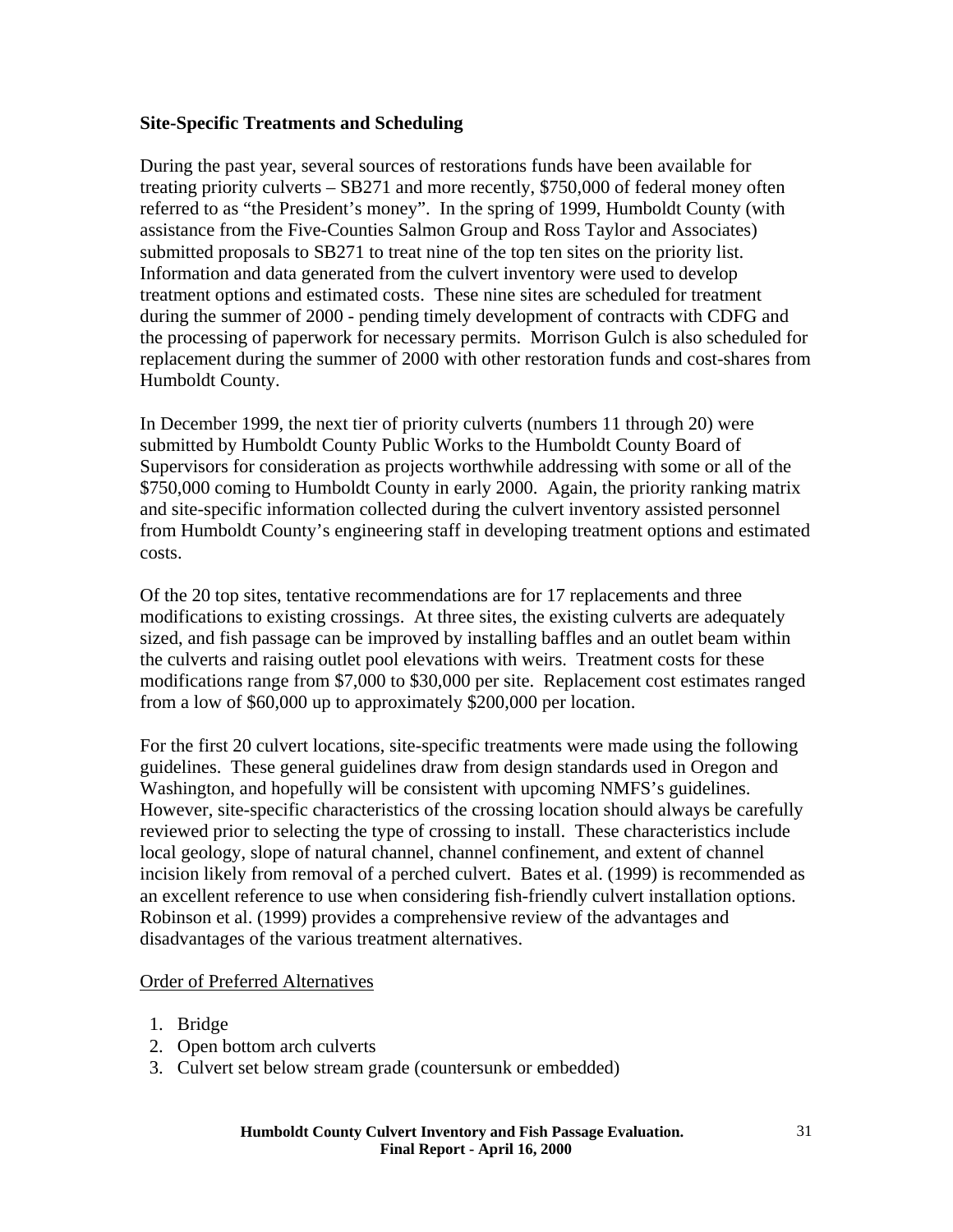- 4. Culvert set at grade with baffles installed to allow low-flow passage and reduction of velocities during higher migration flows.
- 5. Culvert perched with outlet pool weirs and baffles throughout culvert. Entry jumps should never exceed 1.0 feet for adults or 0.5 feet for juveniles.

## Design Criteria for Proper Sizing and Alignment

- 1. Pass a 100-year storm flow at less than 100% of the culvert's height. This allows for passage of woody debris during extremely high flows.
- 2. Culvert width sized at least equal to active channel width base winter flow, about at line of vegetation growth. Should reduce constriction of flows at the inlet associated with fish migration. (NMFS may recommend sizing to a wider channel width).
- 3. Avoid projecting culvert inlets.
- 4. Align culvert with the general direction of channel avoid sharp bends in channel at approach to inlet.
- 5. Avoid installing trash racks at culvert inlets.

The third tier of culvert locations requiring treatment to improve fish passage includes nine locations (#21 –32). The exact scheduling of these treatments is unknown at the time because:

- 1. Humboldt County Public Works has a daunting task of completing the scheduling, contracting and permitting required to treat the top 20 locations. The county should focus on completing these higher priority projects with properly designed and constructed treatments before addressing the third tier of sites.
- 2. Humboldt County is a participant in the Five-Counties Salmon Group, which plans to acquire treatment funds for passage problems in all five counties (Del Norte, Trinity, Siskiyou, Mendocino, and Humboldt). Thus, the third tier of Humboldt county culverts should be ranked/evaluated with respect to priority culverts located in the other four counties. Culvert inventories are currently underway in Del Norte and coastal Mendocino counties, and will be started in Trinity and Siskiyou counties in the late summer – early fall of 2000.
- 3. When addressing the third tier of culverts, the current biological condition and/or importance (such as quantity) of the streams starts to diminish. Thus, these sites may not rank well compared to other types of projects proposed to state and federal funding sources. However, other sources of funding, such as urban stream programs should be considered. Sites in poor condition and/or undersized should be eventually treated with County maintenance and repair funds.

The Humboldt County culverts # 33 and #34 are of very low priority to treat because of natural falls located immediately below each location that probably limit or prevent anadromous fish from reaching the culverts (Table 5). Both of these culverts are also properly-sized for flow conveyance.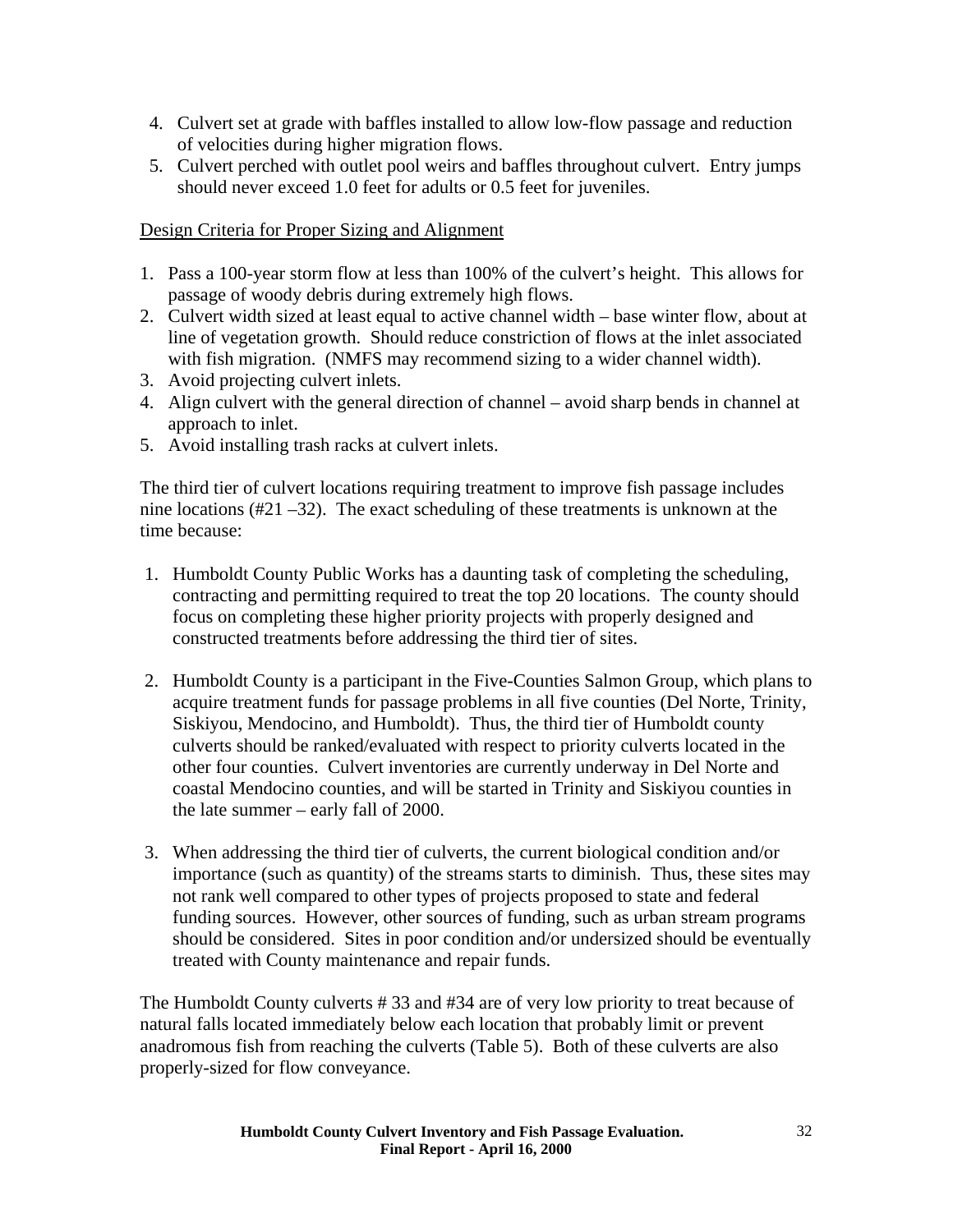<span id="page-32-0"></span>The remaining sites (#35-45) located on streams with habitat quality multipliers of 1.0 and 0.5 do not warrant treatment. The right hand column of Table 5 explains the various reasons that these sites are adequate as currently configured.

## **Low-Priority Culvert Sites**

Most of the sites with a 0.25 habitat quality multiplier are of lower priority for fish passage because of extremely poor habitat conditions that will probably persist into the foreseeable future. The three most common activities impacting these Humboldt County streams are timber harvesting, unfenced grazing, and residential development. These creeks generally exhibited some or all of the following characteristics:

- 1. Lack of pools and habitat complexity;
- 2. Denuded or non-existent riparian zones;
- 3. Extensive straightening, berming, and diking of channel;
- 4. High volumes of fine sediment; and
- 5. Warm summer water temperatures.

Limited fisheries restoration dollars should probably not be spent on improving fish passage in these streams, unless significant improvements occur. However, the County should carefully examine this list and determine which locations may be treated with existing maintenance funds. For example, Humboldt County has a general plan for improvements to Old Arcata Road within the next several years. Planners should examine the current condition and sizing of all culverts along Old Arcata Road and budget for replacement of all undersized and/or culverts in poor condition. Also, when low-priority culverts fail during winter storms, planners should examine the sizing of the failed structure and budget for properly-sized replacements. When applying for FEMA funds, Humboldt County Public Works should utilize this report to explain why the replacement should be a larger and higher-quality crossing (for both fisheries and futureflood benefits).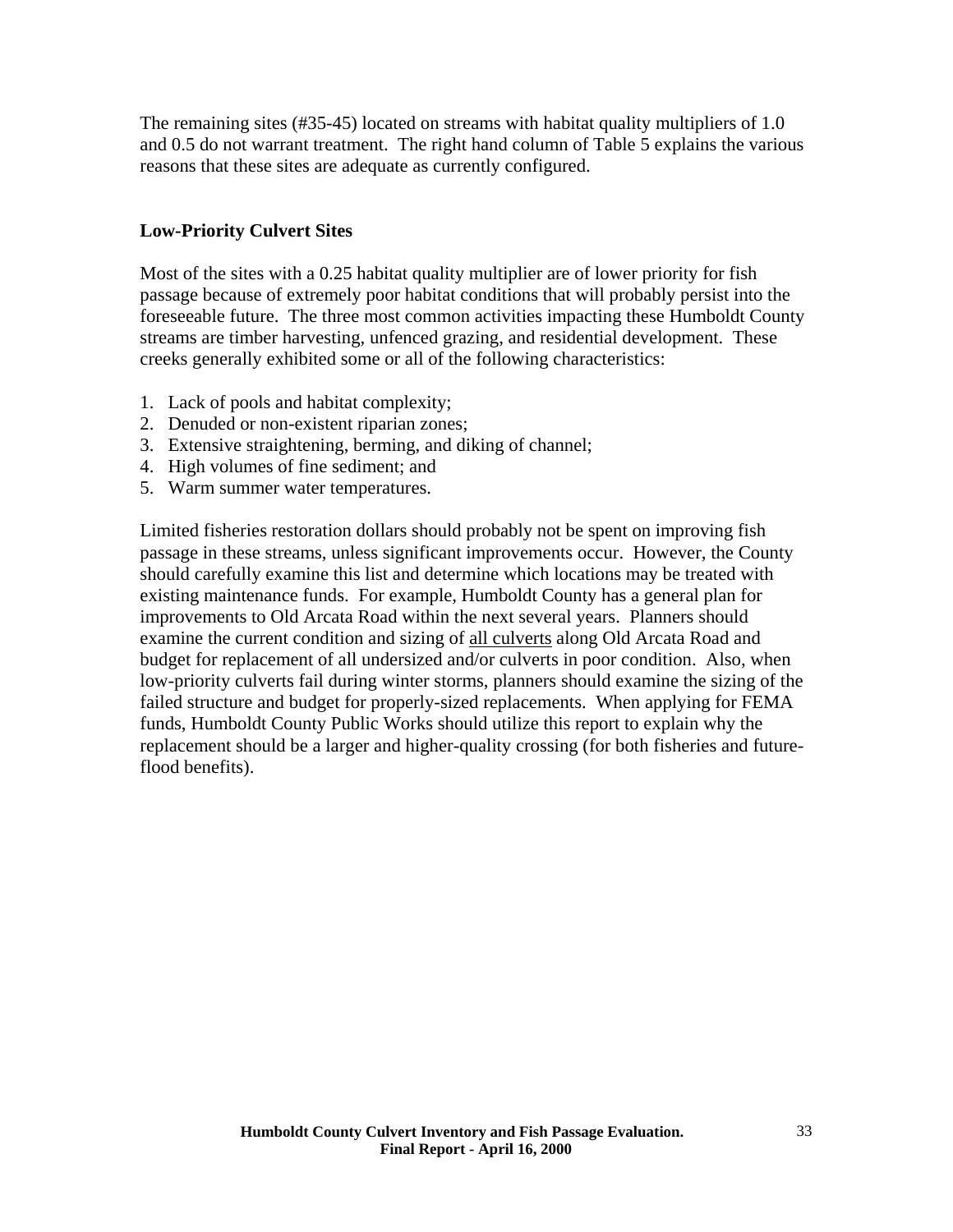|         | Table 6. Ranking of low-priority culvert locations on the Humboldt County road |
|---------|--------------------------------------------------------------------------------|
| system. |                                                                                |

| <b>Rank</b> | <b>Stream Name</b>        | <b>Road Name</b>             | <b>Comments</b>                                                                                                                                                                                                                                                                                                 |  |
|-------------|---------------------------|------------------------------|-----------------------------------------------------------------------------------------------------------------------------------------------------------------------------------------------------------------------------------------------------------------------------------------------------------------|--|
| 46          | <b>Titus Creek</b>        | Lighthouse Road              | Extremely undersized and in poor condition.<br>Floor is completely worn through. Road fill on<br>upstream side has been scoured by high flows.                                                                                                                                                                  |  |
| 47          | Mill (Watek) Creek        | Riverside Drive              | Extremely undersized and floods county road<br>which has caused damaged to Simpson Timber's<br>nursery on several recent storms. Culverts are<br>in poor condition too.                                                                                                                                         |  |
| 48          | <b>Wolverton Gulch #1</b> | <b>River Bar Road</b>        | Extremely undersized and in poor condition.<br>Although habitat is generally poor, there is<br>several miles above habitat that steelhead still<br>utilize. Should treat concurrently with<br>Wolverton Gulch #2. Habitat improves above<br>Highway 36.                                                         |  |
| 49          | Wolverton Gulch #2        | <b>River Bar Road</b>        | Extremely undersized and in poor condition.<br>Although habitat is generally poor, there is<br>several miles above habitat that steelhead still<br>utilize. Alders growing at outlet have high<br>potential to plug culvert (see photo in Appendix<br>B). Should treat concurrently with Wolverton<br>Gulch #1. |  |
| 50          | <b>High Prairie Creek</b> | Wilder Ridge<br>Road         | Undersized concrete box culvert that was<br>modified for passage in the 1980's. Baffles<br>appear ineffective and damaged. Outlet pool<br>lacks depth for entry jump.                                                                                                                                           |  |
| 51          | Reas Creek #3             | Deschger Road                | Extremely undersized culvert. Habitat is<br>extremely poor from unfenced grazing and<br>timber harvest.                                                                                                                                                                                                         |  |
| 52          | <b>Washington Gulch</b>   | Old Arcata Road              | Moderately undersized and in fair condition,<br>these side-by-side culverts are partial barriers.<br>Chinook salmon were observed spawning about<br>1/2 mile above culverts in 12-00.                                                                                                                           |  |
| 53          | <b>Hall Creek</b>         | <b>Glendale Road</b>         | Moderately undersized and in fair condition.<br>Over two miles of habitat upstream of culvert.<br>Prior to replacement, investigate origin of<br>excessive sediment load evident at culvert.<br>Partial barrier may exist at private road culvert<br>near Highway 299.                                          |  |
| 54          | <b>Granny Creek</b>       | <b>Mattole Road</b>          | Extremely long (130') culvert with rusted out<br>floor requires a lining with concrete and baffles<br>to improve passage. Length and slope create<br>nearly a total barrier.                                                                                                                                    |  |
| 55          | <b>Jewett Creek</b>       | <b>Jewett Road</b>           | Perched culverts are a jump barrier at most<br>flows for steelhead. However, limited length of<br>poor-quality habitat upstream and a partial,<br>natural barrier downstream lessen biological<br>importance.                                                                                                   |  |
| 56          | Barber Creek #1           | <b>Grizzly Bluff</b><br>Road | Box culvert is a total barrier due to excessive<br>$\mu$ ( $>6$ ) over sill at culvert inlet. Would<br>require a series of concrete weirs (built into<br>culvert) to allow passage to poor habitat<br>impacted by unfenced grazing and timber<br>harvesting.                                                    |  |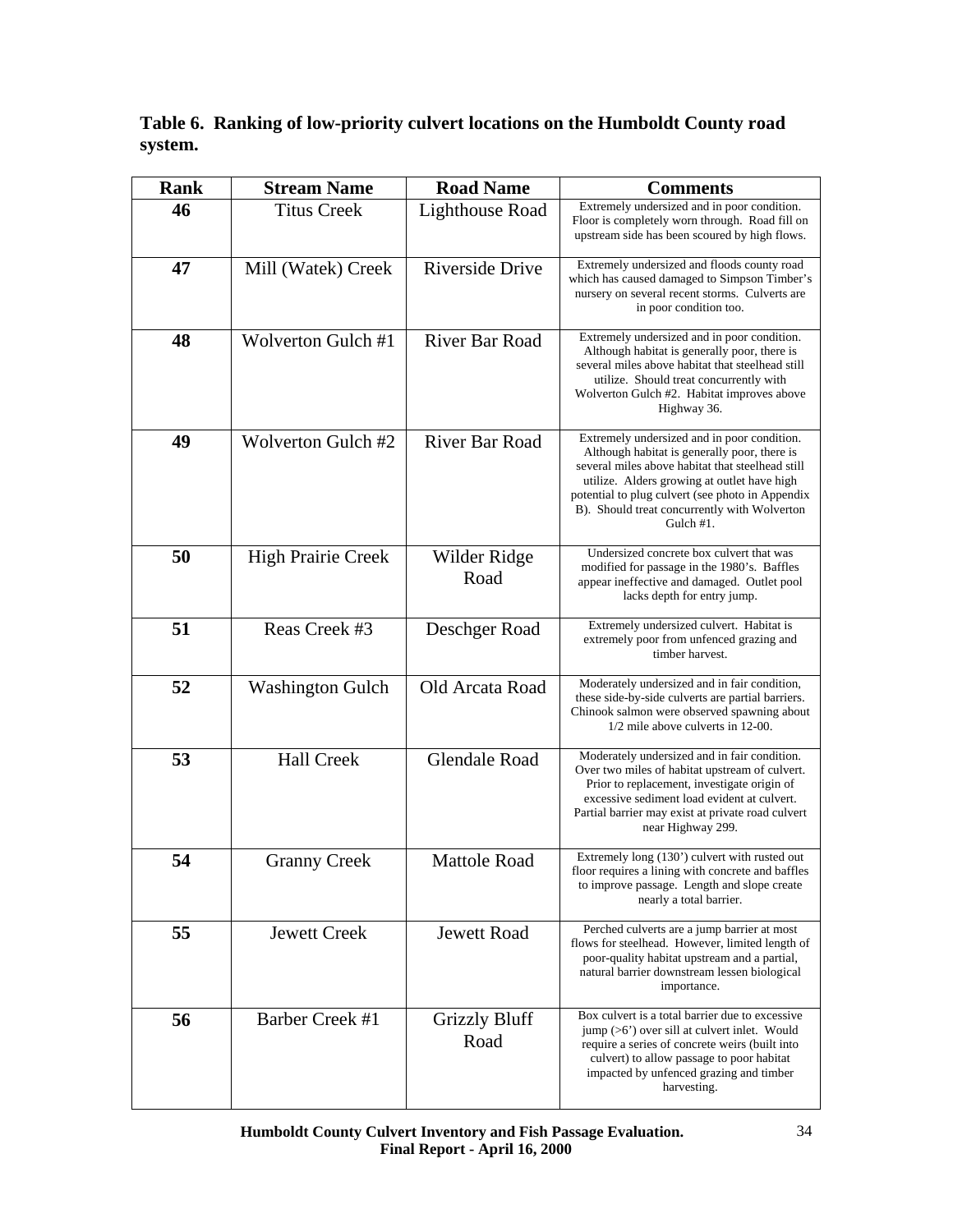| <b>Rank</b> | <b>Stream Name</b>     | <b>Road Name</b>                   | <b>Comments</b>                                                                                                                                                                                                                                                                          |
|-------------|------------------------|------------------------------------|------------------------------------------------------------------------------------------------------------------------------------------------------------------------------------------------------------------------------------------------------------------------------------------|
| 57          | <b>Barber Creek #2</b> | Price Creek-<br><b>School Road</b> | Extremely undersized and in very poor<br>condition. Has huge jam of live alders and<br>woody debris at outlet (see photo in Appendix<br>B). However, habitat is poor and Barber Creek<br>#1 is a total barrier due to excessive entry jump.                                              |
| 58          | Cochran Creek #1       | Old Arcata Road                    | Undersized crossing where creek floods road.<br>Poor channel alignment at outlet, creek takes 90<br>degree turn. Habitat is poor, creek is severely<br>channelized. However, salmonids still<br>occasionally observed. County should consider<br>upgrade in Old Arcata Road general plan |
| 59          | Cochran Creek #2       | Ole Hanson Road                    | Undersized concrete box culvert occasionally<br>floods over road. Channel highly aggraded with<br>fine sediment.                                                                                                                                                                         |
| 60          | Martin Slough #1       | <b>Herrick Road</b>                | Undersized according to flow estimates, but at<br>grade and a swim-through for fish. Coho still<br>seen it tributary upstream of Herrick Road.<br>Overall, habitat is poor from past timber harvest<br>and channelization. Recent residential<br>development has impacted creek too.     |
| 61          | Martin Slough #2       | <b>Campton Road</b>                | Undersized according to flow estimates, but at<br>grade and a swim-through for fish. Habitat is<br>poor from past timber harvest and<br>channelization. Recent residential development<br>has impacted creek too.                                                                        |
| 62          | <b>Russ Creek</b>      | Centerville Road                   | Properly-sized box culvert would require baffles<br>and outlet beam to improve passage, but habitat<br>is very poor due to unfenced grazing and timber<br>harvest. Creek has been channelized too.                                                                                       |
| 63          | Reas Creek #1          | Port Kenyon<br>Road                | Undersized, but at grade so not a barrier during<br>most migration flows. Road shows signs of<br>flooding. Creek is channelized and even<br>damned in summer for stock watering. Habitat<br>described as "train wreck" in field notes.                                                   |
| 64          | Reas Creek #2          | Centerville Road                   | Large concrete box culvert would require baffles<br>to improve low-flow passage, but habitat is very<br>poor from unfenced grazing and timber harvest.<br>Creek is channelized and even damned in<br>summer for stock watering. Habitat described<br>as "train wreck" in field notes.    |
| 65          | <b>Francis Creek</b>   | Port Kenyon<br>Road                | Is an adequately-sized box culvert that is nearly<br>full of fine sediment. Extremely poor habitat<br>upstream, plus creek flows through numerous<br>culverts and concrete ditches in downtown<br>Ferndale.                                                                              |
| 66          | Perington Creek        | Harris Road                        | Very steep channel, questionable if currently<br>used by steelhead. Al so located above natural<br>barrier on Jewett Creek                                                                                                                                                               |
| 67          | Wolverton Gulch #3     | Rohnerville Road                   | Is a new crossing, set at grade, adequately-sized,<br>and not a barrier to fish on most flows.                                                                                                                                                                                           |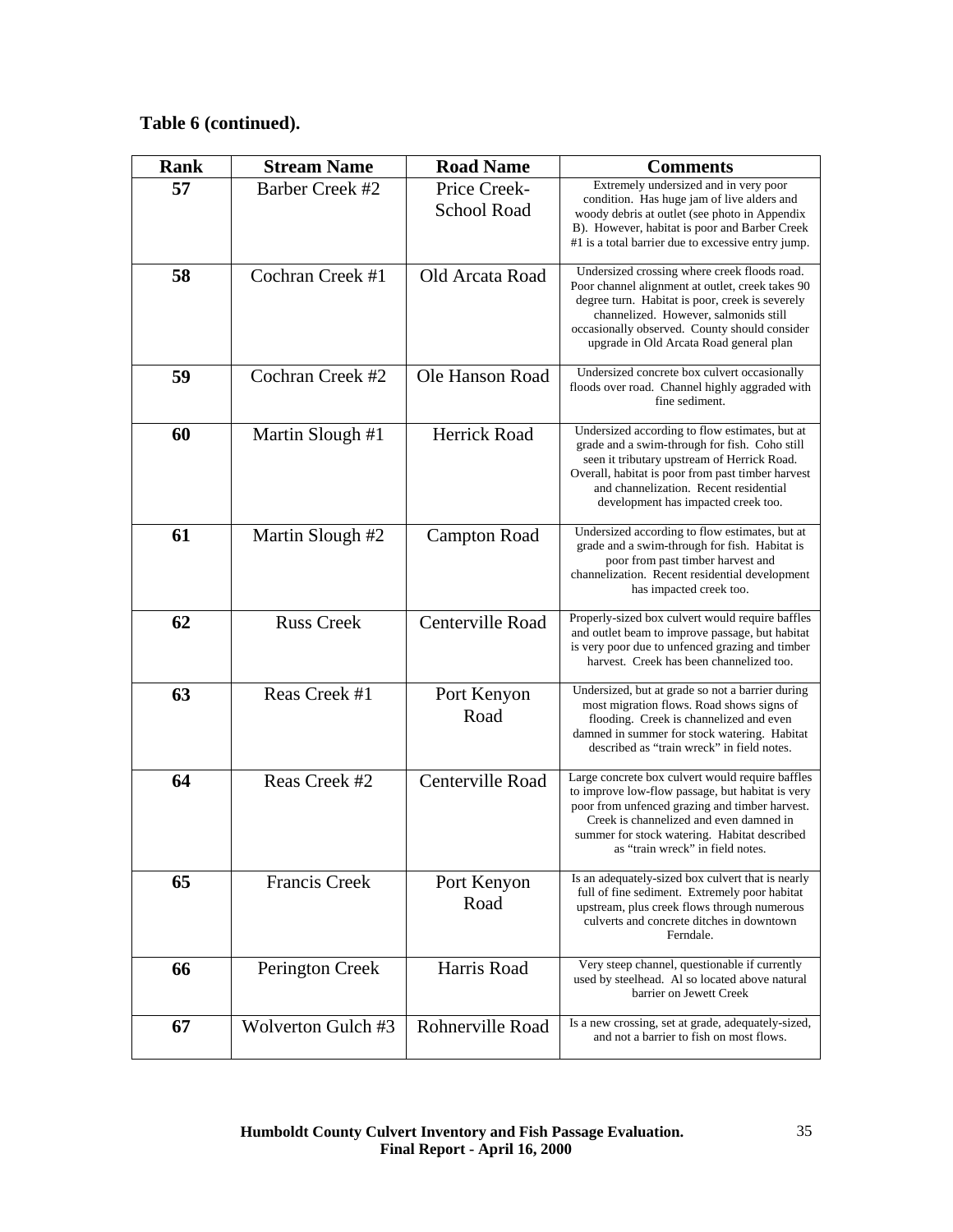#### <span id="page-35-0"></span> **LITERATURE CITED**

- Bates, K; B. Barnard; B. Heiner; P. Klavas; and P. Powers. 1999. Fish passage design at road culverts: a design manual for fish passage at road crossings. WA Department of Fish and Wildlife. Olympia, Washington. 44 p.
- Cederholm, C.J. and W.J. Scarlett. 1981. Seasonal immigrations of juvenile salmonids into four small tributaries of the Clearwater River, Washington, 1977-1981, p. 98- 110. *In* E.L. Brannon and E.O. Salo, editors. Proceedings of the Salmon and Trout Migratory Behavior Symposium. School of Fisheries, University of Washington, Seattle, WA.
- Flannigan, S.A.; T.S. Ledwith; J. Ory; and M.J. Furniss. 1997. Risk assessment of culvert installations of forest roads. Water-roads Interactions Project, Six Rivers National Forest. 28 p.
- Flosi, G. and F.L. Reynolds. 1994. California salmonid stream habitat restoration manual. Inland Fisheries Division, CDFG, Sacramento, California.
- Nickelson, T.E., J.D. Rogers, S.L. Johnson, and M.F. Solazzi. 1992. Seasonal changes in habitat use by juvenile coho salmon (*Oncorhynchus kisutch*) in Oregon coastal streams. Can. J. Aquat. Sci. 49: 783-789.
- Robison, E.G.; A. Mirati; and M. Allen. 1999. Oregon road/stream crossing restoration guide: spring 1999. Advanced Fish Passage Training Version. 75 p.
- Scarlett, W.J. and C.J. Cederholm. 1984. Juvenile coho salmon fall-winter utilization of two small tributaries of the Clearwater River, Jefferson County, Washington, p. 227-242. *In* J.M. Walton and D.B. Houston, editors. Proceedings of the Olympic Wild Fish Conference, March 23-25, 1983. Fisheries Technology Program, Peninsula College, Port Angeles, WA.
- SSHEAR. 1998. Fish passage barrier assessment and prioritization manual. Washington Department of Fish and Wildlife, Salmonid Screening, Habitat Enhancement, and Restoration (SSHEAR) Division. 57 p.
- Skeesick, D.B. 1970. The fall immigration of juvenile coho salmon into a small tributary. Res. Rep. Fish Comm. Oregon 2: 90-95.
- Tripp, D. and P. McCart. 1983. Effects of different coho stocking strategies on coho and cutthroat trout production in isolated headwater streams. Can. Tech. Rep. Fish. Aquat. Sci. 40: 452-461.